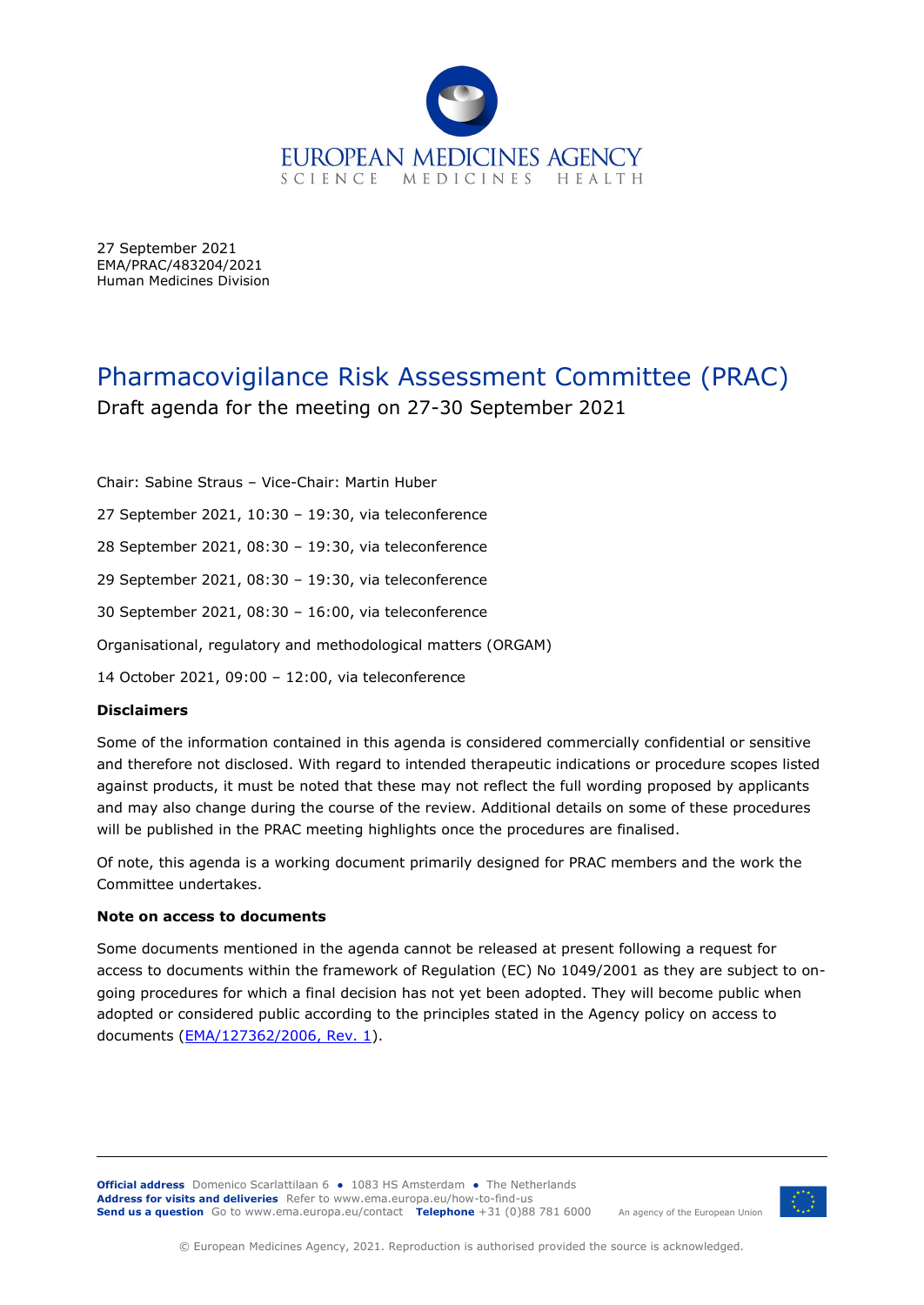# **Table of contents**

 $\overline{\phantom{a}}$ 

| $\mathbf{1}$ . | <b>Introduction</b><br>12                                                                                                                               |
|----------------|---------------------------------------------------------------------------------------------------------------------------------------------------------|
| 1.1.           | Welcome and declarations of interest of members, alternates and experts 12                                                                              |
| 1.2.           |                                                                                                                                                         |
| 1.3.           | Minutes of the previous meeting on 30 August-02 September 2021 12                                                                                       |
| 2.             | EU referral procedures for safety reasons: urgent EU procedures 12                                                                                      |
| 2.1.           |                                                                                                                                                         |
| 2.2.           |                                                                                                                                                         |
| 2.3.           |                                                                                                                                                         |
| 3 <sub>1</sub> | EU referral procedures for safety reasons: other EU referral<br>procedures<br>12                                                                        |
| 3.1.           |                                                                                                                                                         |
| 3.1.1.         | Chlormadinone (NAP); chlormadinone, ethinylestradiol (NAP); nomegestrol (NAP);<br>nomegestrol, estradiol (CAP) - ZOELY (CAP), NAP - EMEA/H/A-31/1510 12 |
| 3.2.           |                                                                                                                                                         |
| 3.2.1.         |                                                                                                                                                         |
| 3.3.           |                                                                                                                                                         |
| 3.4.           |                                                                                                                                                         |
| 3.5.           |                                                                                                                                                         |
| 4.             | <b>Signals assessment and prioritisation</b><br>13                                                                                                      |
| 4.1.           | New signals detected from EU spontaneous reporting systems 13                                                                                           |
| 4.1.1.         |                                                                                                                                                         |
| 4.2.           |                                                                                                                                                         |
| 4.2.1.         |                                                                                                                                                         |
| 4.3.           |                                                                                                                                                         |
| 4.3.1.         | Coronavirus (COVID-19) mRNA vaccine (nucleoside-modified) - COMIRNATY (CAP) -                                                                           |
| 4.3.2.         | Coronavirus (COVID-19) mRNA vaccine (nucleoside-modified) - COMIRNATY (CAP) -                                                                           |
| 4.3.3.         | Coronavirus (COVID-19) mRNA vaccine (nucleoside-modified) - SPIKEVAX (CAP) -                                                                            |
| 4.3.4.         | Coronavirus (COVID-19) mRNA vaccine (nucleoside-modified) - SPIKEVAX (CAP) -                                                                            |
| 4.3.5.         | Coronavirus (COVID-19) vaccine (ChAdOx1-S [recombinant]) - VAXZEVRIA (CAP) -                                                                            |
| 4.3.6.         |                                                                                                                                                         |
|                |                                                                                                                                                         |
| 4.3.7.         |                                                                                                                                                         |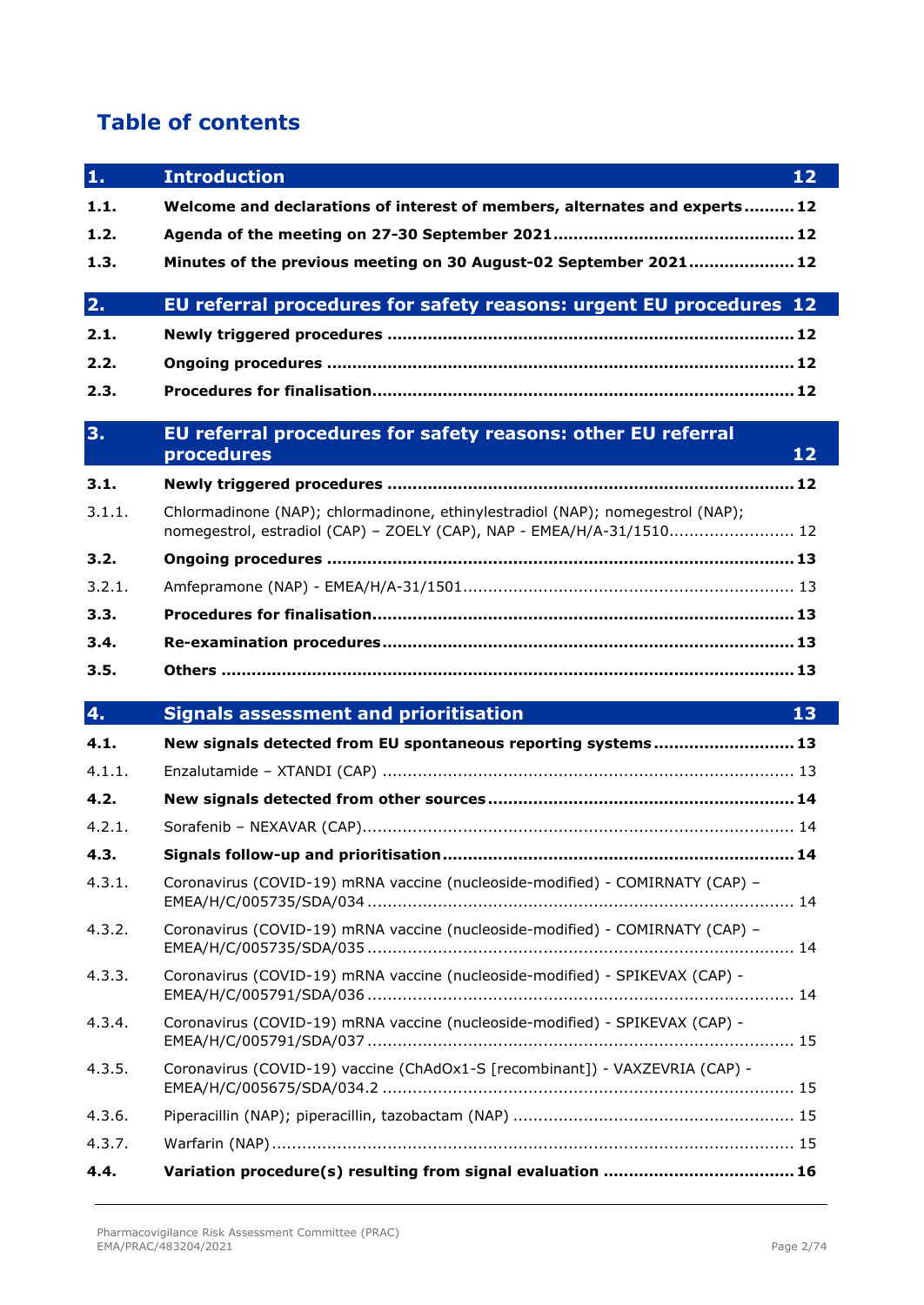| 5.      | <b>Risk management plans (RMPs)</b><br>16                                                                                                                                                                                                                                                                      |
|---------|----------------------------------------------------------------------------------------------------------------------------------------------------------------------------------------------------------------------------------------------------------------------------------------------------------------|
| 5.1.    |                                                                                                                                                                                                                                                                                                                |
| 5.1.1.  | Coronavirus (COVID-19) vaccine (recombinant) - EMEA/H/C/005754 16                                                                                                                                                                                                                                              |
| 5.1.2.  | Metformin hydrochloride, sitagliptin hydrochloride monohydrate - EMEA/H/C/005678  16                                                                                                                                                                                                                           |
| 5.1.3.  |                                                                                                                                                                                                                                                                                                                |
| 5.1.4.  |                                                                                                                                                                                                                                                                                                                |
| 5.1.5.  |                                                                                                                                                                                                                                                                                                                |
| 5.2.    | Medicines in the post-authorisation phase - PRAC-led procedures 16                                                                                                                                                                                                                                             |
| 5.2.1.  |                                                                                                                                                                                                                                                                                                                |
| 5.2.2.  |                                                                                                                                                                                                                                                                                                                |
| 5.2.3.  | Coronavirus (COVID-19) mRNA vaccine (nucleoside-modified) - COMIRNATY (CAP) -                                                                                                                                                                                                                                  |
| 5.2.4.  | Coronavirus (COVID-19) vaccine (Ad26.COV2-S, recombinant) - COVID-19 VACCINE JANSSEN                                                                                                                                                                                                                           |
| 5.2.5.  | Emtricitabine, tenofovir disoproxil - TRUVADA (CAP) - EMEA/H/C/000594/II/0173 18                                                                                                                                                                                                                               |
| 5.2.6.  | Fentanyl - EFFENTORA (CAP) - EMEA/H/C/000833/WS2127/0058; NAP 18                                                                                                                                                                                                                                               |
| 5.2.7.  |                                                                                                                                                                                                                                                                                                                |
| 5.2.8.  | Ivabradine - CORLENTOR (CAP) - EMEA/H/C/000598/WS2050/0056/G; PROCORALAN (CAP) -                                                                                                                                                                                                                               |
| 5.2.9.  | Ledipasvir, sofosbuvir - HARVONI (CAP) - EMEA/H/C/003850/WS2157/0102; sofosbuvir -<br>SOVALDI (CAP) - EMEA/H/C/002798/WS2157/0076; sofosbuvir, velpatasvir - EPCLUSA (CAP) -<br>EMEA/H/C/004210/WS2157/0062; sofosbuvir, velpatasvir, voxilaprevir - VOSEVI (CAP) -                                            |
| 5.2.10. | Obeticholic acid - OCALIVA (CAP) - EMEA/H/C/004093/II/0026, Orphan 19                                                                                                                                                                                                                                          |
| 5.2.11. |                                                                                                                                                                                                                                                                                                                |
| 5.2.12. | Vildagliptin - GALVUS (CAP) - EMEA/H/C/000771/WS1970/0067; JALRA (CAP) -<br>EMEA/H/C/001048/WS1970/0069; XILIARX (CAP) - EMEA/H/C/001051/WS1970/0067;<br>vildagliptin, metformin hydrochloride - EUCREAS (CAP) - EMEA/H/C/000807/WS1970/0081;<br>ICANDRA (CAP) - EMEA/H/C/001050/WS1970/0084; ZOMARIST (CAP) - |
| 5.3.    | Medicines in the post-authorisation phase - CHMP-led procedures  20                                                                                                                                                                                                                                            |
| 5.3.1.  |                                                                                                                                                                                                                                                                                                                |
| 5.3.2.  |                                                                                                                                                                                                                                                                                                                |
| 5.3.3.  |                                                                                                                                                                                                                                                                                                                |
| 5.3.4.  | Beclometasone dipropionate, formoterol fumarate dihydrate, glycopyrronium - TRYDONIS                                                                                                                                                                                                                           |
| 5.3.5.  | Bictegravir, emtricitabine, tenofovir alafenamide - BIKTARVY (CAP) -                                                                                                                                                                                                                                           |
| 5.3.6.  | Brentuximab vedotin - ADCETRIS (CAP) - EMEA/H/C/002455/II/0093, Orphan 22                                                                                                                                                                                                                                      |
| 5.3.7.  |                                                                                                                                                                                                                                                                                                                |
| 5.3.8.  | Ceftolozane, tazobactam - ZERBAXA (CAP) - EMEA/H/C/003772/II/0036 22                                                                                                                                                                                                                                           |
| 5.3.9.  | Coronavirus (COVID-19) mRNA vaccine (nucleoside-modified) - COMIRNATY (CAP) -                                                                                                                                                                                                                                  |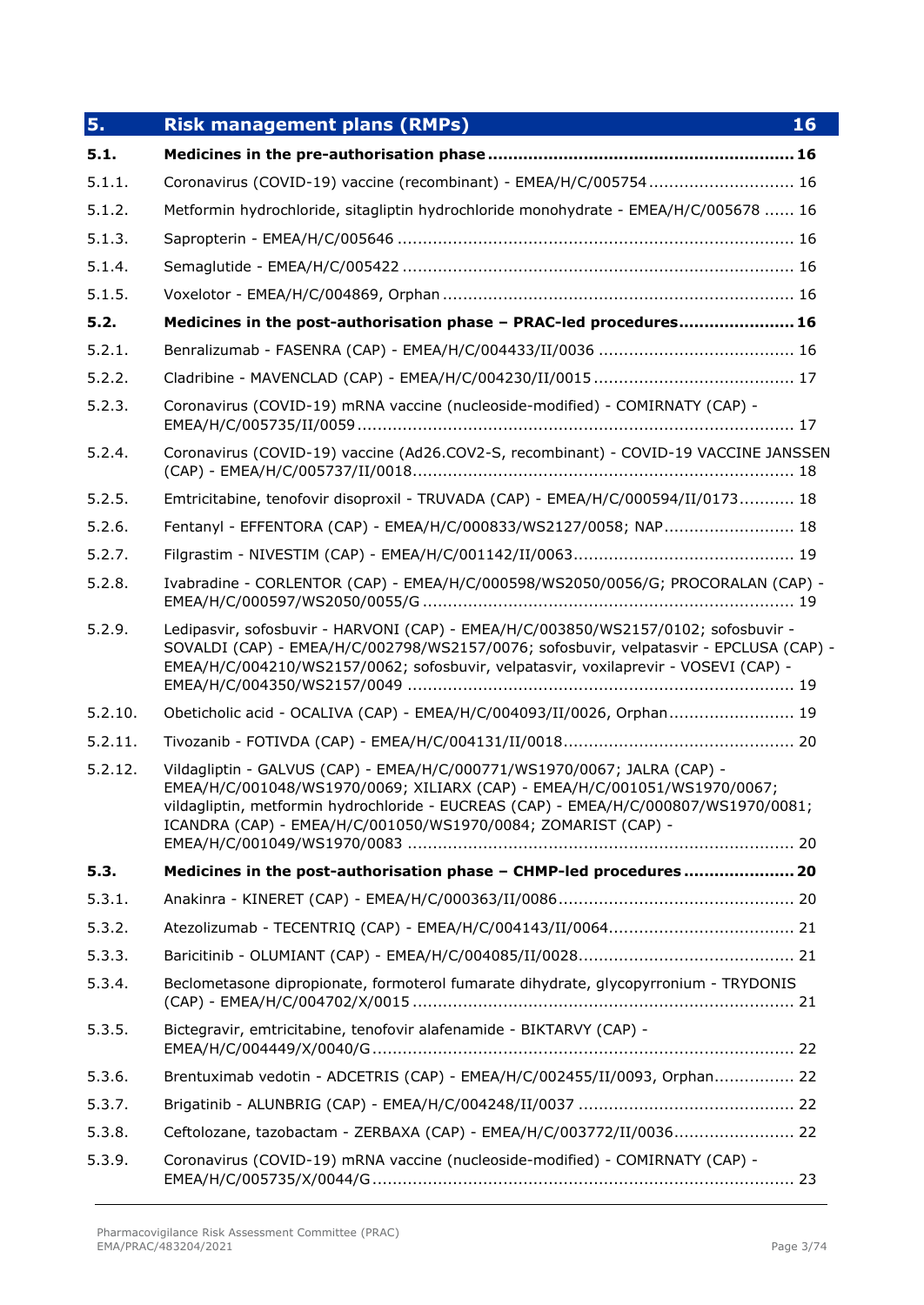| 6.1.6.  | Bempedoic acid - NILEMDO (CAP); bempedoic acid, ezetimibe - NUSTENDI (CAP) -                     |
|---------|--------------------------------------------------------------------------------------------------|
| 6.1.5.  |                                                                                                  |
| 6.1.4.  |                                                                                                  |
| 6.1.3.  |                                                                                                  |
| 6.1.2.  |                                                                                                  |
| 6.1.1.  | Agomelatine - THYMANAX (CAP); VALDOXAN (CAP) - PSUSA/00000071/202102 (with RMP)31                |
| 6.1.    | PSUR single assessment (PSUSA) procedures including centrally authorised products<br>(CAPs) only |
| 6.      | 31<br><b>Periodic safety update reports (PSURs)</b>                                              |
| 5.3.37. |                                                                                                  |
| 5.3.36. |                                                                                                  |
| 5.3.35. |                                                                                                  |
| 5.3.34. | Somapacitan - SOGROYA (CAP) - EMEA/H/C/005030/X/0001/G, Orphan  30                               |
| 5.3.33. |                                                                                                  |
| 5.3.32. |                                                                                                  |
| 5.3.31. |                                                                                                  |
| 5.3.30. |                                                                                                  |
| 5.3.29. |                                                                                                  |
| 5.3.28. |                                                                                                  |
| 5.3.27. |                                                                                                  |
| 5.3.26. |                                                                                                  |
| 5.3.25. | Nitisinone - NITISINONE MDK (CAP) - EMEA/H/C/004281/X/0007  28                                   |
| 5.3.24. |                                                                                                  |
| 5.3.23. | Migalastat - GALAFOLD (CAP) - EMEA/H/C/004059/II/0034, Orphan 27                                 |
| 5.3.22. | Lipegfilgrastim - LONQUEX (CAP) - EMEA/H/C/002556/II/0058/G 27                                   |
| 5.3.21. | Ivacaftor, tezacaftor, elexacaftor - KAFTRIO (CAP) - EMEA/H/C/005269/X/0008/G, Orphan27          |
| 5.3.20. | Ivacaftor - KALYDECO (CAP) - EMEA/H/C/002494/WS2048/0101; tezacaftor, ivacaftor -                |
| 5.3.19. | Ivacaftor - KALYDECO (CAP) - EMEA/H/C/002494/II/0096, Orphan  26                                 |
| 5.3.18. |                                                                                                  |
| 5.3.17. |                                                                                                  |
| 5.3.16. |                                                                                                  |
| 5.3.15. | Human normal immunoglobulin - HIZENTRA (CAP) - EMEA/H/C/002127/II/0129 25                        |
| 5.3.14. |                                                                                                  |
| 5.3.13. |                                                                                                  |
| 5.3.12. |                                                                                                  |

5.3.10. Dapagliflozin - EDISTRIDE (CAP) - [EMEA/H/C/004161/WS1952/0042; FORXIGA \(CAP\) -](#page-22-1)

5.3.11. Deferiprone - FERRIPROX (CAP) - EMEA/H/C/000236/X/0145 [.......................................](#page-22-2) 23

EMEA/H/C/002322/WS1952/0060 [.............................................................................](#page-22-1) 23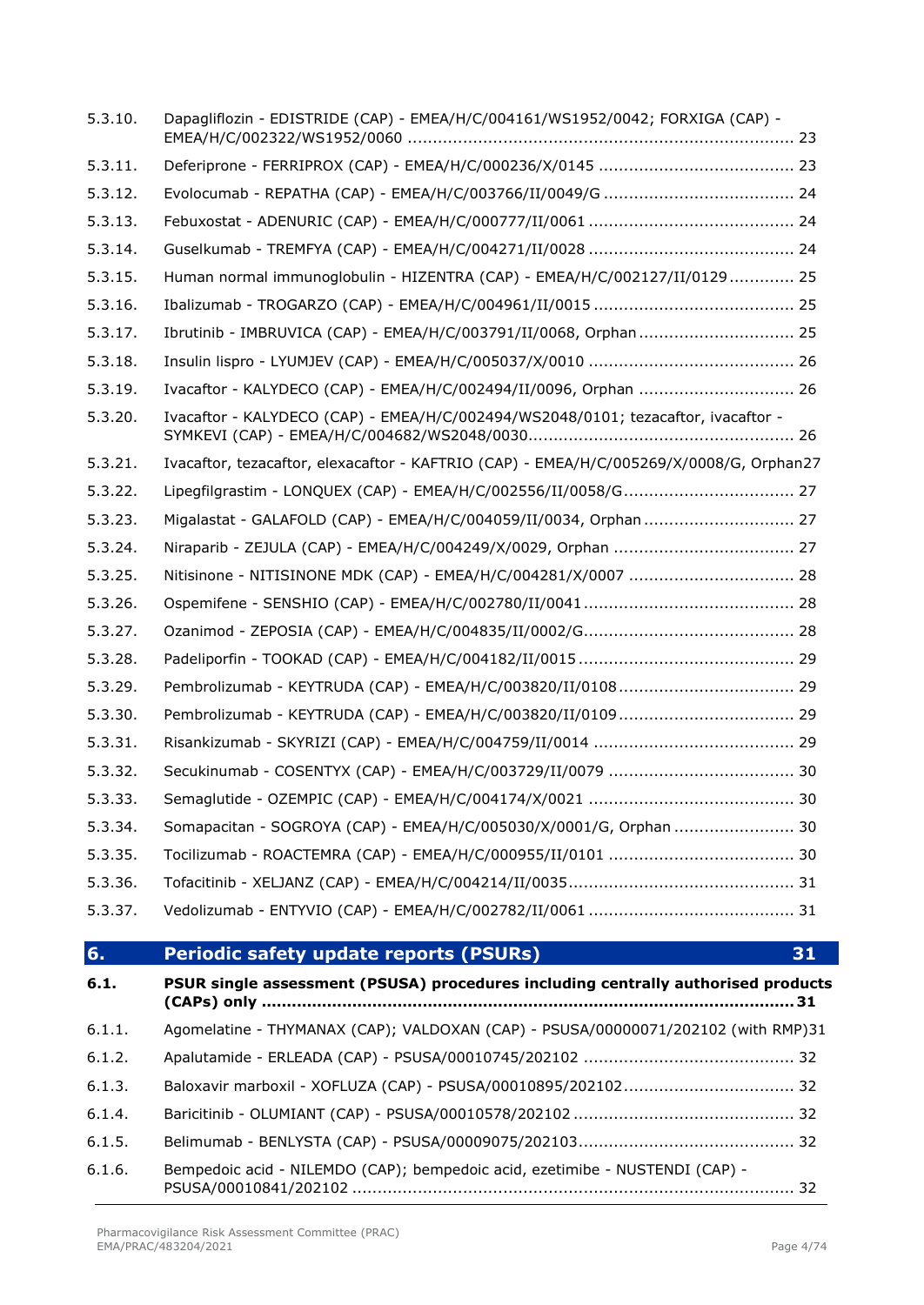| 6.1.7.  | Bevacizumab - AVASTIN (CAP); AYBINTIO (CAP); EQUIDACENT (CAP); MVASI (CAP);                   |
|---------|-----------------------------------------------------------------------------------------------|
| 6.1.8.  |                                                                                               |
| 6.1.9.  | Brentuximab vedotin - ADCETRIS (CAP) - PSUSA/00010039/202102  33                              |
| 6.1.10. |                                                                                               |
| 6.1.11. |                                                                                               |
| 6.1.12. |                                                                                               |
| 6.1.13. |                                                                                               |
| 6.1.14. | Ceftazidime, avibactam - ZAVICEFTA (CAP) - PSUSA/00010513/202102  34                          |
| 6.1.15. |                                                                                               |
| 6.1.16. |                                                                                               |
| 6.1.17. |                                                                                               |
| 6.1.18. |                                                                                               |
| 6.1.19. | Ex vivo expanded autologous human corneal epithelial cells containing stem cells - HOLOCLAR   |
| 6.1.20. |                                                                                               |
| 6.1.21. | Fluticasone furoate, umeclidinium, vilanterol - ELEBRATO ELLIPTA (CAP); TEMYBRIC ELLIPTA      |
| 6.1.22. |                                                                                               |
| 6.1.23. | Gimeracil, oteracil monopotassium, tegafur - TEYSUNO (CAP) - PSUSA/00002875/20210136          |
| 6.1.24. |                                                                                               |
| 6.1.25. | Human coagulation factor X - COAGADEX (CAP) - PSUSA/00010481/202103  36                       |
| 6.1.26. |                                                                                               |
| 6.1.27. |                                                                                               |
| 6.1.28. | Influenza vaccine (surface antigen, inactivated, prepared in cell cultures) - FLUCELVAX TETRA |
| 6.1.29. |                                                                                               |
| 6.1.30. |                                                                                               |
| 6.1.31. | Lenvatinib - KISPLYX (CAP); LENVIMA (CAP) - PSUSA/00010380/202102 37                          |
| 6.1.32. | Meropenem, vaborbactam - VABOREM (CAP) - PSUSA/00010727/202102  37                            |
| 6.1.33. |                                                                                               |
| 6.1.34. | Obiltoxaximab - OBILTOXAXIMAB SFL (CAP) - PSUSA/00010885/202103 37                            |
| 6.1.35. |                                                                                               |
| 6.1.36. |                                                                                               |
| 6.1.37. | Plasmodium falciparum and hepatitis B vaccine (recombinant, adjuvanted) - MOSQUIRIX (Art      |
| 6.1.38. |                                                                                               |
| 6.1.39. |                                                                                               |
| 6.1.40. |                                                                                               |
| 6.1.41. |                                                                                               |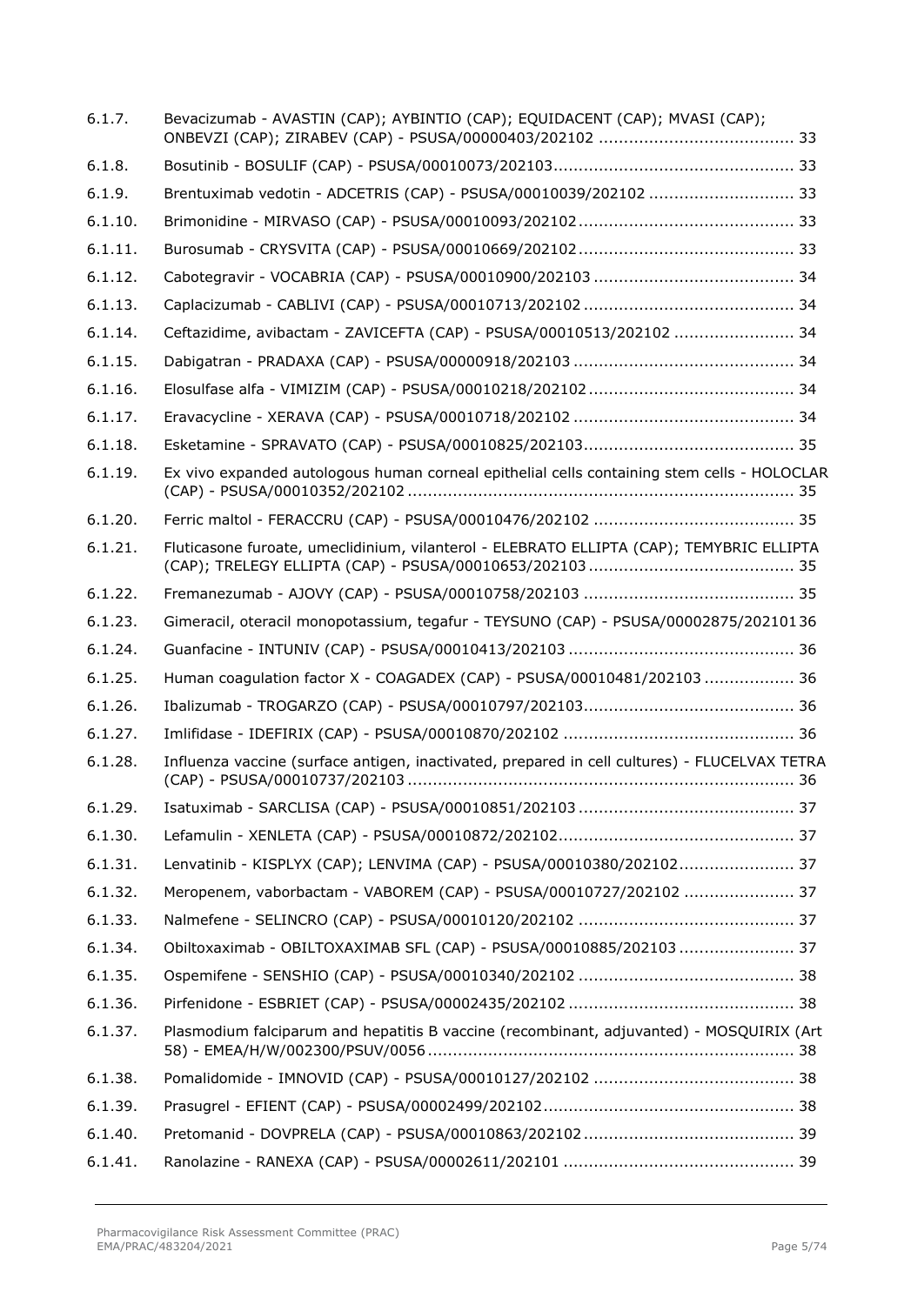| 6.1.42. |                                                                                         |
|---------|-----------------------------------------------------------------------------------------|
| 6.1.43. | Ribociclib - KISQALI (CAP) - PSUSA/00010633/202103 (with RMP) 39                        |
| 6.1.44. |                                                                                         |
| 6.1.45. | Ropeginterferon alfa-2b - BESREMI (CAP) - PSUSA/00010756/202102 40                      |
| 6.1.46. |                                                                                         |
| 6.1.47. |                                                                                         |
| 6.1.48. |                                                                                         |
| 6.1.49. |                                                                                         |
| 6.1.50. | Trastuzumab emtansine - KADCYLA (CAP) - PSUSA/00010136/202102  40                       |
| 6.1.51. | Ulipristal acetate - ESMYA (CAP); ULIPRISTAL ACETATE GEDEON RICHTER -                   |
| 6.1.52. |                                                                                         |
| 6.2.    | PSUR single assessment (PSUSA) procedures including centrally authorised products       |
| 6.2.1.  |                                                                                         |
| 6.2.2.  |                                                                                         |
| 6.2.3.  | Dexmedetomidine - DEXDOR (CAP); NAP - PSUSA/00000998/202103 (with RMP)  42              |
| 6.2.4.  |                                                                                         |
| 6.2.5.  | Estradiol, nomegestrol acetate - ZOELY (CAP); NAP - PSUSA/00002182/202101  42           |
| 6.2.6.  | Fingolimod - FINGOLIMOD ACCORD (CAP); GILENYA (CAP); NAP - PSUSA/00001393/202102        |
| 6.2.7.  | Influenza vaccine (surface antigen, inactivated, adjuvanted) - FLUAD TETRA (CAP); NAP - |
| 6.2.8.  | Nitisinone - NITISINONE MDK (CAP); NITYR (CAP); ORFADIN (CAP); NAP -                    |
| 6.2.9.  | Pemetrexed - ALIMTA (CAP); ARMISARTE (CAP); PEMETREXED ACCORD (CAP); PEMETREXED         |
| 6.3.    | PSUR single assessment (PSUSA) procedures including nationally authorised<br>. 43       |
| 6.3.1.  |                                                                                         |
| 6.3.2.  | Amitriptyline hydrochloride, chlordiazepoxide (NAP) - PSUSA/00000171/202102 43          |
| 6.3.3.  |                                                                                         |
| 6.3.4.  |                                                                                         |
| 6.3.5.  | Cilazapril (NAP); cilazapril, hydrochlorothiazide (NAP) - PSUSA/00000749/202102  44     |
| 6.3.6.  | Cytomegalovirus immunoglobulin (NAP) - PSUSA/00000914/202101  44                        |
| 6.3.7.  |                                                                                         |
| 6.3.8.  |                                                                                         |
| 6.3.9.  |                                                                                         |
| 6.3.10. |                                                                                         |
| 6.3.11. |                                                                                         |
| 6.3.12. |                                                                                         |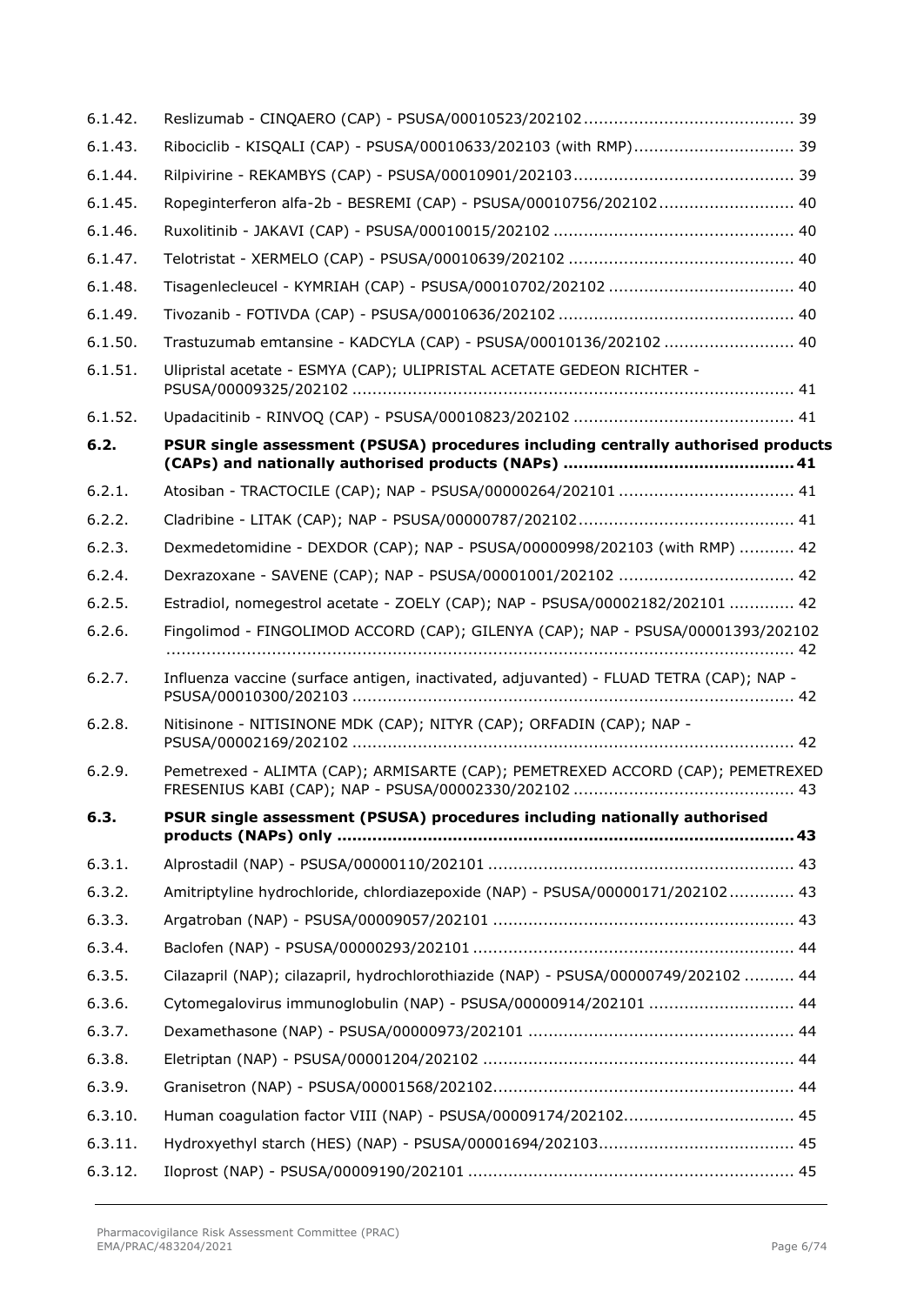| 6.3.15. |                                                                                                                                                                                     |
|---------|-------------------------------------------------------------------------------------------------------------------------------------------------------------------------------------|
| 6.3.16. |                                                                                                                                                                                     |
| 6.3.17. |                                                                                                                                                                                     |
| 6.3.18. |                                                                                                                                                                                     |
| 6.3.19. |                                                                                                                                                                                     |
| 6.3.20. | Valproic acid (NAP); sodium valproate (NAP); valproate pivoxil (NAP); valproate semisodium<br>(NAP); valpriomide (NAP); valproate bismuth (NAP); calcium valproate (NAP); valproate |
| 6.4.    |                                                                                                                                                                                     |
| 6.4.1.  |                                                                                                                                                                                     |
| 6.4.2.  |                                                                                                                                                                                     |
| 6.4.3.  | Leflunomide - LEFLUNOMIDE MEDAC (CAP) - EMEA/H/C/001227/LEG 010  47                                                                                                                 |
| 6.4.4.  | Leflunomide - LEFLUNOMIDE ZENTIVA (CAP) - EMEA/H/C/001129/LEG 026 47                                                                                                                |
| 6.5.    |                                                                                                                                                                                     |
| 6.5.1.  | Coronavirus (COVID-19) vaccine (Ad26.COV2-S, recombinant) - COVID-19 VACCINE JANSSEN                                                                                                |
| 6.5.2.  |                                                                                                                                                                                     |
| 6.5.3.  |                                                                                                                                                                                     |
| 6.6.    |                                                                                                                                                                                     |
| 6.6.1.  | Coronavirus (COVID-19) mRNA vaccine (nucleoside-modified) - COMIRNATY (CAP) -                                                                                                       |
| 6.6.2.  | Coronavirus (COVID-19) mRNA vaccine (nucleoside-modified) - SPIKEVAX (CAP) -                                                                                                        |
| 6.6.3.  | Coronavirus (COVID-19) vaccine (Ad26.COV2-S, recombinant) - COVID-19 VACCINE JANSSEN                                                                                                |
| 6.6.4.  | Coronavirus (COVID-19) vaccine (Ad26.COV2-S, recombinant) - COVID-19 VACCINE JANSSEN                                                                                                |
| 7.      | <b>Post-authorisation safety studies (PASS)</b><br>50                                                                                                                               |
| 7.1.    | Protocols of PASS imposed in the marketing authorisation(s)50                                                                                                                       |
| 7.1.1.  |                                                                                                                                                                                     |
| 7.1.2.  |                                                                                                                                                                                     |
| 7.1.3.  |                                                                                                                                                                                     |
| 7.2.    | Protocols of PASS non-imposed in the marketing authorisation(s) 51                                                                                                                  |
| 7.2.1.  |                                                                                                                                                                                     |
| 7.2.2.  | Coronavirus (COVID-19) vaccine (Ad26.COV2-S, recombinant) - COVID-19 VACCINE JANSSEN                                                                                                |
| 7.2.3.  | Dabigatran etexilate - PRADAXA (CAP) - EMEA/H/C/000829/MEA 051  51                                                                                                                  |
| 7.2.4.  |                                                                                                                                                                                     |
| 7.2.5.  |                                                                                                                                                                                     |
|         |                                                                                                                                                                                     |

6.3.13. [Influenza vaccine \(split virion, inactivated\) \(NAP\) -](#page-44-3) PSUSA/00010298/202103 ................ 45 6.3.14. [Influenza vaccine \(surface antigen, inactivated\) \(NAP\) -](#page-44-4) PSUSA/00001744/202103 ......... 45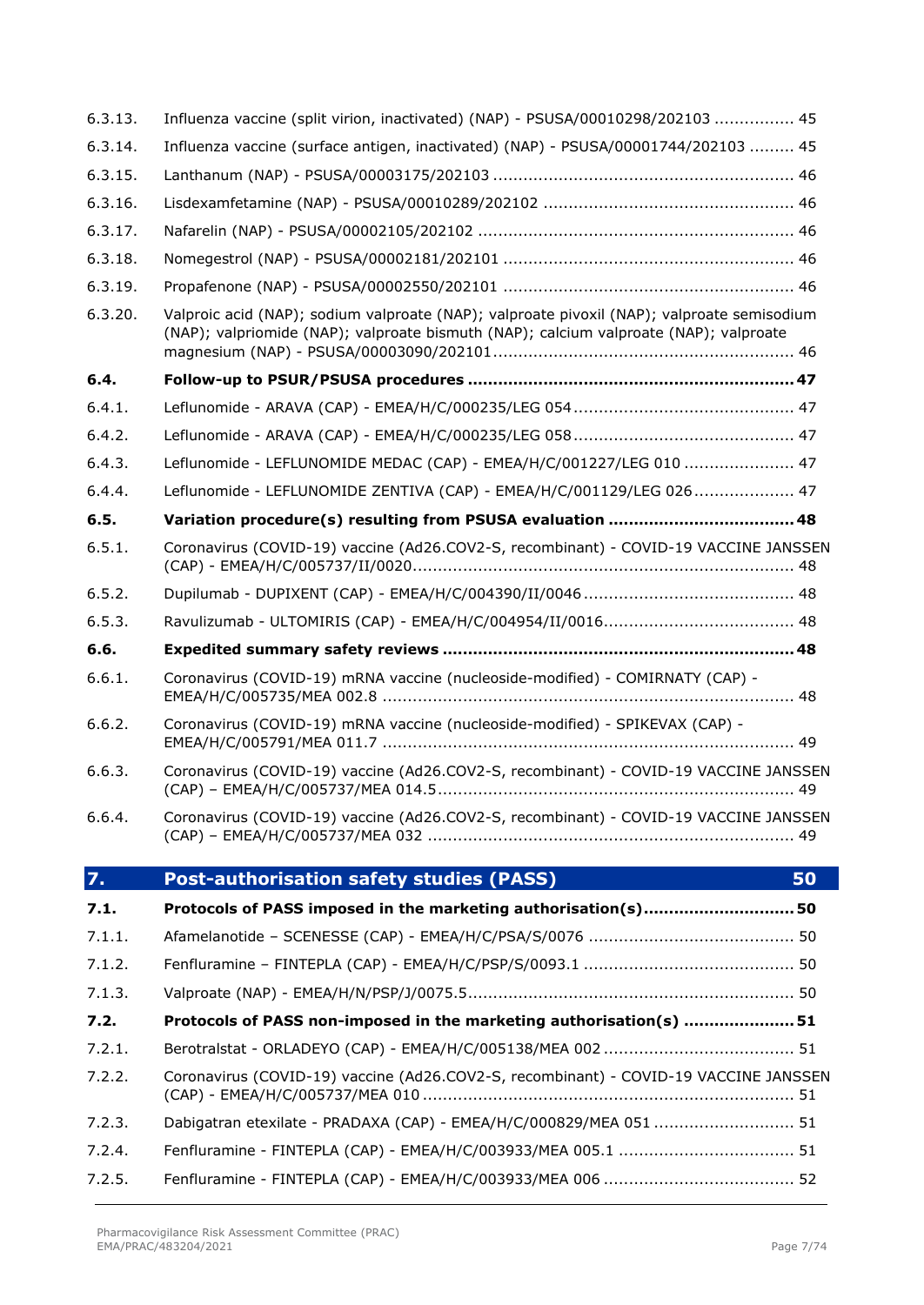| 7.2.6.  | Ivacaftor, tezacaftor, elexacaftor - KAFTRIO (CAP) - EMEA/H/C/005269/MEA 002.2 52        |
|---------|------------------------------------------------------------------------------------------|
| 7.2.7.  |                                                                                          |
| 7.2.8.  |                                                                                          |
| 7.2.9.  |                                                                                          |
| 7.2.10. |                                                                                          |
| 7.2.11. |                                                                                          |
| 7.3.    | Results of PASS imposed in the marketing authorisation(s)53                              |
| 7.3.1.  |                                                                                          |
| 7.3.2.  |                                                                                          |
| 7.3.3.  |                                                                                          |
| 7.3.4.  |                                                                                          |
| 7.4.    | Results of PASS non-imposed in the marketing authorisation(s)55                          |
| 7.4.1.  |                                                                                          |
| 7.4.2.  |                                                                                          |
| 7.4.3.  |                                                                                          |
| 7.4.4.  | Dabigatran etexilate - PRADAXA (CAP) - EMEA/H/C/000829/II/0126/G  55                     |
| 7.4.5.  | Edoxaban - LIXIANA (CAP) - EMEA/H/C/002629/WS2078/0034; ROTEAS (CAP) -                   |
| 7.4.6.  |                                                                                          |
| 7.4.7.  |                                                                                          |
| 7.4.8.  | Insulin glargine, lixisenatide - SULIQUA (CAP) - EMEA/H/C/004243/II/0024  57             |
| 7.4.9.  |                                                                                          |
| 7.5.    | Interim results of imposed and non-imposed PASS submitted before the entry into          |
| 7.5.1.  | Alglucosidase alfa - MYOZYME (CAP) - EMEA/H/C/000636/MEA 024.15  57                      |
| 7.5.2.  | Alglucosidase alfa - MYOZYME (CAP) - EMEA/H/C/000636/MEA 025.15  57                      |
| 7.5.3.  |                                                                                          |
| 7.5.4.  | Coronavirus (COVID-19) mRNA vaccine (nucleoside-modified) - SPIKEVAX (CAP) -             |
| 7.5.5.  | Coronavirus (COVID-19) mRNA vaccine (nucleoside-modified) - SPIKEVAX (CAP) -             |
| 7.5.6.  |                                                                                          |
| 7.5.7.  | Empagliflozin - JARDIANCE (CAP) - EMEA/H/C/002677/MEA 010.4  59                          |
| 7.5.8.  | Empagliflozin, metformin - SYNJARDY (CAP) - EMEA/H/C/003770/MEA 006.6  59                |
| 7.5.9.  |                                                                                          |
| 7.5.10. | Plasmodium falciparum and hepatitis B vaccine (recombinant, adjuvanted) - MOSQUIRIX (Art |
| 7.5.11. | Umeclidinium - ROLUFTA ELLIPTA (CAP) - EMEA/H/C/004654/ANX 003.1  60                     |
| 7.5.12. | Umeclidinium, vilanterol - ANORO ELLIPTA (CAP) - EMEA/H/C/002751/ANX 001.3 60            |
| 7.5.13. | Umeclidinium, vilanterol - LAVENTAIR ELLIPTA (CAP) - EMEA/H/C/003754/ANX 001.3  61       |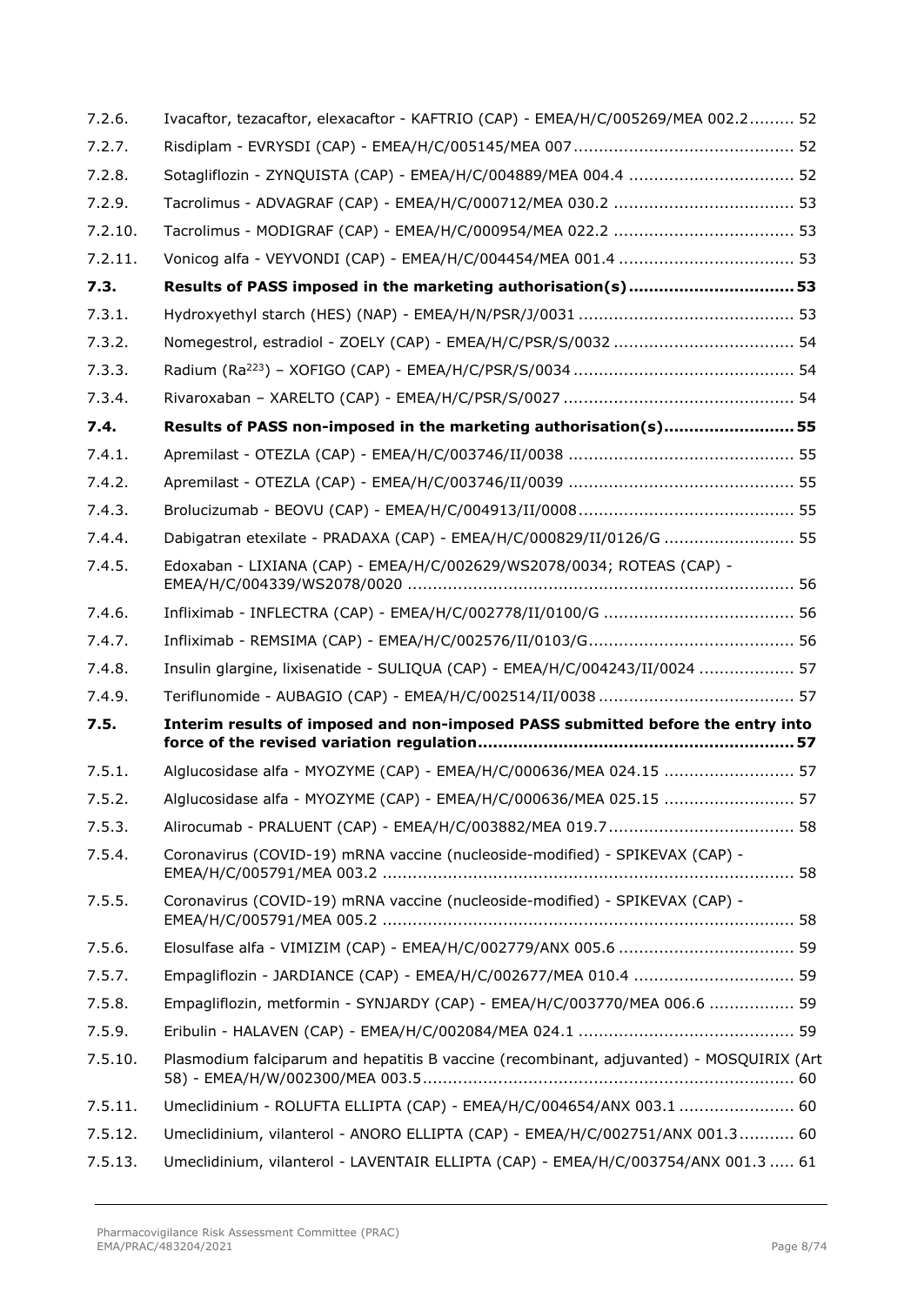| 7.5.15. |                                                                                                |
|---------|------------------------------------------------------------------------------------------------|
| 7.6.    |                                                                                                |
| 7.6.1.  | Acalabrutinib - CALQUENCE (CAP) - EMEA/H/C/005299/MEA 002.1 61                                 |
| 7.6.2.  | Plasmodium falciparum and hepatitis B vaccine (recombinant, adjuvanted) - MOSQUIRIX (Art       |
| 7.6.3.  | Sacubitril, valsartan - ENTRESTO (CAP) - EMEA/H/C/004062/MEA 004.10  62                        |
| 7.6.4.  | Sacubitril, valsartan - NEPARVIS (CAP) - EMEA/H/C/004343/MEA 003.7 62                          |
| 7.6.5.  |                                                                                                |
| 7.6.6.  |                                                                                                |
| 7.7.    |                                                                                                |
| 7.8.    |                                                                                                |
| 7.9.    | Final Scientific Advice (Reports and Scientific Advice letters)  63                            |
| 8.      | Renewals of the marketing authorisation, conditional renewal and<br>annual reassessments<br>63 |
| 8.1.    |                                                                                                |
| 8.1.1.  | Chenodeoxycholic acid - CHENODEOXYCHOLIC ACID LEADIANT (CAP) -                                 |
| 8.1.2.  | Dinutuximab beta - QARZIBA (CAP) - EMEA/H/C/003918/S/0028 (without RMP)  64                    |
| 8.1.3.  | Ebola vaccine (rDNA, replication-incompetent) - MVABEA (CAP) - EMEA/H/C/005343/S/0006          |
| 8.1.4.  | Ebola vaccine (rDNA, replication-incompetent) - ZABDENO (CAP) - EMEA/H/C/005337/S/0005         |
| 8.2.    |                                                                                                |
| 8.2.1.  | Burosumab - CRYSVITA (CAP) - EMEA/H/C/004275/R/0026 (without RMP)  64                          |
| 8.2.2.  | Coronavirus (COVID-19) mRNA vaccine (nucleoside-modified) - COMIRNATY (CAP) -                  |
| 8.2.3.  | Coronavirus (COVID-19) vaccine (ChAdOx1-S [recombinant]) - VAXZEVRIA (CAP) -                   |
| 8.2.4.  | Ex vivo expanded autologous human corneal epithelial cells containing stem cells - HOLOCLAR    |
| 8.2.5.  | Polatuzumab vedotin - POLIVY (CAP) - EMEA/H/C/004870/R/0008 (without RMP) 65                   |
| 8.2.6.  | Selpercatinib - RETSEVMO (CAP) - EMEA/H/C/005375/R/0008 (without RMP)  65                      |
| 8.3.    |                                                                                                |
| 8.3.1.  | Adalimumab - AMGEVITA (CAP) - EMEA/H/C/004212/R/0029 (without RMP) 65                          |
| 8.3.2.  | Chenodeoxycholic acid - CHENODEOXYCHOLIC ACID LEADIANT (CAP) -                                 |
| 8.3.3.  | Edoxaban - ROTEAS (CAP) - EMEA/H/C/004339/R/0021 (with RMP)  66                                |
| 8.3.4.  | Tenofovir alafenamide - VEMLIDY (CAP) - EMEA/H/C/004169/R/0035 (without RMP)  66               |
| 8.3.5.  | Tofacitinib - XELJANZ (CAP) - EMEA/H/C/004214/R/0040 (without RMP)  66                         |
| 8.3.6.  | Umeclidinium - ROLUFTA ELLIPTA (CAP) - EMEA/H/C/004654/R/0019 (without RMP) 66                 |

7.5.14. Umeclidinium bromide - INCRUSE ELLIPTA (CAP) - [EMEA/H/C/002809/ANX 001.3...........](#page-60-1) 61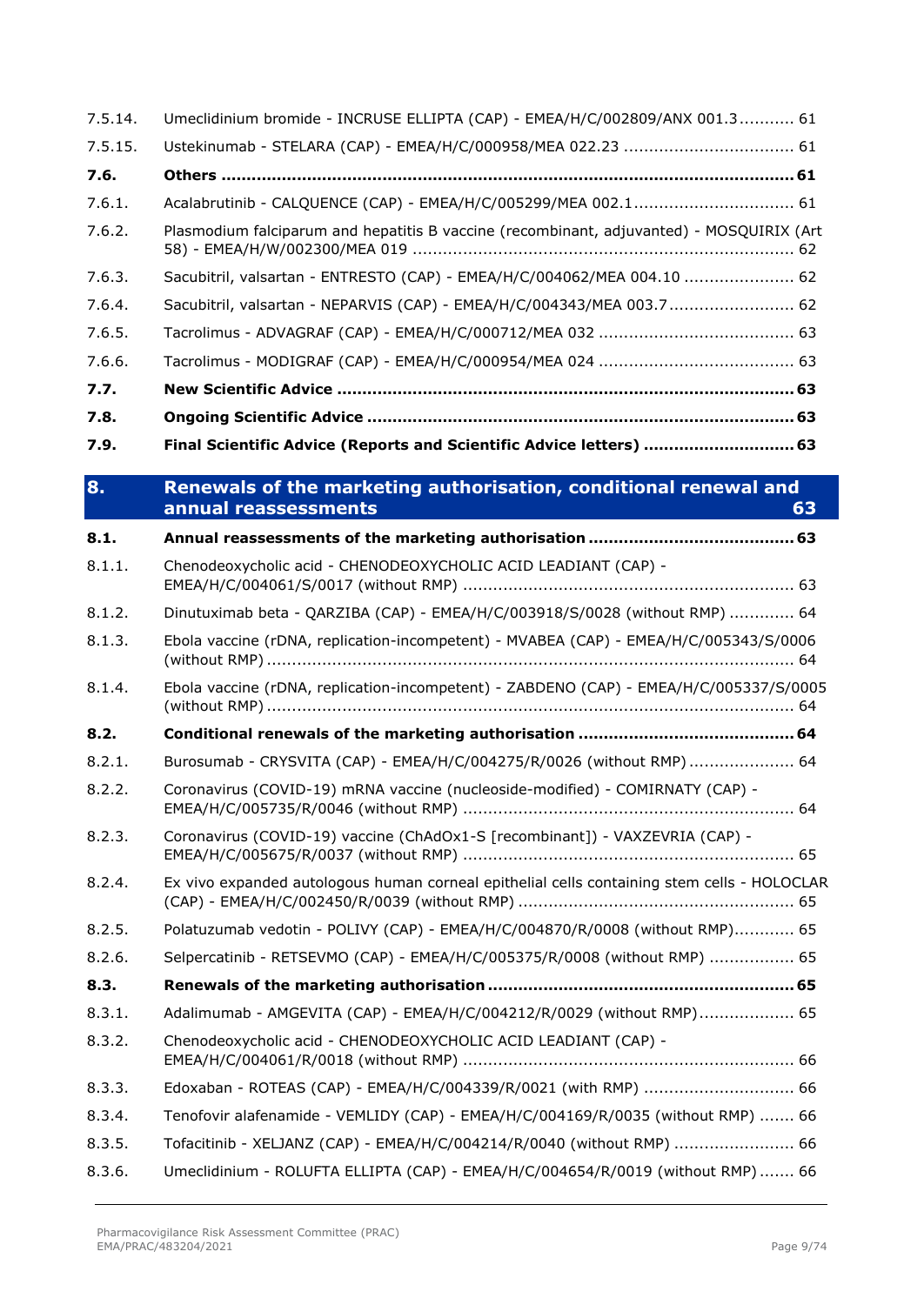| 9.       | 67<br><b>Product related pharmacovigilance inspections</b>                                   |
|----------|----------------------------------------------------------------------------------------------|
| 9.1.     |                                                                                              |
| 9.2.     |                                                                                              |
| 9.3.     |                                                                                              |
| 10.      | Other safety issues for discussion requested by the CHMP or the EMA<br>67                    |
| 10.1.    |                                                                                              |
| 10.2.    | Timing and message content in relation to Member States' safety announcements67              |
| 10.3.    |                                                                                              |
| 10.4.    |                                                                                              |
| 11.      | Other safety issues for discussion requested by the Member States68                          |
| 11.1.    |                                                                                              |
| 11.1.1.  |                                                                                              |
| 11.2.    |                                                                                              |
| 11.2.1.  |                                                                                              |
| 12.      | Organisational, regulatory and methodological matters<br>68                                  |
| 12.1.    |                                                                                              |
| 12.1.1.  |                                                                                              |
| 12.1.2.  |                                                                                              |
| 12.2.    |                                                                                              |
| 12.3.    | Coordination with EMA Working Parties/Working Groups/Drafting Groups  69                     |
| 12.4.    |                                                                                              |
| 12.4.1.  |                                                                                              |
| 12.4.2.  |                                                                                              |
| 12.5.    |                                                                                              |
| 12.6.    | Contacts of the PRAC with external parties and interaction with the Interested               |
| 12.7.    |                                                                                              |
| 12.8.    |                                                                                              |
| 12.8.1.  | Marketing authorisation applications (MAA) forecast for 2021 - planning update dated Q3 2021 |
|          |                                                                                              |
| 12.9.    |                                                                                              |
| 12.9.1.  |                                                                                              |
| 12.9.2.  |                                                                                              |
| 12.9.3.  |                                                                                              |
| 12.10.   | Periodic safety update reports (PSURs) & Union reference date (EURD) list  70                |
| 12.10.1. |                                                                                              |
| 12.10.2. |                                                                                              |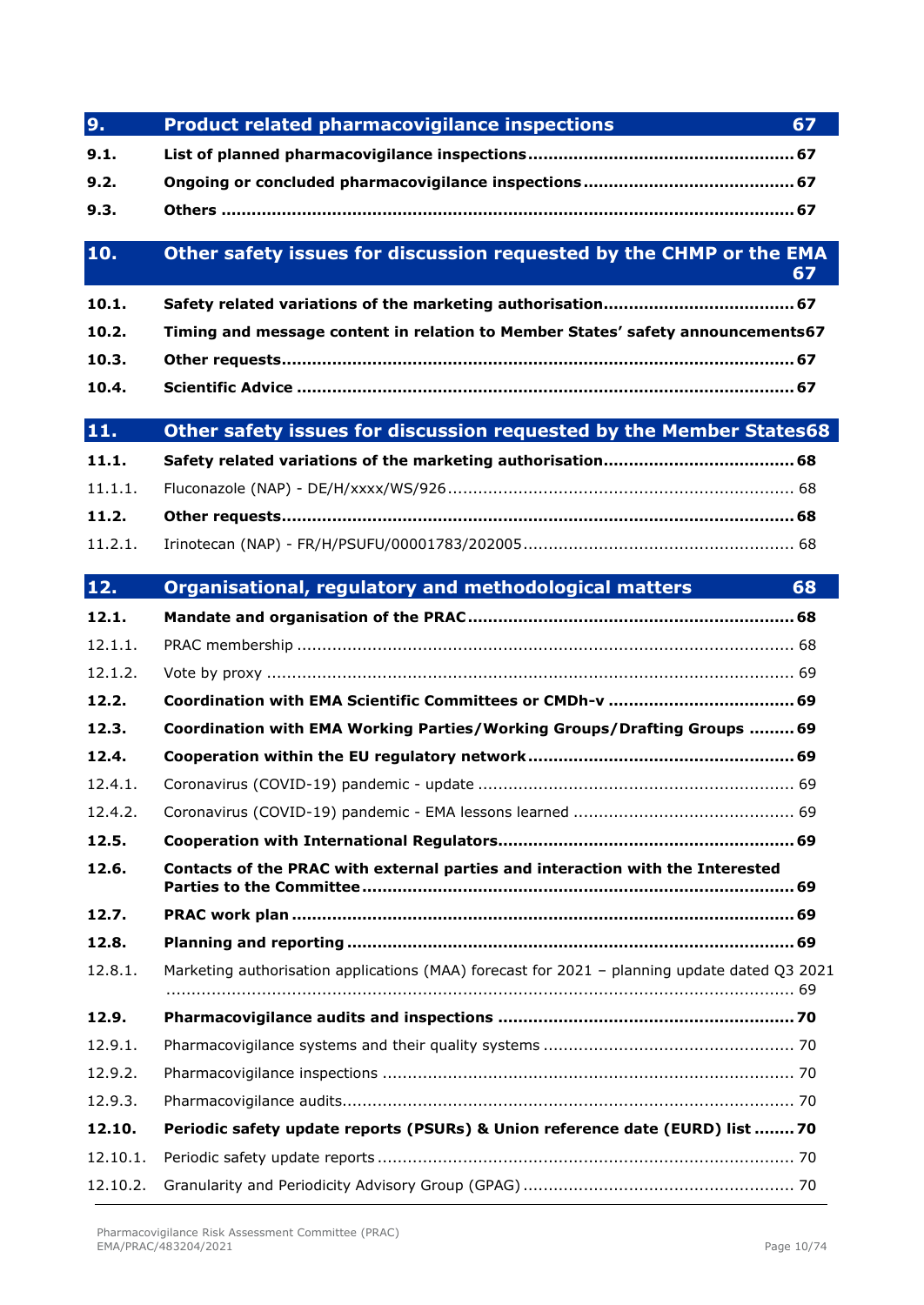| 12.10.3. |                                                                                           |
|----------|-------------------------------------------------------------------------------------------|
| 12.10.4. |                                                                                           |
| 12.11.   |                                                                                           |
| 12.11.1. | Signal management - feedback from Signal Management Review Technical (SMART) Working      |
| 12.12.   | Adverse drug reactions reporting and additional reporting 71                              |
| 12.12.1. | Management and reporting of adverse reactions to medicinal products 71                    |
| 12.12.2. |                                                                                           |
| 12.12.3. | List of products under additional monitoring - consultation on the draft list  71         |
| 12.13.   |                                                                                           |
| 12.13.1. |                                                                                           |
| 12.14.   | Risk management plans and effectiveness of risk minimisations  71                         |
| 12.14.1. |                                                                                           |
| 12.14.2. | Tools, educational materials and effectiveness measurement of risk minimisations  71      |
| 12.15.   |                                                                                           |
| 12.15.1. |                                                                                           |
| 12.15.2. |                                                                                           |
| 12.16.   |                                                                                           |
| 12.16.1. |                                                                                           |
| 12.17.   |                                                                                           |
| 12.18.   |                                                                                           |
| 12.18.1. |                                                                                           |
| 12.18.2. |                                                                                           |
| 12.19.   |                                                                                           |
| 12.19.1. |                                                                                           |
| 12.20.   |                                                                                           |
| 12.20.1. | Strategy on measuring the impact of pharmacovigilance - PRAC interest group (IG) Impact - |
| 12.21.   |                                                                                           |
| 12.21.1. |                                                                                           |
| 12.21.2. | EU pharmaceutical legislation - revision of Directive 2001/83/EC and Regulation (EC) No   |
| 12.21.3. |                                                                                           |
| 13.      | <b>Any other business</b><br>73                                                           |
| 14.      | <b>Explanatory notes</b><br>74                                                            |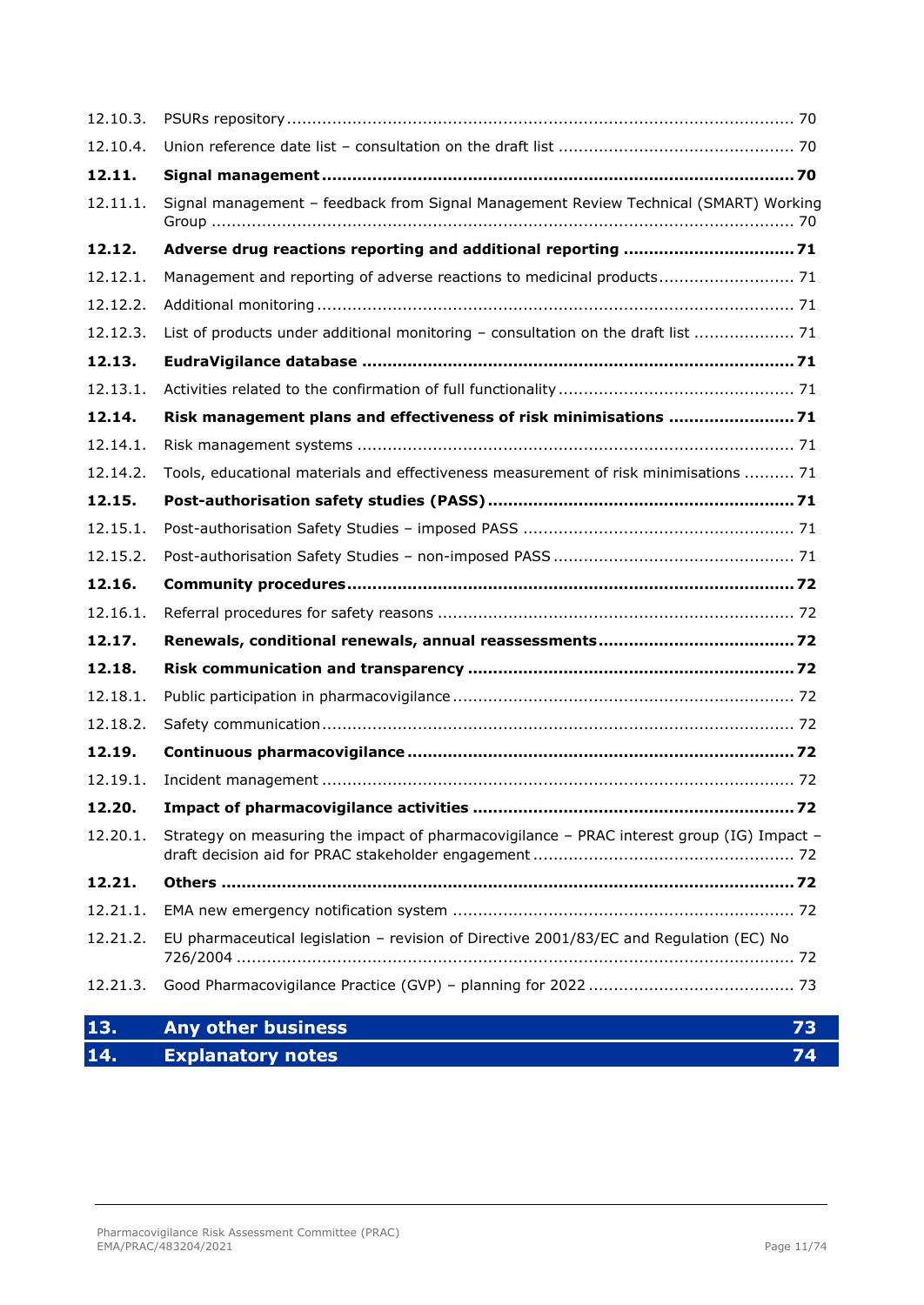## <span id="page-11-0"></span>**1. Introduction**

## <span id="page-11-1"></span>**1.1. Welcome and declarations of interest of members, alternates and experts**

Pre-meeting list of participants and restrictions in relation to declarations of interests applicable to the items of the agenda for the PRAC plenary session to be held 27-30 September 2021. See October 2021 PRAC minutes (to be published post November 2021 PRAC meeting).

## <span id="page-11-2"></span>**1.2. Agenda of the meeting on 27-30 September 2021**

**Action:** For adoption

## <span id="page-11-3"></span>**1.3. Minutes of the previous meeting on 30 August-02 September 2021**

**Action:** For adoption

## <span id="page-11-4"></span>**2. EU referral procedures for safety reasons: urgent EU procedures**

## <span id="page-11-5"></span>**2.1. Newly triggered procedures**

None

## <span id="page-11-6"></span>**2.2. Ongoing procedures**

None

## <span id="page-11-7"></span>**2.3. Procedures for finalisation**

None

## <span id="page-11-8"></span>**3. EU referral procedures for safety reasons: other EU referral procedures**

## <span id="page-11-9"></span>**3.1. Newly triggered procedures**

<span id="page-11-10"></span>3.1.1. Chlormadinone (NAP); chlormadinone, ethinylestradiol (NAP); nomegestrol (NAP); nomegestrol, estradiol (CAP) – ZOELY (CAP), NAP - EMEA/H/A-31/1510

Applicants: Theramex Ireland Limited (Zoely), various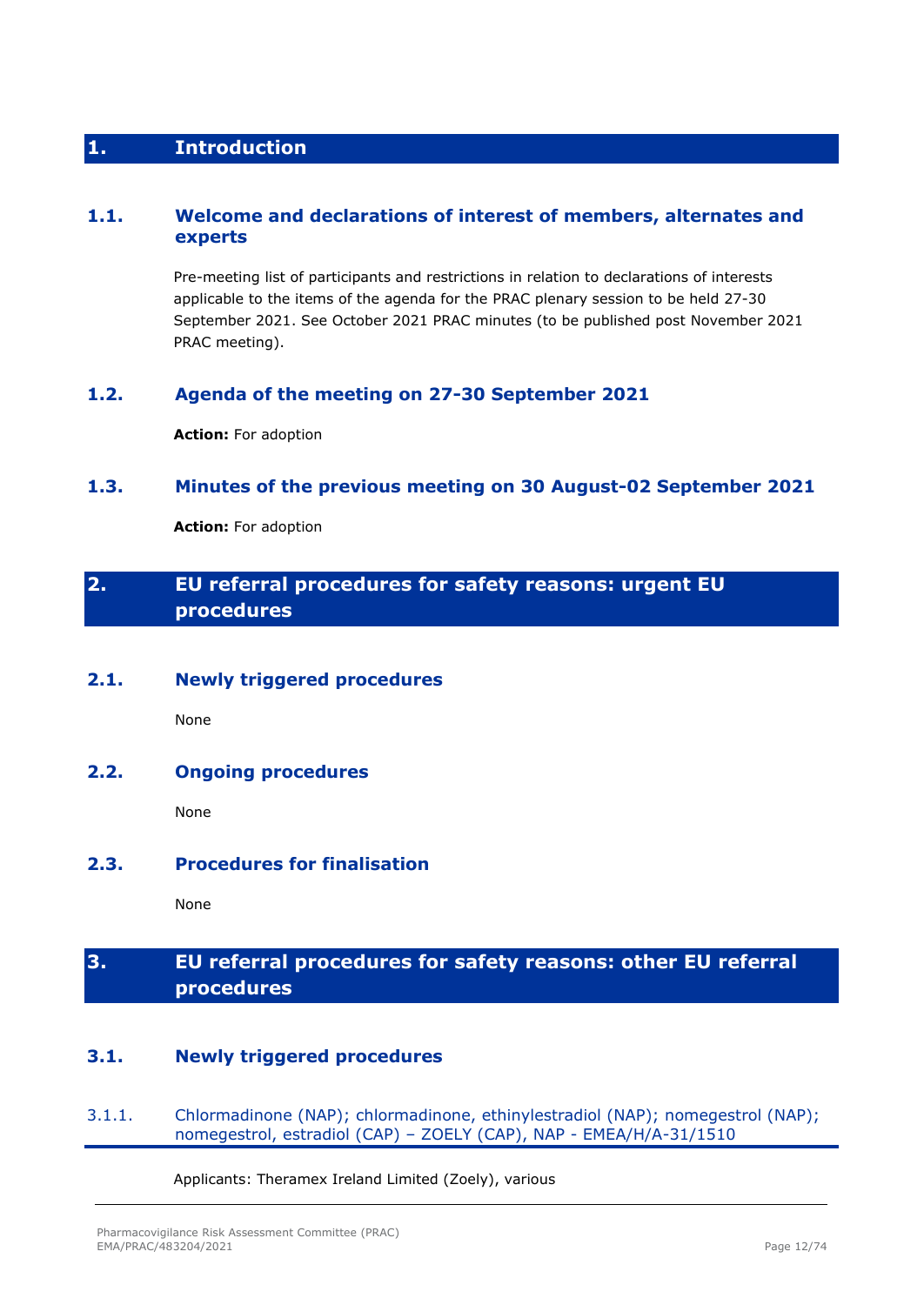PRAC Rapporteur: To be appointed; PRAC Co-rapporteur: To be appointed

Scope: Review of the benefit-risk balance following notification by France of a referral under Article 31 of Directive 2001/83/EC, based on pharmacovigilance data

**Action:** For adoption of a list of questions (LoQ)

## <span id="page-12-0"></span>**3.2. Ongoing procedures**

### <span id="page-12-1"></span>3.2.1. Amfepramone (NAP) - EMEA/H/A-31/1501

Applicant(s): Artegodan GmbH, Temmler Pharma GmbH

PRAC Rapporteur: Anette Kirstine Stark; PRAC Co-rapporteur: Eva Jirsová

Scope: Review of the benefit-risk balance following notification by Romania of a referral under Article 31 of Directive 2001/83/EC, based on pharmacovigilance data

**Action:** For adoption of a list of experts for the ad-hoc expert group (AHEG) meeting

### <span id="page-12-2"></span>**3.3. Procedures for finalisation**

None

## <span id="page-12-3"></span>**3.4. Re-examination procedures<sup>1</sup>**

None

<span id="page-12-4"></span>**3.5. Others**

None

## <span id="page-12-5"></span>**4. Signals assessment and prioritisation<sup>2</sup>**

## <span id="page-12-6"></span>**4.1. New signals detected from EU spontaneous reporting systems**

#### <span id="page-12-7"></span>4.1.1. Enzalutamide – XTANDI (CAP)

Applicant: Astellas Pharma Europe B.V.

PRAC Rapporteur: Eva Segovia

Scope: Signal of erythema multiforme

**Action:** For adoption of PRAC recommendation

<sup>1</sup> Re-examination of PRAC recommendation under Article 32 of Directive 2001/83/EC

<sup>&</sup>lt;sup>2</sup> Each signal refers to a substance or therapeutic class. The route of marketing authorisation is indicated in brackets (CAP for Centrally Authorised Products; NAP for Nationally Authorised Products including products authorised via Mutual Recognition Procedures and Decentralised Procedure). Product names are listed for reference Centrally Authorised Products (CAP) only. PRAC recommendations will specify the products concerned in case of any regulatory action required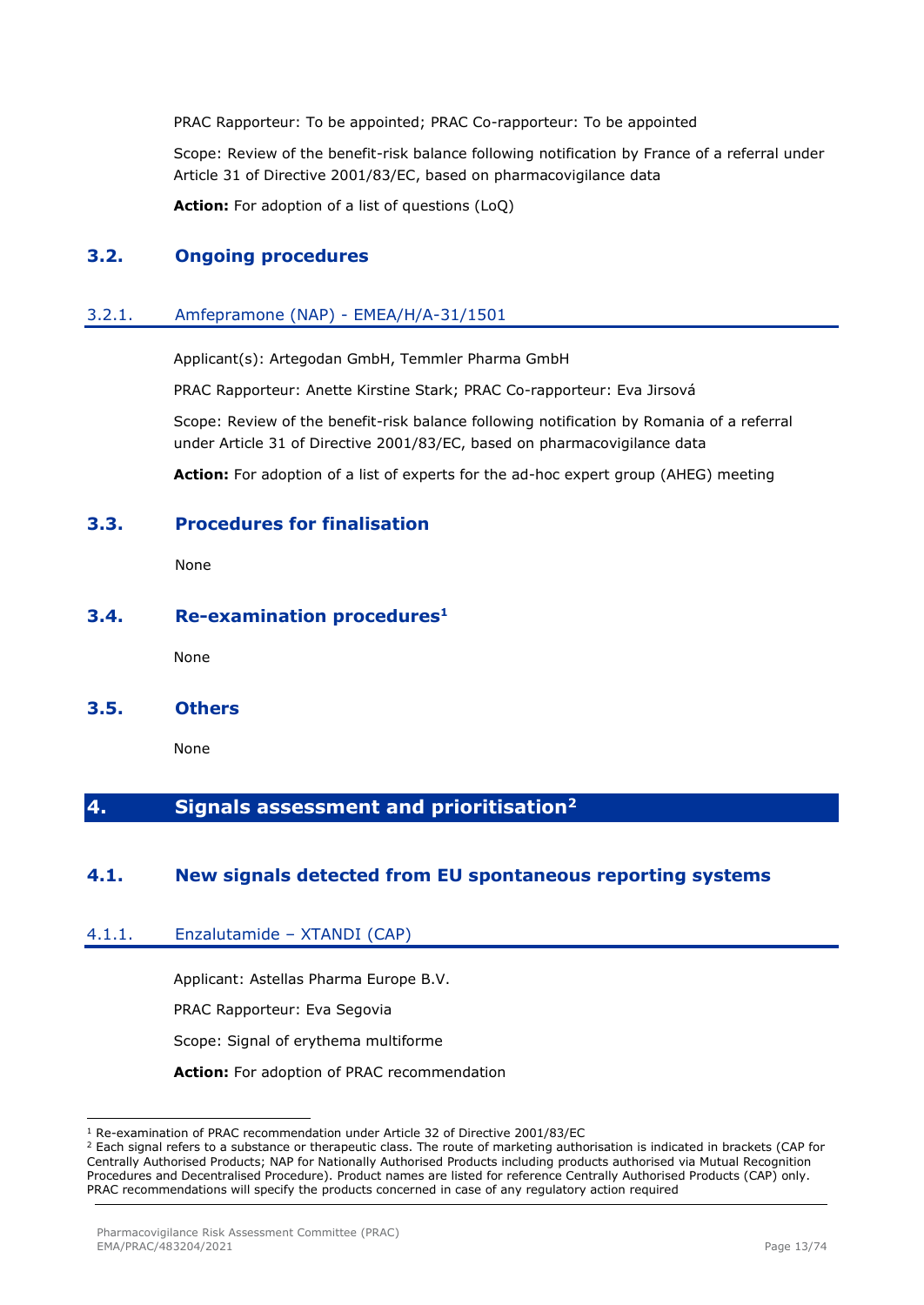EPITT 19734 – New signal

Lead Member State(s): ES

## <span id="page-13-0"></span>**4.2. New signals detected from other sources**

## <span id="page-13-1"></span>4.2.1. Sorafenib – NEXAVAR (CAP)

Applicant: Bayer AG PRAC Rapporteur: Annika Folin Scope: Signal of tumour lysis syndrome (TLS) **Action:** For adoption of PRAC recommendation EPITT 19733 – New signal Lead Member State(s): SE

## <span id="page-13-2"></span>**4.3. Signals follow-up and prioritisation**

## <span id="page-13-3"></span>4.3.1. Coronavirus (COVID-19) mRNA<sup>3</sup> vaccine (nucleoside-modified) - COMIRNATY (CAP) – EMEA/H/C/005735/SDA/034

Applicant(s): BioNTech Manufacturing GmbH PRAC Rapporteur: Menno van der Elst Scope: Signal of erythema multiforme **Action:** For adoption of PRAC recommendation EPITT 19721 – Follow-up to July 2021

### <span id="page-13-4"></span>4.3.2. Coronavirus (COVID-19) mRNA<sup>4</sup> vaccine (nucleoside-modified) - COMIRNATY (CAP) – EMEA/H/C/005735/SDA/035

Applicant(s): BioNTech Manufacturing GmbH

PRAC Rapporteur: Menno van der Elst

Scope: Signal of glomerulonephritis and nephrotic syndrome

**Action:** For adoption of PRAC recommendation

EPITT 19722 – Follow-up to July 2021

### <span id="page-13-5"></span>4.3.3. Coronavirus (COVID-19) mRNA<sup>5</sup> vaccine (nucleoside-modified) - SPIKEVAX (CAP) -EMEA/H/C/005791/SDA/036

Applicant(s): Moderna Biotech Spain, S.L.

<sup>3</sup> Messenger ribonucleic acid

Messenger ribonucleic acid

<sup>5</sup> Messenger ribonucleic acid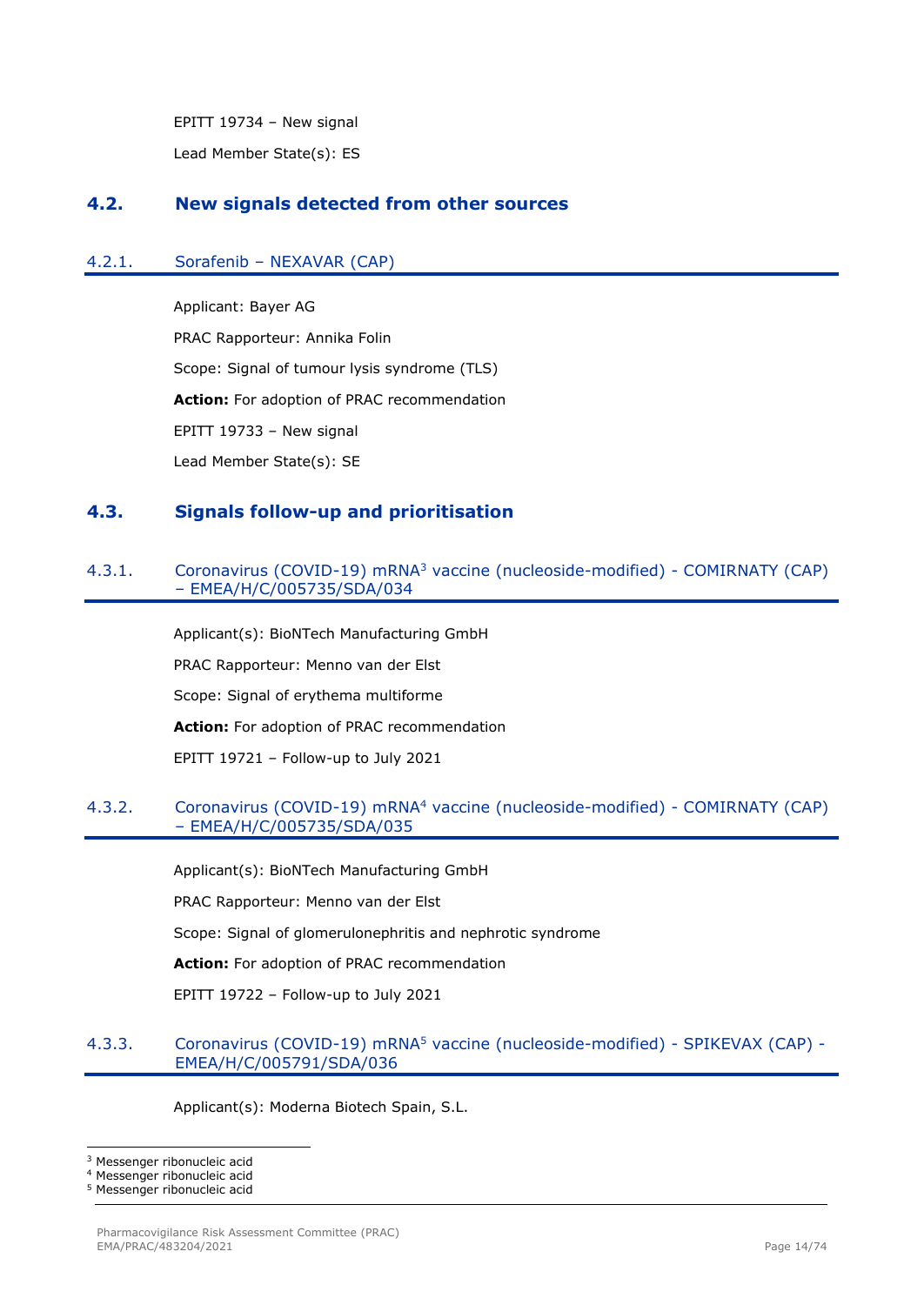PRAC Rapporteur: Hans Christian Siersted Scope: Signal of erythema multiforme **Action:** For adoption of PRAC recommendation EPITT 19720 – Follow-up to July 2021

## <span id="page-14-0"></span>4.3.4. Coronavirus (COVID-19) mRNA<sup>6</sup> vaccine (nucleoside-modified) - SPIKEVAX (CAP) -EMEA/H/C/005791/SDA/037

Applicant(s): Moderna Biotech Spain, S.L. PRAC Rapporteur: Hans Christian Siersted Scope: Signal of glomerulonephritis and nephrotic syndrome **Action:** For adoption of PRAC recommendation EPITT 19724 – Follow-up to July 2021

## <span id="page-14-1"></span>4.3.5. Coronavirus (COVID-19) vaccine (ChAdOx1-S [recombinant]) - VAXZEVRIA (CAP) - EMEA/H/C/005675/SDA/034.2

Applicant(s): AstraZeneca AB PRAC Rapporteur: Jean-Michel Dogné Scope: Signal of immune thrombocytopenia **Action:** For adoption of PRAC recommendation EPITT 19678 - Follow-up to July 2021

## <span id="page-14-2"></span>4.3.6. Piperacillin (NAP); piperacillin, tazobactam (NAP)

Applicant(s): various PRAC Rapporteur: Marek Juračka Scope: Signal of hemophagocytic lymphohistiocytosis (HLH) **Action:** For adoption of PRAC recommendation EPITT 19676 – Follow-up to April 2021

## <span id="page-14-3"></span>4.3.7. Warfarin (NAP)

Applicant(s): various PRAC Rapporteur: Anette Kirstine Stark Scope: Signal of anticoagulant-related nephropathy **Action:** For adoption of PRAC recommendation EPITT 19652 – Follow-up to May 2021

<sup>6</sup> Messenger ribonucleic acid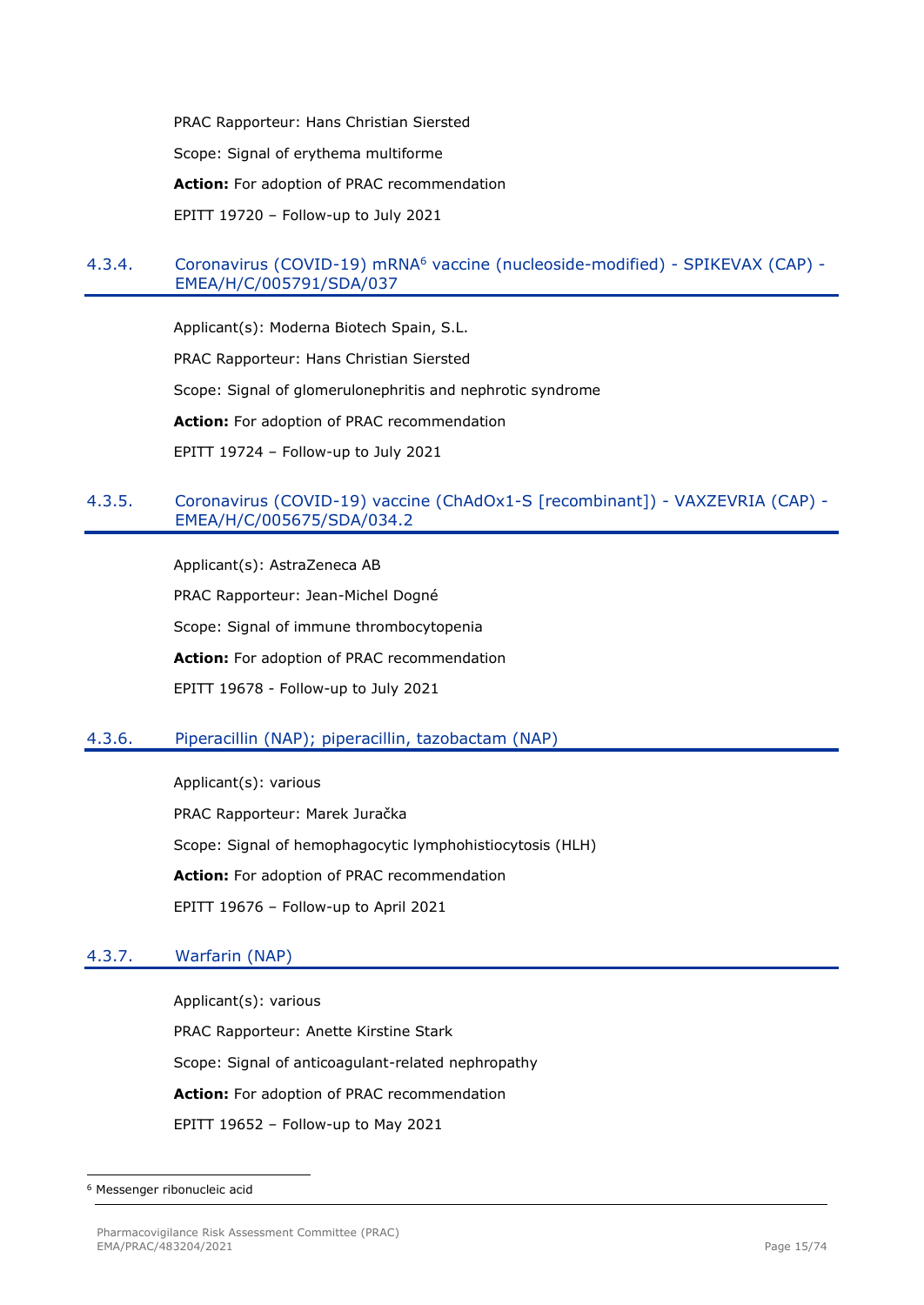## <span id="page-15-0"></span>**4.4. Variation procedure(s) resulting from signal evaluation**

None

## <span id="page-15-1"></span>**5. Risk management plans (RMPs)**

## <span id="page-15-2"></span>**5.1. Medicines in the pre-authorisation phase**

#### <span id="page-15-3"></span>5.1.1. Coronavirus (COVID-19) vaccine (recombinant) - EMEA/H/C/005754

Scope: Active immunisation to prevent coronavirus disease 2019 (COVID-19) caused by severe acute respiratory syndrome coronavirus 2 (SARS-CoV-2 virus), in individuals 18 years of age and older

**Action:** For adoption of PRAC RMP AR, PRAC RMP assessment overview and advice to CHMP

#### <span id="page-15-4"></span>5.1.2. Metformin hydrochloride, sitagliptin hydrochloride monohydrate - EMEA/H/C/005678

Scope: Treatment of type 2 diabetes mellitus (T2DM)

**Action:** For adoption of PRAC RMP AR, PRAC RMP assessment overview and advice to CHMP

#### <span id="page-15-5"></span>5.1.3. Sapropterin - EMEA/H/C/005646

Scope: Treatment of hyperphenylalaninemia (HPA)

**Action:** For adoption of PRAC RMP AR, PRAC RMP assessment overview and advice to CHMP

#### <span id="page-15-6"></span>5.1.4. Semaglutide - EMEA/H/C/005422

Scope: Treatment for weight loss and weight maintenance

**Action:** For adoption of PRAC RMP AR, PRAC RMP assessment overview and advice to CHMP

#### <span id="page-15-7"></span>5.1.5. Voxelotor - EMEA/H/C/004869, Orphan

Applicant: Global Blood Therapeutics Netherlands

Scope: Treatment of haemolytic anaemia in adults and paediatric patients 12 years of age and older with sickle cell disease (SCD)

**Action:** For adoption of PRAC RMP AR, PRAC RMP assessment overview and advice to CHMP

## <span id="page-15-8"></span>**5.2. Medicines in the post-authorisation phase – PRAC-led procedures**

#### <span id="page-15-9"></span>5.2.1. Benralizumab - FASENRA (CAP) - EMEA/H/C/004433/II/0036

#### Applicant: AstraZeneca AB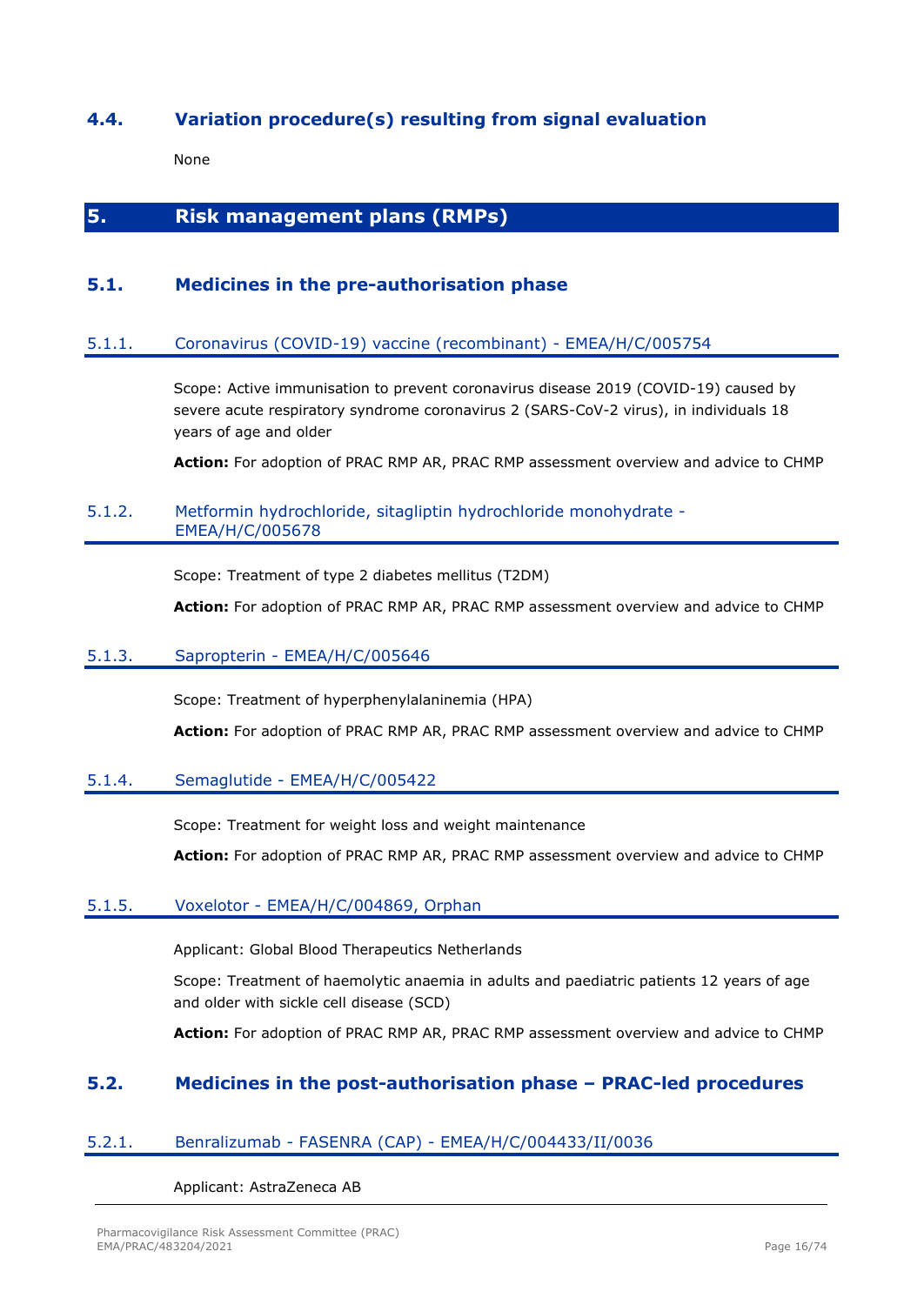#### PRAC Rapporteur: David Olsen

Scope: Submission of an updated RMP (version 4.0) to remove long term use of benralizumab, serious hypersensitivity, loss of/reduction of long-term efficacy as safety concerns and to change the risk categorisation of helminth infection from an important identified risk to an important potential one, as requested in the conclusions of the last PSUR single assessment (PSUSA) procedure (PSUSA/00010661/202005) finalised in May 2021 and variation II/031 finalised in July 2021

**Action:** For adoption of PRAC Assessment Report

## <span id="page-16-0"></span>5.2.2. Cladribine - MAVENCLAD (CAP) - EMEA/H/C/004230/II/0015

Applicant: Merck Europe B.V.

PRAC Rapporteur: Marcia Sofia Sanches de Castro Lopes Silva

Scope: Submission of an updated RMP (version 1.5.2) in order to bring it in line with revision 2.0.1 of the guidance on the format of RMP in the EU (template). In addition, the MAH took the opportunity to include long-term safety data from the completed PREMIERE registry: a prospective observational long-term safety registry of multiple sclerosis patients who have participated in cladribine clinical studies; and to remove it from the pharmacovigilance plan. Furthermore, the status of the post-approval safety study MS 700568-0002: a long term, prospective, observational cohort study evaluating the safety profile in patients with highly active relapsing multiple sclerosis (RMS) newly started on oral cladribine (CLARION); and study MS 700568-0004: pregnancy outcomes in women exposed to oral cladribine: a multi-country cohort database study (CLEAR) are updated. Finally, the RMP is updated in line with the conclusions of the PSUR single assessment (PSUSA) procedure (PSUSA/00010634/201907) adopted in January 2020

**Action:** For adoption of PRAC Assessment Report

## <span id="page-16-1"></span>5.2.3. Coronavirus (COVID-19) mRNA<sup>7</sup> vaccine (nucleoside-modified) - COMIRNATY (CAP) - EMEA/H/C/005735/II/0059

Applicant: BioNTech Manufacturing GmbH

PRAC Rapporteur: Menno van der Elst

Scope: Submission of an updated RMP (version 2.3) in order to add myocarditis/pericarditis as an important identified risk as per the outcome of the signal procedure (SDA/032) (EPITT: 19712) dated July 2021. This includes an update of the risk minimisation measures related to myocarditis/pericarditis. The MAH took the opportunity to update the RMP in line with exposure data, information on planned/ongoing safety studies and inclusion of two new non-interventional US PASS, namely study C4591009: a non-interventional post-approval safety study of COVID-19 mRNA vaccine (Comirnaty) in the United States; and study C4591036: a prospective cohort study with at least 5 years of follow-up for potential longterm sequelae of myocarditis after vaccination (Pediatric Heart Network)

**Action:** For adoption of PRAC Assessment Report

<sup>7</sup> Messenger ribonucleic acid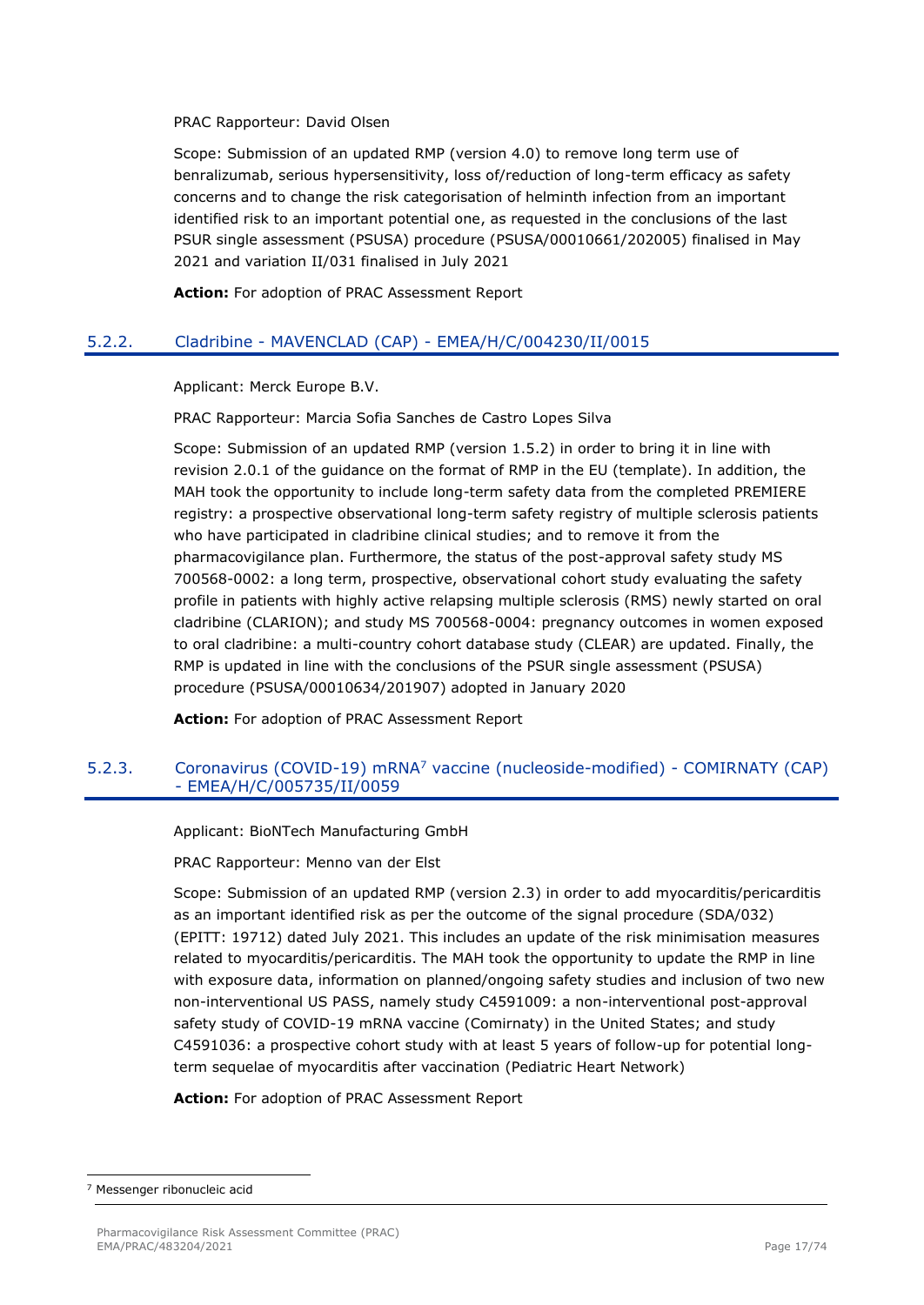#### <span id="page-17-0"></span>5.2.4. Coronavirus (COVID-19) vaccine (Ad26.COV2-S, recombinant) - COVID-19 VACCINE JANSSEN (CAP) - EMEA/H/C/005737/II/0018

Applicant: Janssen-Cilag International N.V.

PRAC Rapporteur: Ulla Wändel Liminga

Scope: Submission of an updated RMP (version 2.2) in order to include thrombocytopenia as an important potential risk as per the outcome of the signal procedure on embolic and thrombotic events (SDA/018.1 - EPITT 19689) in May 2021 and the outcome of variation II/0006/G dated July 2021, to propose studies aimed at further characterisation of thrombosis with thrombocytopenia syndrome (TTS) and thrombocytopenia, following the outcome of the signal procedure on embolic and thrombotic events (SDA/018.1 - EPITT 19689) in May 2021, to include Guillain-Barré syndrome as an important identified risk as per the outcome of variation II/0012 dated July 2021. In addition, the MAH took the opportunity to update in the RMP to include the submission milestone dates for study VAC31518COV4001: a post-authorisation, observational study to assess the safety of Ad26.COV2.S (COVID-19 Vaccine Janssen) using health insurance claims and/or electronic health record (EHR) database(s) in the United States, and study VAC31518COV4002: a post-authorisation, observational study to assess the effectiveness of Ad26.COV2.S (COVID-19 Vaccine Janssen) using health insurance claims and/or electronic health record (EHR) database(s) in the United States

**Action:** For adoption of PRAC Assessment Report

## <span id="page-17-1"></span>5.2.5. Emtricitabine, tenofovir disoproxil - TRUVADA (CAP) - EMEA/H/C/000594/II/0173

Applicant: Gilead Sciences Ireland UC

PRAC Rapporteur: Ana Sofia Diniz Martins

Scope: Submission of an updated RMP (version 17.2) to remove the additional risk minimisation measures (aRMMs) for the pre-exposure prophylaxis (PrEP) indication risks. Annex II of the product information is updated accordingly

**Action:** For adoption of PRAC Assessment Report

## <span id="page-17-2"></span>5.2.6. Fentanyl - EFFENTORA (CAP) - EMEA/H/C/000833/WS2127/0058; NAP

Applicant: Teva B.V.

PRAC Rapporteur: Martin Huber

Scope: Submission of an updated RMP (version 5.0) to bring it in line with revision 2 of GVP module V on 'Risk management systems' and to update the list of safety concerns in line with the conclusions of the PSUR single assessment (PSUSA) procedure (PSUSA/00001369/201704) adopted in February 2018. In addition, the key messages of the educational materials are updated in line with the conclusions of the PSUSA procedure (PSUSA/00001369/202004) adopted in January 2021

**Action:** For adoption of PRAC Assessment Report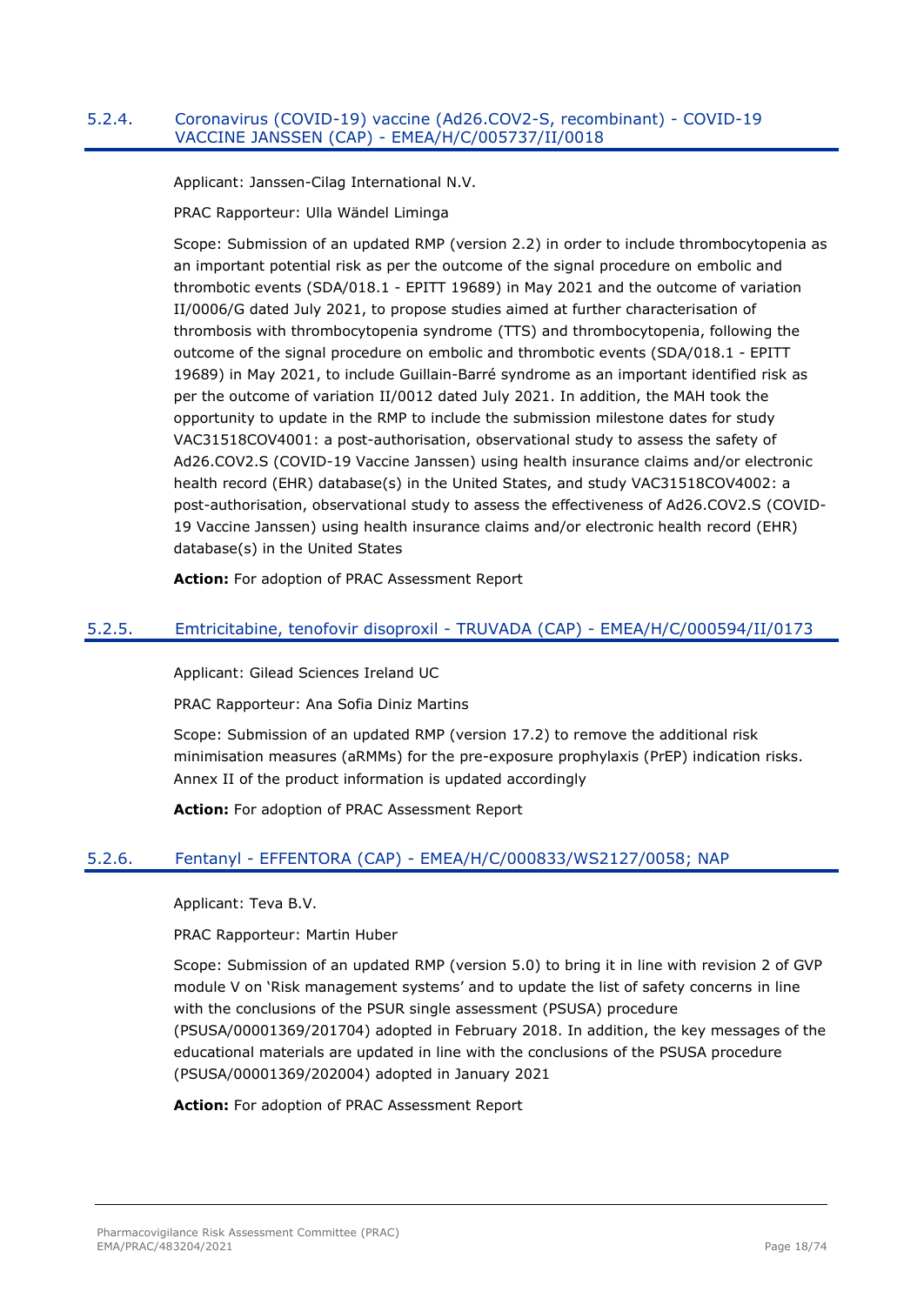## <span id="page-18-0"></span>5.2.7. Filgrastim - NIVESTIM (CAP) - EMEA/H/C/001142/II/0063

Applicant: Pfizer Europe MA EEIG

PRAC Rapporteur: Kirsti Villikka

Scope: Submission of an updated RMP (version 10.0) in order to update the RMP in accordance with revision 2 of GVP module V on 'Risk management systems' and revision 2.0.1 of the guidance on the format of RMP in the EU (template) and to propose deletion of selected safety concerns listed as important identified risks, important potential risks and missing information

**Action:** For adoption of PRAC Assessment Report

### <span id="page-18-1"></span>5.2.8. Ivabradine - CORLENTOR (CAP) - EMEA/H/C/000598/WS2050/0056/G; PROCORALAN (CAP) - EMEA/H/C/000597/WS2050/0055/G

Applicant: Les Laboratoires Servier

PRAC Rapporteur: Menno van der Elst

Scope: Grouped variations consisting of: 1) submission of an updated RMP (version 7.0) in line with the changes approved for Ivabradine Anpharm (R/0014) finalised in March 2020.; 2) product information is brought in line with the latest quality review of documents (QRD) template (version 10.2)

**Action:** For adoption of PRAC Assessment Report

<span id="page-18-2"></span>5.2.9. Ledipasvir, sofosbuvir - HARVONI (CAP) - EMEA/H/C/003850/WS2157/0102; sofosbuvir - SOVALDI (CAP) - EMEA/H/C/002798/WS2157/0076; sofosbuvir, velpatasvir - EPCLUSA (CAP) - EMEA/H/C/004210/WS2157/0062; sofosbuvir, velpatasvir, voxilaprevir - VOSEVI (CAP) - EMEA/H/C/004350/WS2157/0049

Applicant: Gilead Sciences Ireland UC

PRAC Rapporteur: Ana Sofia Diniz Martins

Scope: Update of Annex II-D on 'Conditions or restrictions with regard to the safe and effective use of the medicinal product' to amend the study milestone due date from 'Q3 2021' to 'Q4 2021' for the PASS to evaluate the recurrence of hepatocellular carcinoma (HCC)

**Action:** For adoption of PRAC Assessment Report

#### <span id="page-18-3"></span>5.2.10. Obeticholic acid - OCALIVA (CAP) - EMEA/H/C/004093/II/0026, Orphan

Applicant: Intercept Pharma International Limited

PRAC Rapporteur: Liana Gross-Martirosyan

Scope: Submission of an updated RMP (version 1.2) in order to bring it in line with revision 2.0.1 of the guidance on the format of RMP in the EU (template) and to add clinical studies (listed as specific obligations in Annex II-E on 'Specific obligation to complete postauthorisation measures for the conditional marketing authorisation') to the pharmacovigilance plan, namely study 747-302: a phase 4, double-blind, randomized, placebo-controlled, multicentre study evaluating the effect of obeticholic acid on clinical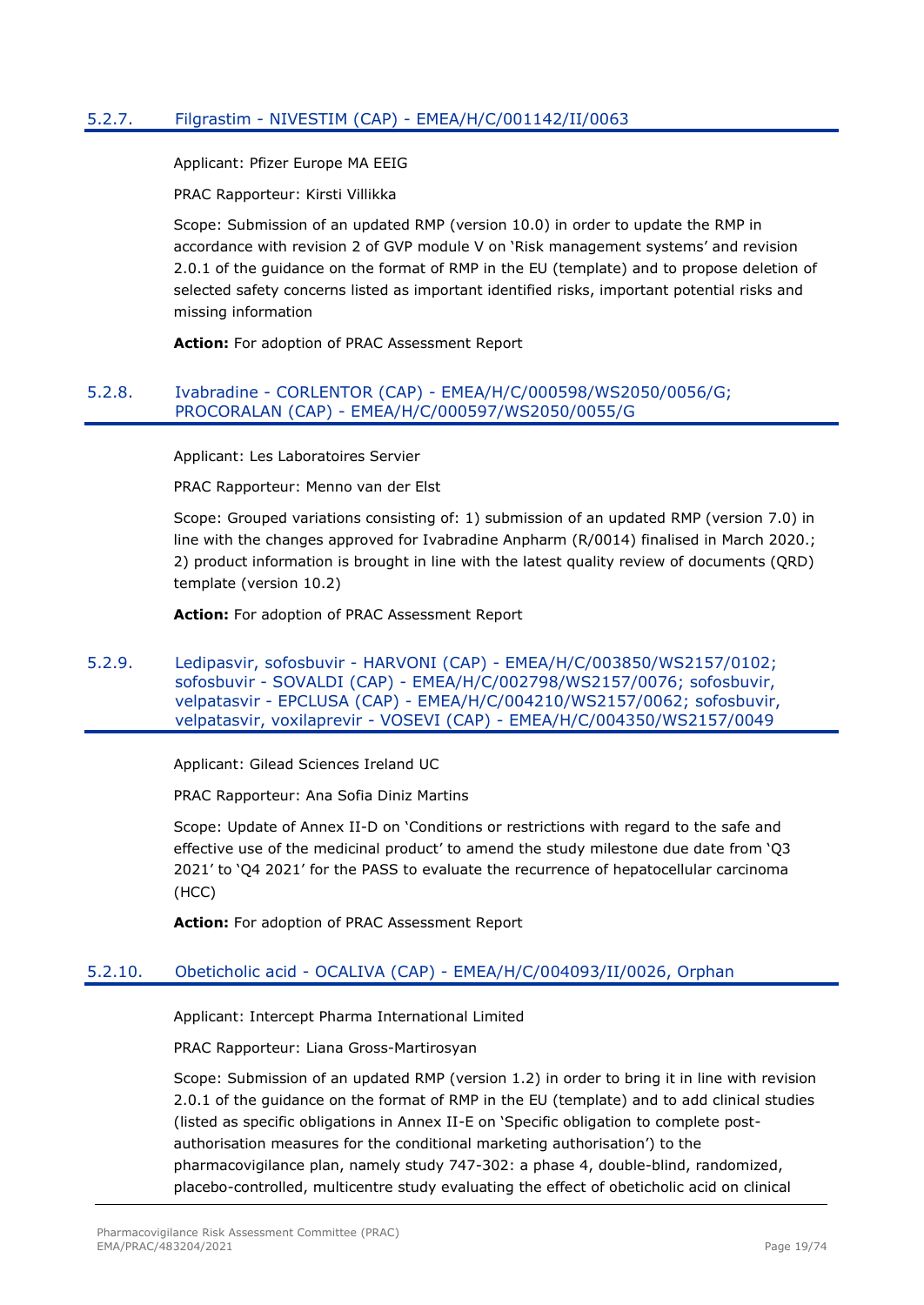outcomes in patients with primary biliary cholangitis; and study 747-401: a phase 4, double-blind, randomized, placebo-controlled study evaluating the pharmacokinetics and safety of obeticholic acid in patients with primary biliary cholangitis and moderate to severe hepatic impairment; as agreed in the conclusions of the conditional renewal procedure (R/0023) finalised in November 2020. Other changes also include an update to the exposure data from clinical studies, addition of data on post-marketing experience and addition of some specific relevant SmPC wording in the risk minimisation measures

**Action:** For adoption of PRAC Assessment Report

## <span id="page-19-0"></span>5.2.11. Tivozanib - FOTIVDA (CAP) - EMEA/H/C/004131/II/0018

Applicant: EUSA Pharma (Netherlands) B.V.

PRAC Rapporteur: Rugile Pilviniene

Scope: Submission of an updated RMP (version 4.0) in order to include data from study TIVO-3: a randomised, controlled, multicentre, open-label phase 3 study to compare tivozanib with sorafenib in subjects with advanced renal cell carcinoma. Additional updates to the RMP include new information from clinical studies and post-marketing exposure

**Action:** For adoption of PRAC Assessment Report

#### <span id="page-19-1"></span>5.2.12. Vildagliptin - GALVUS (CAP) - EMEA/H/C/000771/WS1970/0067; JALRA (CAP) - EMEA/H/C/001048/WS1970/0069; XILIARX (CAP) - EMEA/H/C/001051/WS1970/0067; vildagliptin, metformin hydrochloride - EUCREAS (CAP) - EMEA/H/C/000807/WS1970/0081; ICANDRA (CAP) - EMEA/H/C/001050/WS1970/0084; ZOMARIST (CAP) - EMEA/H/C/001049/WS1970/0083

Applicant: Novartis Europharm Limited

PRAC Rapporteur: Annika Folin

Scope: Submission of an updated RMP (version 15.0) in order to bring it in line with revision II of GVP module V on 'Risk management systems' and aligned with the conclusions of the PSUR single assessment (PSUSA) procedure (PSUSA/00003113/201802) adopted in October 2018. Annex II-D on 'conditions or restrictions with regard to the safe and effective use of the medicinal product' of the product information is updated to remove the statement on submission of an RMP update every 3 years

**Action:** For adoption of PRAC Assessment Report

## <span id="page-19-2"></span>**5.3. Medicines in the post-authorisation phase – CHMP-led procedures**

#### <span id="page-19-3"></span>5.3.1. Anakinra - KINERET (CAP) - EMEA/H/C/000363/II/0086

Applicant: Swedish Orphan Biovitrum AB (publ)

PRAC Rapporteur: Anette Kirstine Stark

Scope: Extension of indication to include treatment of coronavirus disease 2019 (COVID-19) in adult patients with pneumonia who are at risk of developing severe respiratory failure. As a consequence, sections 4.1, 4.2, 4.4, 4.8 and 5.1 of the SmPC are updated. The package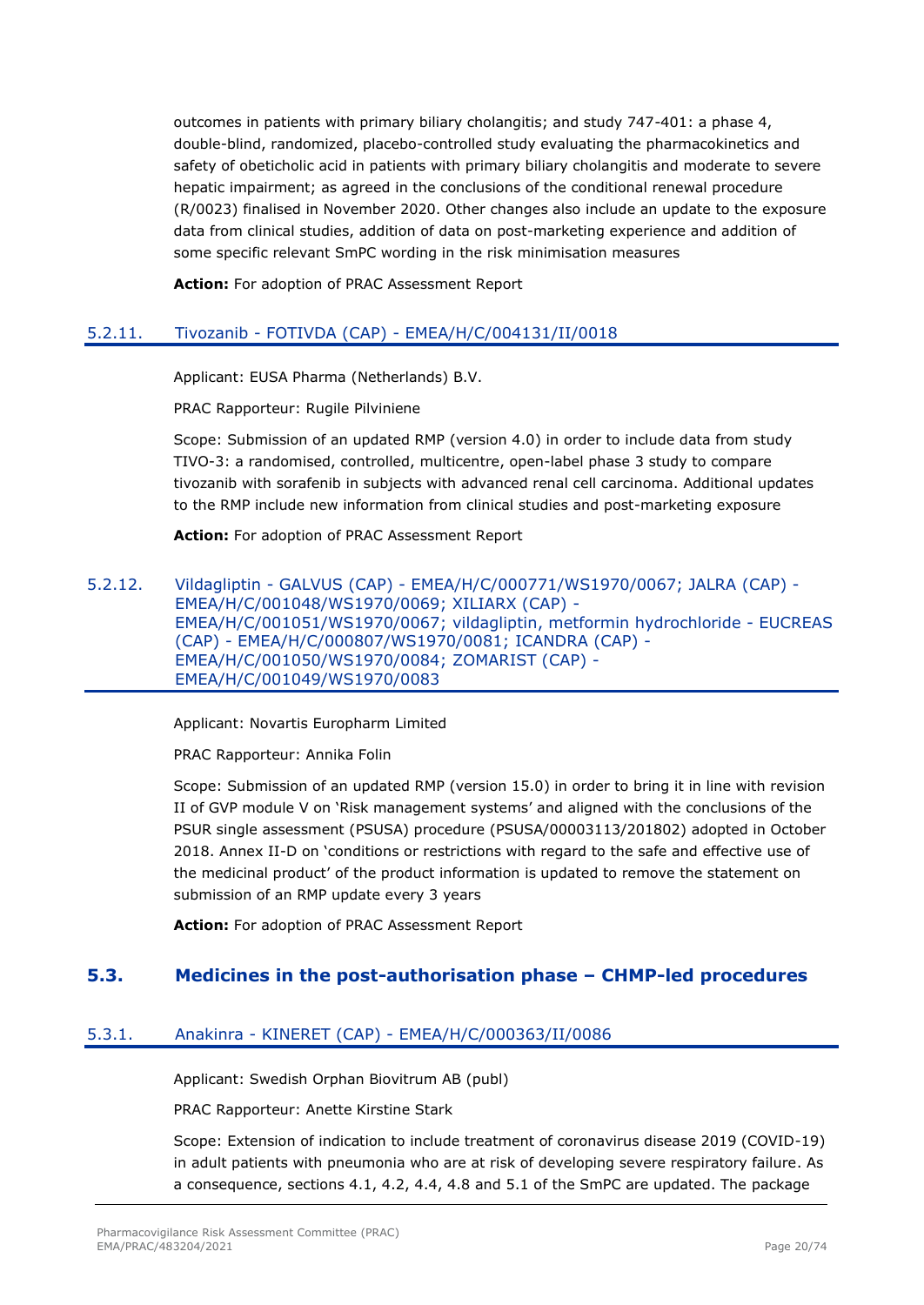leaflet and the RMP (version 5.7) are updated in accordance

**Action:** For adoption of PRAC RMP AR, PRAC RMP assessment overview and advice to CHMP

#### <span id="page-20-0"></span>5.3.2. Atezolizumab - TECENTRIQ (CAP) - EMEA/H/C/004143/II/0064

Applicant: Roche Registration GmbH

PRAC Rapporteur: Marcia Sofia Sanches de Castro Lopes Silva

Scope: Extension of indication to include adjuvant treatment of non-small cell lung cancer (NSCLC) following resection and platinum-based chemotherapy for adult patients whose tumours have programmed death-ligand 1 (PD-L1) expression on  $\geq 1\%$  of tumour cells (TC) for Tecentriq (atezolizumab) as monotherapy based on the results from pivotal study GO29527 (IMpower010): a phase 3, open-label, randomized study to investigate the efficacy and safety of atezolizumab compared with best supportive care following adjuvant cisplatin-based chemotherapy in patients with completely resected stage IB-IIIA NSCLC. As a consequence, sections 4.1, 4.2, 4.4, 4.8 and 5.1 of Tecentriq (atezolizumab) 840 mg concentrate for solution for infusion SmPC and Tecentriq (atezolizumab) 1,200 mg concentrate for solution for infusion SmPC are updated. The package leaflet and the RMP (version 21.0) are updated. The MAH took the opportunity to introduce minor editorial updates throughout the product information

**Action:** For adoption of PRAC RMP AR, PRAC RMP assessment overview and advice to CHMP

### <span id="page-20-1"></span>5.3.3. Baricitinib - OLUMIANT (CAP) - EMEA/H/C/004085/II/0028

Applicant: Eli Lilly Nederland B.V.

PRAC Rapporteur: Adam Przybylkowski

Scope: Extension of indication to include treatment of coronavirus disease 2019 (COVID-19) in hospitalised adult and paediatric patients aged 10 years and older who require low-flow oxygen or non-invasive ventilation/high flow oxygen. As a consequence, sections 4.1, 4.2, 4.4, 4.6, 4.8, 5.1, 5.2 and 6.6 of the SmPC are updated. Annex II, the package leaflet and the RMP (version 11.1) are updated in accordance

**Action:** For adoption of PRAC RMP AR, PRAC RMP assessment overview and advice to CHMP

### <span id="page-20-2"></span>5.3.4. Beclometasone dipropionate, formoterol fumarate dihydrate, glycopyrronium - TRYDONIS (CAP) - EMEA/H/C/004702/X/0015

Applicant: Chiesi Farmaceutici S.p.A.

PRAC Rapporteur: Jan Neuhauser

Scope: Extension application to add a new pharmaceutical form (inhalation powder) associated with new strength  $(88 \text{ µg} / 5 \text{ µg} / 9 \text{ µg})$ . The RMP (version 7.1) is updated in accordance

**Action:** For adoption of PRAC RMP AR, PRAC RMP assessment overview and advice to CHMP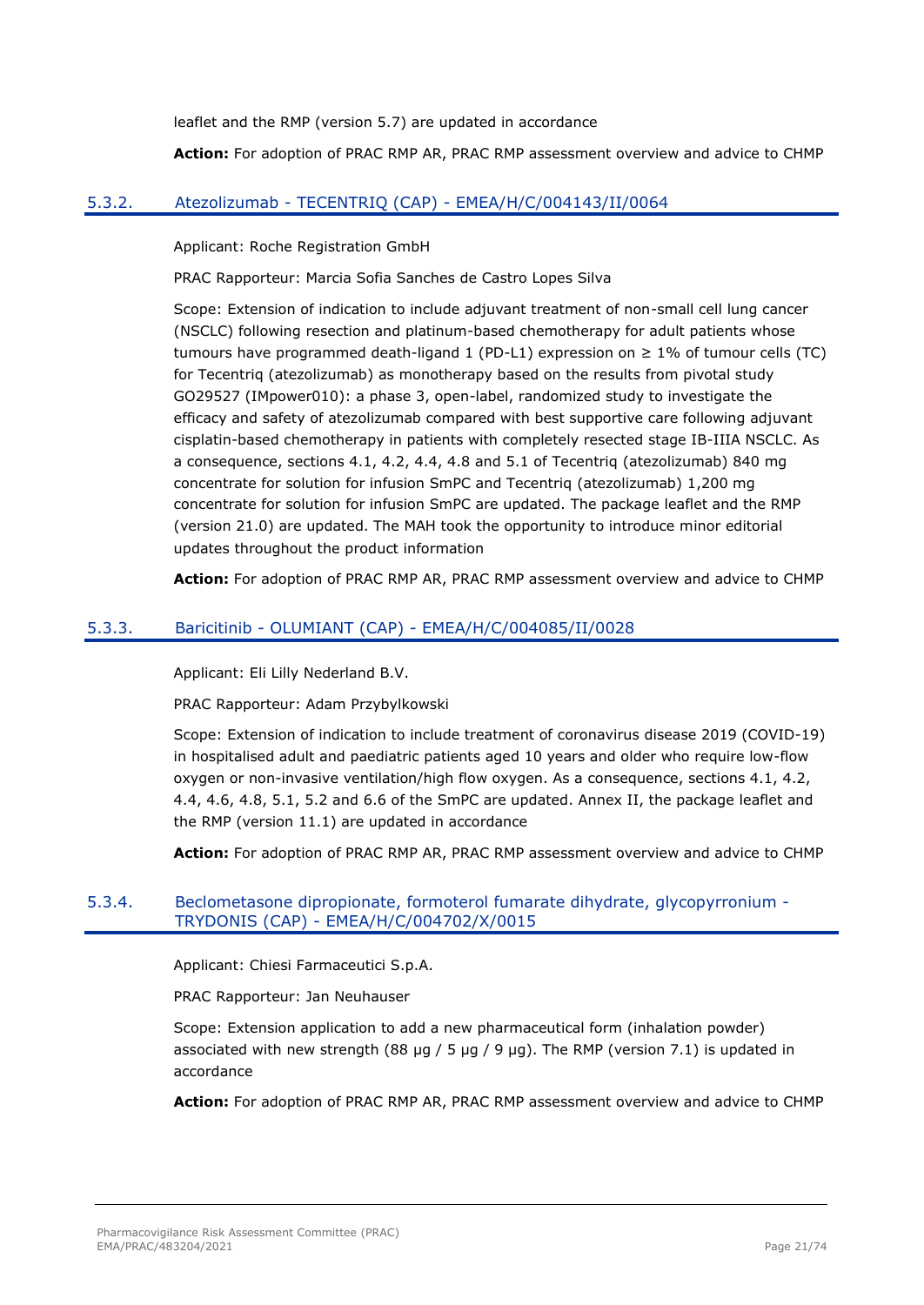## <span id="page-21-0"></span>5.3.5. Bictegravir, emtricitabine, tenofovir alafenamide - BIKTARVY (CAP) - EMEA/H/C/004449/X/0040/G

Applicant: Gilead Sciences Ireland UC

PRAC Rapporteur: Liana Gross-Martirosyan

Scope: Grouped application consisting of: 1) extension application to introduce a new strength 30/120/15 mg; 2) extension of indication to include a paediatric indication by adding the use in patients of 2 years of age and older and weighing at least 14 kg. As a consequence, sections 4.1, 4.2, 4.8, 5.1 and 5.2 of the SmPC and the Package Leaflet are updated to support the extended indication. The RMP (version 3.1) is updated in accordance

**Action:** For adoption of PRAC RMP AR, PRAC RMP assessment overview and advice to CHMP

#### <span id="page-21-1"></span>5.3.6. Brentuximab vedotin - ADCETRIS (CAP) - EMEA/H/C/002455/II/0093, Orphan

Applicant: Takeda Pharma A/S

PRAC Rapporteur: Menno van der Elst

Scope: Update of sections 4.2, 4.8, 5.1, 5.2, and 6.6 of the SmPC based on results from study C25004: an open-label study in order to assess the safety and tolerability, of brentuximab vedotin when combined with multiagent chemotherapy regimen for first-line treatment of advanced-stage Hodgkin lymphoma in paediatric patients. The RMP (version 16.0) is updated in accordance

**Action:** For adoption of PRAC RMP AR, PRAC RMP assessment overview and advice to CHMP

#### <span id="page-21-2"></span>5.3.7. Brigatinib - ALUNBRIG (CAP) - EMEA/H/C/004248/II/0037

Applicant: Takeda Pharma A/S

PRAC Rapporteur: Marcia Sofia Sanches de Castro Lopes Silva

Scope: Update of section 5.1 of the SmPC in order to update efficacy information based on final results from study AP26113-13-301 (listed as a post-authorisation efficacy study (PAES) in Annex II): a randomised, open-label, multicentre phase 3 study comparing brigatinib versus crizotinib in patients with advanced anaplastic lymphoma kinase (ALK) positive non-small cell lung cancer (NSCLC) who have not previously received ALK-directed therapy. The RMP (version 5.4) is updated in accordance

**Action:** For adoption of PRAC RMP AR, PRAC RMP assessment overview and advice to CHMP

#### <span id="page-21-3"></span>5.3.8. Ceftolozane, tazobactam - ZERBAXA (CAP) - EMEA/H/C/003772/II/0036

Applicant: Merck Sharp & Dohme B.V.

PRAC Rapporteur: Adam Przybylkowski

Scope: Extension of indication to include treatment of paediatric patients aged from birth to less than 18 years based on final results from: 1) study MK-7625A-034: a phase 2, randomized, active comparator-controlled, double-blind clinical trial to study the safety and efficacy of ceftolozane/tazobactam versus meropenem in paediatric subjects with complicated urinary tract infection, including pyelonephritis; 2) study MK-7625A-035: a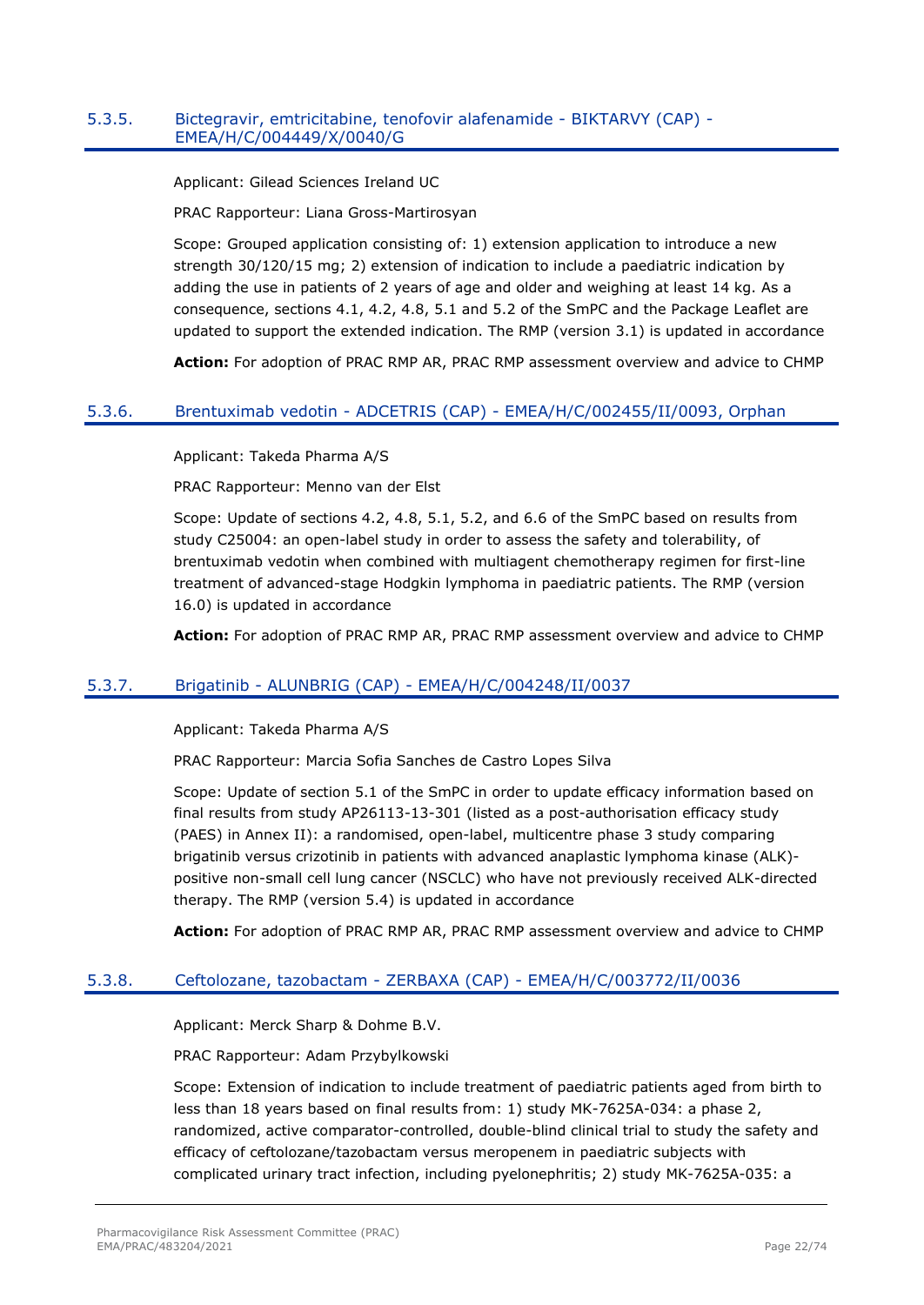phase 2, randomized, active comparator-controlled, double-blind clinical trial to study the safety and efficacy of ceftolozane/tazobactam plus metronidazole versus meropenem in paediatric subjects with complicated intra-abdominal infection. As a consequence, sections 4.1, 4.2, 4.4, 4.8, 5.1, 5.2 and 6.6 of the SmPC are updated. The package leaflet and the RMP (version 3.1) are updated in accordance. In addition, the MAH took the opportunity to update the list of local representatives in the package leaflet

**Action:** For adoption of PRAC RMP AR, PRAC RMP assessment overview and advice to CHMP

#### <span id="page-22-0"></span>5.3.9. Coronavirus (COVID-19) mRNA<sup>8</sup> vaccine (nucleoside-modified) - COMIRNATY (CAP) - EMEA/H/C/005735/X/0044/G

Applicant: BioNTech Manufacturing GmbH

PRAC Rapporteur: Menno van der Elst

Scope: Extension application to add a new pharmaceutical form (dispersion for injection) with a new strength (0.1 mg/mL). The RMP (version 2.4) is updated accordingly

**Action:** For adoption of PRAC RMP AR, PRAC RMP assessment overview and advice to CHMP

#### <span id="page-22-1"></span>5.3.10. Dapagliflozin - EDISTRIDE (CAP) - EMEA/H/C/004161/WS1952/0042; FORXIGA (CAP) - EMEA/H/C/002322/WS1952/0060

Applicant: AstraZeneca AB

PRAC Rapporteur: Annika Folin

Scope: Extension of indication for Forxiga and Edistride (dapagliflozin) to include treatment of children aged 10 years and adolescents with type 2 diabetes mellitus (T2DM) based on the results from studies: 1) study MB10209/D1690C000016: a randomised, multicentre, parallel, single-dose study to explore the pharmacokinetics and pharmacodynamics of dapagliflozin in children, 10 to less than 18 years of age with T2DM receiving one of three dose levels of dapagliflozin: 2.5, 5 or 10 mg; 2) study MB102-138/D1690C00017: a randomised, double-blind, placebo-controlled, 24 week efficacy and safety study of dapagliflozin 10 mg as compared to placebo with a 28-week open label safety extension phase, in patients aged from 10 to less than 18 years (and young adults from 18 to less than 25 years) with T2DM who have inadequate glycaemic control on diet and exercise with: either metformin only, or insulin only or with metformin and insulin. As a consequence, sections 4.1, 4.2, 4.8, 5.1 and 5.2 of the SmPC are updated. The package leaflet and the RMP (version 21.0) are updated in accordance

**Action:** For adoption of PRAC RMP AR, PRAC RMP assessment overview and advice to CHMP

#### <span id="page-22-2"></span>5.3.11. Deferiprone - FERRIPROX (CAP) - EMEA/H/C/000236/X/0145

Applicant: Chiesi Farmaceutici S.p.A.

PRAC Rapporteur: Tiphaine Vaillant

Scope: Extension application to introduce a new pharmaceutical form (gastro-resistant tablets). The RMP (version 14.0) is updated in accordance

<sup>8</sup> Messenger ribonucleic acid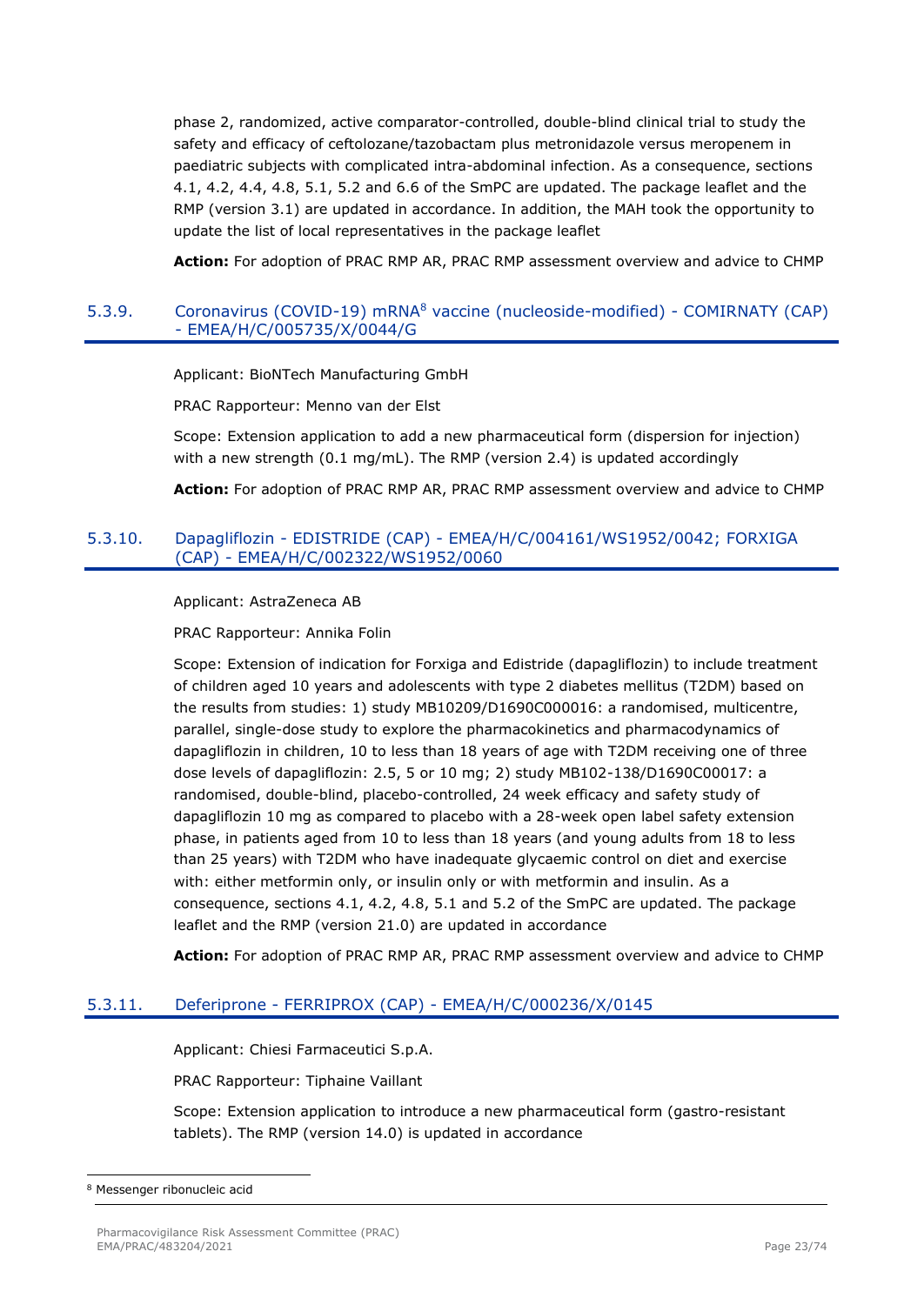**Action:** For adoption of PRAC RMP AR, PRAC RMP assessment overview and advice to CHMP

## <span id="page-23-0"></span>5.3.12. Evolocumab - REPATHA (CAP) - EMEA/H/C/003766/II/0049/G

Applicant: Amgen Europe B.V.

PRAC Rapporteur: Kimmo Jaakkola

Scope: Grouped variations consisting of: 1) extension of indication to include a new paediatric indication in paediatric patients aged 10 years and over with heterozygous familial hypercholesterolaemia as an adjunct to diet, alone or in combination with other lipid-lowering therapy, to reduce low-density lipoprotein cholesterol (LDL-C) based on results of study 20120123 (HAUSER-RCT): a randomized, multicentre, placebo-controlled, double blind, parallel group, 24-week trial in 158 paediatric patients aged 10 to  $> 18$  years with heterozygous familial hypercholesterolaemia. As a consequence, sections 4.2, 4.8, 5.1 and 5.2 of the SmPC are updated. The package leaflet and the RMP (version 7.0) are updated in accordance; 2) extension of indication to modify the existing indication for treatment of adults and paediatric patients aged 10 years and over with homozygous familial hypercholesterolaemia in combination with other lipid-lowering therapies based on interim results from study 20120124 (HAUSER-OLE): an open label, single arm, multicentre, 80-week trial to evaluate the safety, tolerability and efficacy of Repatha (evolocumab) for LDL-C reduction in paediatric patients from aged  $\geq 10$  to  $\lt$  18 years of age with homozygous familial hypercholesterolaemia. As a consequence, sections 4.1, 4.2, 4.8, 5.1 and 5.2 of the SmPC are updated. The package leaflet is updated accordingly

**Action:** For adoption of PRAC RMP AR, PRAC RMP assessment overview and advice to CHMP

## <span id="page-23-1"></span>5.3.13. Febuxostat - ADENURIC (CAP) - EMEA/H/C/000777/II/0061

Applicant: Menarini International Operations Luxembourg S.A.

PRAC Rapporteur: Jan Neuhauser

Scope: Update of sections 4.4, 4.8 and 5.1 of the SmPC based on the final results from study FAST (Febuxostat versus Allopurinol Streamlined Trial) (listed as a category 3 study in the RMP): an interventional study investigating the cardiovascular safety of febuxostat in comparison with allopurinol in patients with chronic symptomatic hyperuricaemia. The package leaflet and the RMP (version 8.0) are updated accordingly. In addition, the MAH took the opportunity to update the list of local representatives in the package leaflet and to update the warning relevant to the content of sodium according to the Annex to the European Commission guideline on 'Excipients in the labelling and package leaflet of medicinal products for human use'

**Action:** For adoption of PRAC RMP AR, PRAC RMP assessment overview and advice to CHMP

#### <span id="page-23-2"></span>5.3.14. Guselkumab - TREMFYA (CAP) - EMEA/H/C/004271/II/0028

Applicant: Janssen-Cilag International N.V.

PRAC Rapporteur: Brigitte Keller-Stanislawski

Scope: Update of sections 4.8 and 5.1 of the SmPC to reflect 5 years data from the final study reports of pivotal psoriasis studies (listed as category 3 studies in the RMP), namely: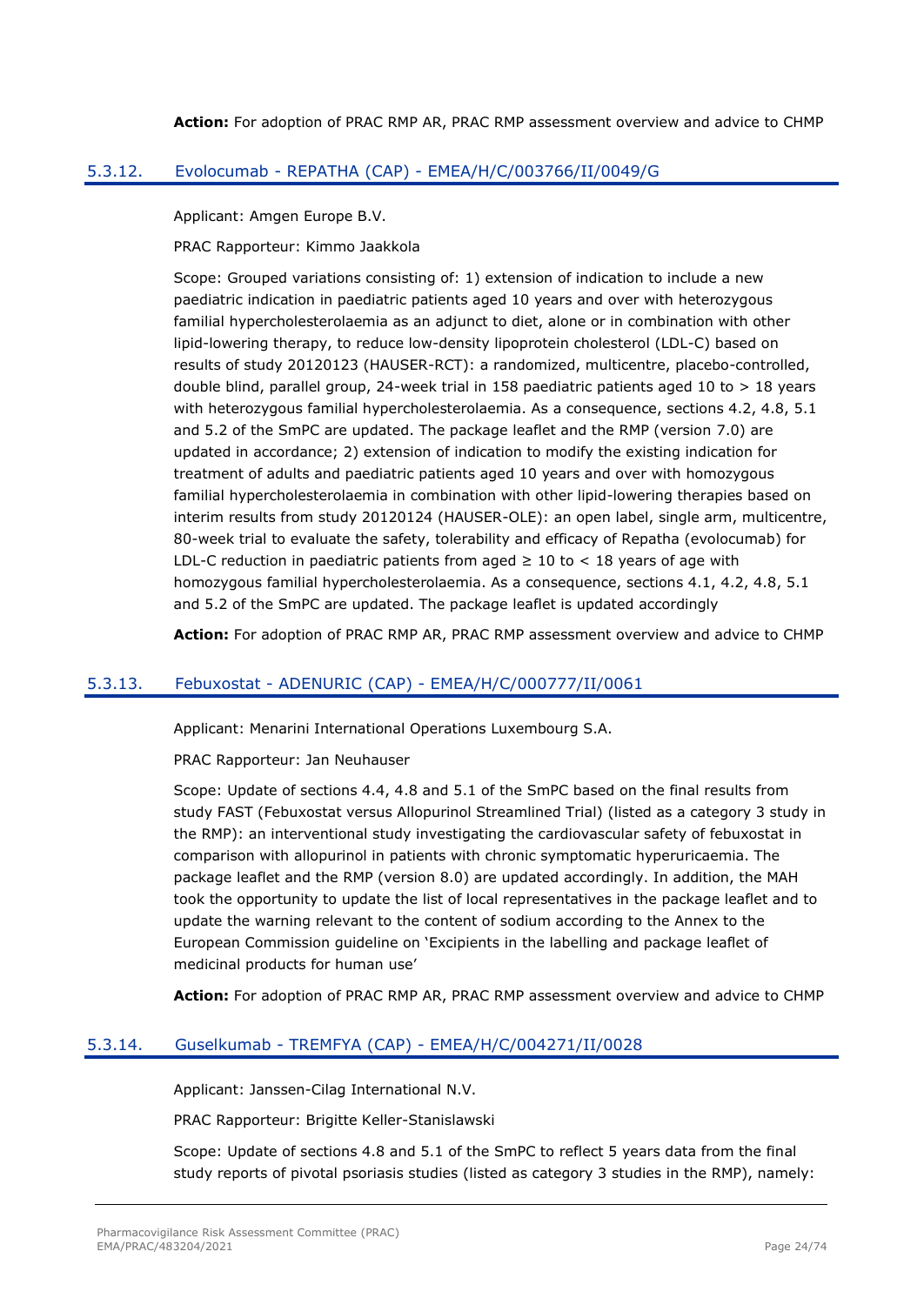1) study PSO3001: a phase 3, multicentre, randomized, double-blind, placebo and active comparator-controlled study evaluating the efficacy and safety of guselkumab in the treatment of subjects with moderate to severe plaque-type psoriasis; 2) study PSO3002: a phase 3, multicentre, randomized, double-blind, placebo and active comparator-controlled study evaluating the efficacy and safety of guselkumab for the treatment of subjects with moderate to severe plaque-type psoriasis with randomized withdrawal and retreatment. In the long-term extension part of these studies subjects received open-label guselkumab every 8 weeks (q8w) starting at week 52 in PSO3001 and at week 76 in PSO3002, with the last dose at week 252 and the last safety follow-up visit at week 264. The RMP (version 8.1) is updated accordingly. In addition, the MAH took the opportunity to update the list of local representatives in the package leaflet

**Action:** For adoption of PRAC RMP AR, PRAC RMP assessment overview and advice to CHMP

## <span id="page-24-0"></span>5.3.15. Human normal immunoglobulin - HIZENTRA (CAP) - EMEA/H/C/002127/II/0129

Applicant: CSL Behring GmbH

PRAC Rapporteur: Brigitte Keller-Stanislawski

Scope: Extension of indication in order to expand the approved secondary immunodeficiencies (SID) indications to any symptomatic SID in accordance with the 'guideline on core SmPC for human normal immunoglobulin for intravenous administration' (EMA/CHMP/BPWP/94038/ 2007 Rev 5; CHMP, 2018). As a consequence, sections 4.1 and 4.2 of the SmPC are updated. The package leaflet and the RMP (version 4.6) are updated in accordance. In addition, the MAH took the opportunity to update the list of local representatives in the package leaflet

**Action:** For adoption of PRAC RMP AR, PRAC RMP assessment overview and advice to CHMP

## <span id="page-24-1"></span>5.3.16. Ibalizumab - TROGARZO (CAP) - EMEA/H/C/004961/II/0015

Applicant: Theratechnologies Europe Limited

PRAC Rapporteur: David Olsen

Scope: Updated timelines for the post-authorisation efficacy study (PAES) to further characterise the efficacy of ibalizumab in combination with other anti-retroviral medicinal products, for the treatment of adults infected with multidrug resistant human immunodeficiency virus-1 (HIV-1) infection for whom it is otherwise not possible to construct a suppressive antiviral regimen (PROMISE study) to provide the final study report from October 2025 to October 2026. Annex II of the product information is updated accordingly. The RMP (version 2.0) is updated accordingly and in line with the conclusions of the PSUR single assessment (PSUSA) procedure (PSUSA/00010797/202009) adopted in April 2021

**Action:** For adoption of PRAC RMP AR, PRAC RMP assessment overview and advice to CHMP

## <span id="page-24-2"></span>5.3.17. Ibrutinib - IMBRUVICA (CAP) - EMEA/H/C/003791/II/0068, Orphan

Applicant: Janssen-Cilag International NV

PRAC Rapporteur: Nikica Mirošević Skvrce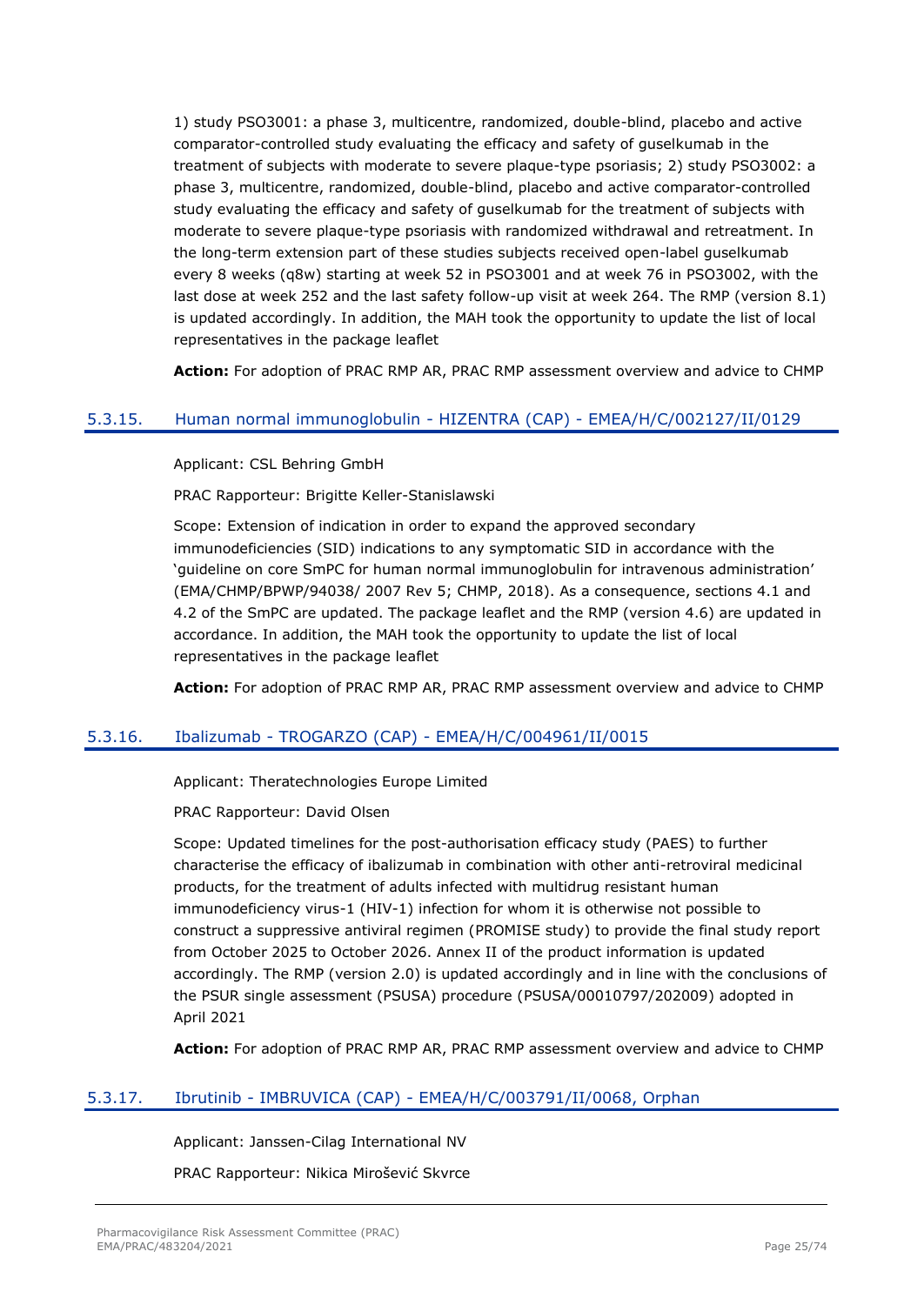Scope: Update of section 4.4 of the SmPC in order to add baseline monitoring in in addition to the current warnings for periodic monitoring of cardiac failure and cardiac arrhythmias in patients receiving ibrutinib. The package leaflet and the RMP (version 18.1) are updated accordingly

**Action:** For adoption of PRAC RMP AR, PRAC RMP assessment overview and advice to CHMP

## <span id="page-25-0"></span>5.3.18. Insulin lispro - LYUMJEV (CAP) - EMEA/H/C/005037/X/0010

Applicant: Eli Lilly Nederland B.V.

PRAC Rapporteur: Annika Folin

Scope: Extension application to change the insulin lispro master cell bank (MCB) and related process steps. The RMP is updated (version 11.1) accordingly

**Action:** For adoption of PRAC RMP AR, PRAC RMP assessment overview and advice to CHMP

### <span id="page-25-1"></span>5.3.19. Ivacaftor - KALYDECO (CAP) - EMEA/H/C/002494/II/0096, Orphan

Applicant: Vertex Pharmaceuticals (Ireland) Limited

PRAC Rapporteur: Maria del Pilar Rayon

Scope: Extension of indication for Kalydeco (ivacaftor) tablets in combination regiment with Kaftrio (ivacaftor/tezacaftor/elexacaftor) to include the treatment of adults, adolescents and children aged 6 years and older with cystic fibrosis who are homozygous for the F508del mutation in the cystic fibrosis transmembrane conductance regulator (CFTR) gene or heterozygous for F508del and have a minimal function (MF) mutation in the CFTR gene. This application is based on the results of study VX18-445-106: a phase 3, open-label, multicentre study in subjects 6 through 11 years of age, with F/MF and F/F genotypes. As a consequence, sections 4.1, 4.2, 5.1, and 5.2 of the SmPC are updated. The package leaflet is updated in accordance. The RMP (version 12.0) are updated in accordance

**Action:** For adoption of PRAC RMP AR, PRAC RMP assessment overview and advice to CHMP

### <span id="page-25-2"></span>5.3.20. Ivacaftor - KALYDECO (CAP) - EMEA/H/C/002494/WS2048/0101; tezacaftor, ivacaftor - SYMKEVI (CAP) - EMEA/H/C/004682/WS2048/0030

Applicant: Vertex Pharmaceuticals (Ireland) Limited

PRAC Rapporteur: Rhea Fitzgerald

Scope: Update of sections 4.2, 4.5, 4.8 and 5.1 of the SmPC to reflect the final clinical study report (CSR) part A of study VX17-661-116: a phase 3, open-label, rollover study to evaluate the safety and efficacy of long-term treatment with tezacaftor in combination with ivacaftor in subjects with cystic fibrosis aged 6 years and older, homozygous or heterozygous for the F508del-cystic fibrosis transmembrane conductance regulator (CFTR) mutation. The package leaflet and the RMP (version 3.1 for Symkevi) are updated accordingly

**Action:** For adoption of PRAC RMP AR, PRAC RMP assessment overview and advice to CHMP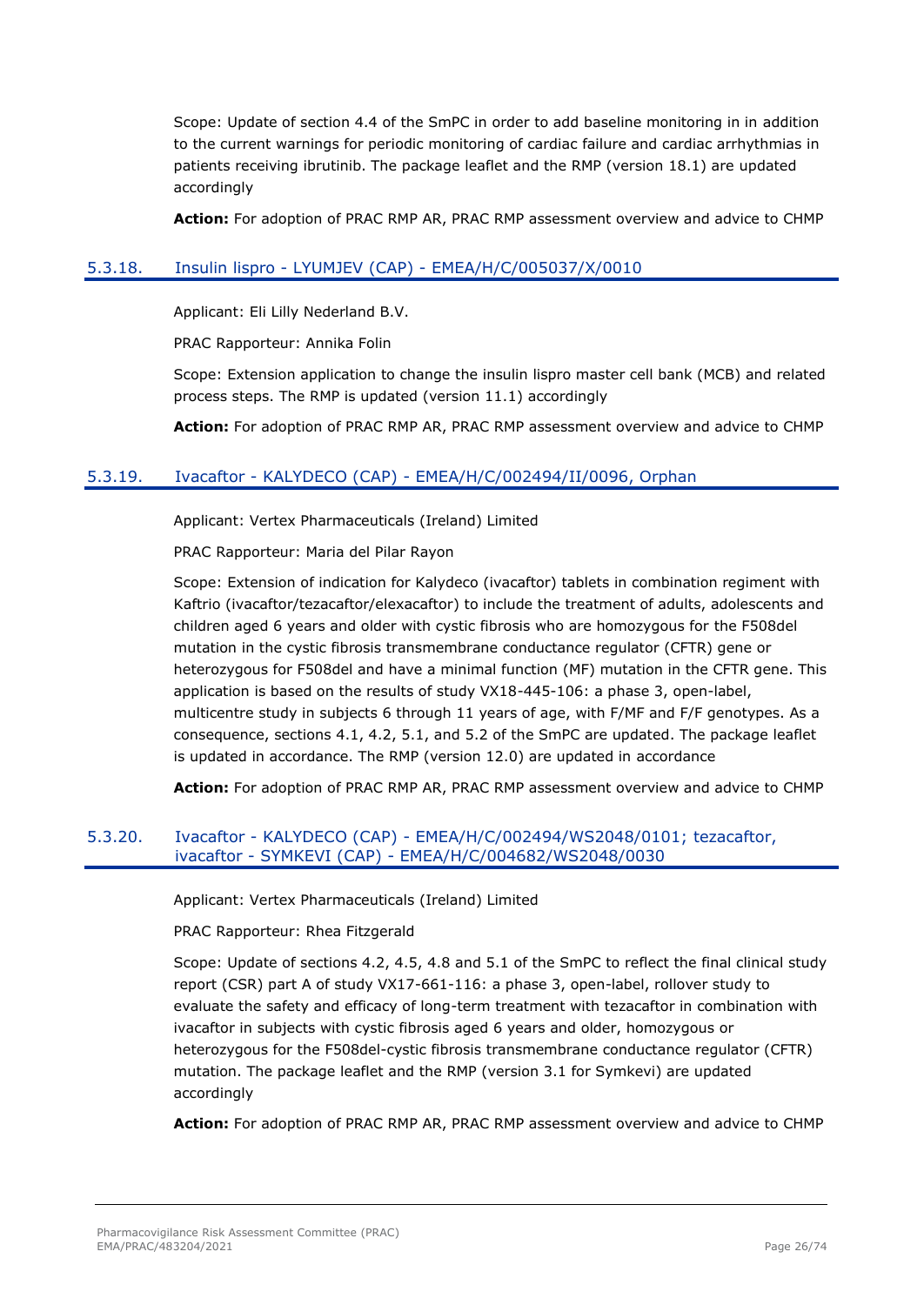#### <span id="page-26-0"></span>5.3.21. Ivacaftor, tezacaftor, elexacaftor - KAFTRIO (CAP) - EMEA/H/C/005269/X/0008/G, Orphan

Applicant: Vertex Pharmaceuticals (Ireland) Limited

PRAC Rapporteur: Martin Huber

Scope: Grouped applications consisting of: 1) extension application to introduce a new strength of 37.5 mg/25 mg/50 mg film-coated tablets; 2) extension of indication to include paediatric use aged from 6 to 11 years. The RMP (version 3.0) is updated accordingly

**Action:** For adoption of PRAC RMP AR, PRAC RMP assessment overview and advice to CHMP

### <span id="page-26-1"></span>5.3.22. Lipegfilgrastim - LONQUEX (CAP) - EMEA/H/C/002556/II/0058/G

Applicant: Teva B.V.

PRAC Rapporteur: Kirsti Villikka

Scope: Grouped variations consisting of an extension of indication to include treatment of the paediatric population and introduction of an age appropriate presentation in vials. As a consequence, sections 4.1, 4.2, 4.8, 5.1 and 5.2 of the SmPC are updated. The package leaflet and the RMP (version 12.0) are updated in accordance. In addition, the MAH took the opportunity to update the list of local representatives in the package leaflet. Furthermore, the product information is brought in line with the latest quality review of documents (QRD) template (version 10.1)

**Action:** For adoption of PRAC RMP AR, PRAC RMP assessment overview and advice to CHMP

## <span id="page-26-2"></span>5.3.23. Migalastat - GALAFOLD (CAP) - EMEA/H/C/004059/II/0034, Orphan

Applicant: Amicus Therapeutics Europe Limited

PRAC Rapporteur: Ulla Wändel Liminga

Scope: Update of sections 4.8, 5.1 and 5.2 of the SmPC based on final results from study AT1001-020 (listed as category 3 in the RMP): a phase 3b, 2-stage, open-label, uncontrolled, multicentre study to evaluate the safety, pharmacokinetic, pharmacodynamic and efficacy of migalastat treatment in paediatric subjects  $12$  to  $\lt 18$  years of age and weighing ≥ 45 kg with Fabry disease and with amenable galactosidase alfa (GLA) variants. The RMP (version 7.0) is updated accordingly (in fulfilment of Article 46 of Regulation 1901/2006 as amended). In addition, the MAH took the opportunity to introduce some minor editorial changes to the SmPC and package leaflet and to bring the product information in line with the latest quality review of documents (QRD) template (version 10.2)

**Action:** For adoption of PRAC RMP AR, PRAC RMP assessment overview and advice to CHMP

## <span id="page-26-3"></span>5.3.24. Niraparib - ZEJULA (CAP) - EMEA/H/C/004249/X/0029, Orphan

Applicant: GlaxoSmithKline (Ireland) Limited

PRAC Rapporteur: Jan Neuhauser

Scope: Extension application to introduce a new pharmaceutical form (100 mg film-coated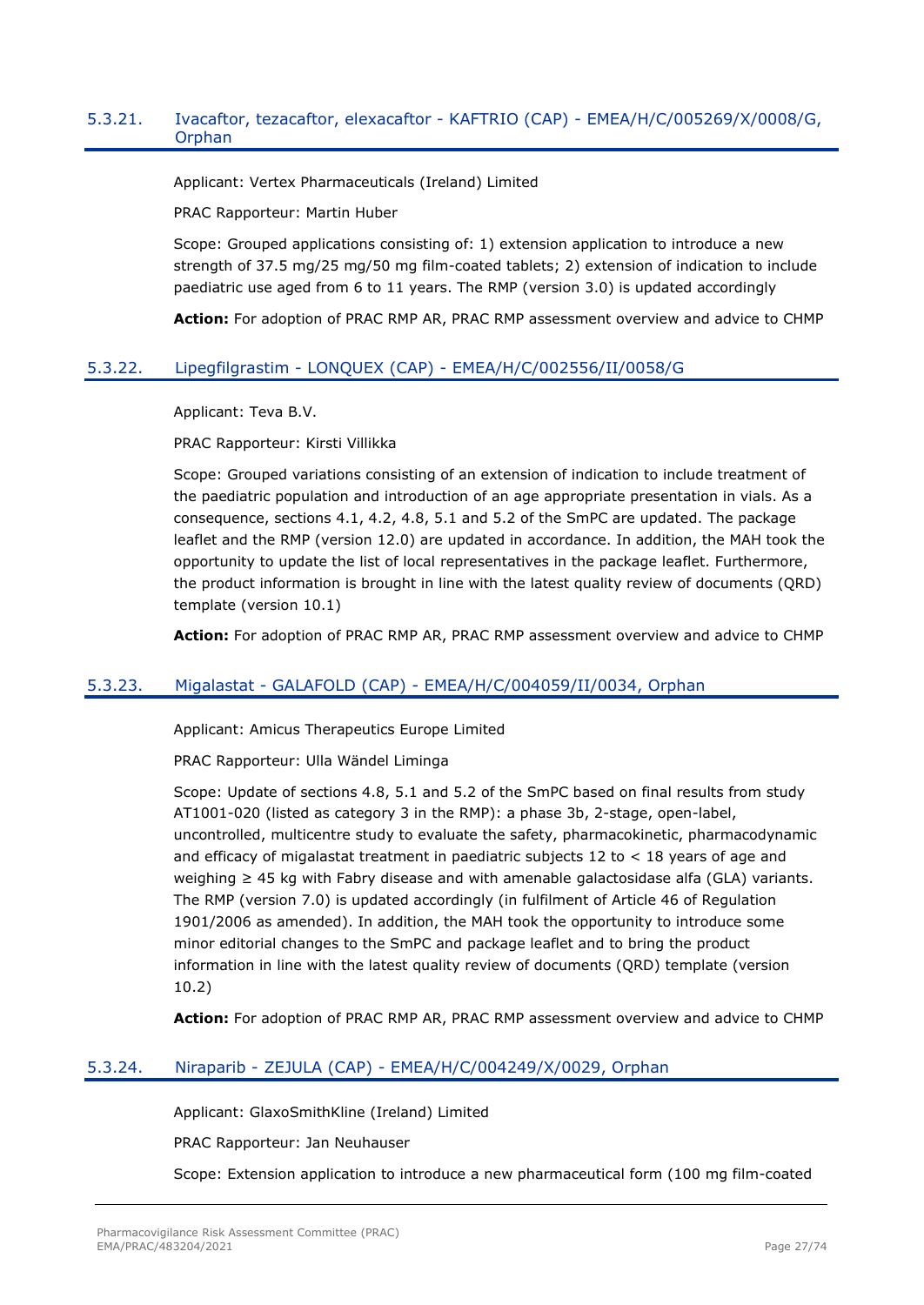tablet). The RMP (version 5.1) is updated in accordance

**Action:** For adoption of PRAC RMP AR, PRAC RMP assessment overview and advice to CHMP

## <span id="page-27-0"></span>5.3.25. Nitisinone - NITISINONE MDK (CAP) - EMEA/H/C/004281/X/0007

Applicant: MendeliKABS Europe Limited

PRAC Rapporteur: Ilaria Baldelli

Scope: Extension application to add a new strength of 20 mg (hard capsule). The RMP (version 2.0) is updated accordingly

**Action:** For adoption of PRAC RMP AR, PRAC RMP assessment overview and advice to CHMP

### <span id="page-27-1"></span>5.3.26. Ospemifene - SENSHIO (CAP) - EMEA/H/C/002780/II/0041

Applicant: Shionogi B.V.

#### PRAC Rapporteur: Kirsti Villikka

Scope: Extension of indication to delete information on specific subset of patients, based on the final study report of the imposed non-interventional PASS (listed in Annex II-D on 'Conditions or restrictions with regard to the safe and effective use of the medicinal product'): an observational retrospective cohort study of ospemifene to assess the incidence of venous thromboembolism (VTE) and other safety concerns as agreed in the RMP in vulvar and vaginal atrophy (VVA) patients treated with ospemifene compared to: 1) patients newly prescribed selective estrogen receptor modulators (SERMs) for oestrogen-deficiency conditions or breast cancer prevention, and 2) the incidence in untreated VVA patients. As a consequence, sections 4.1 and 4.4 of the SmPC are updated. The package leaflet and Annex II-D are updated in accordance. The RMP (version 2) is updated accordingly. In addition, the MAH took the opportunity to update the list of local representatives in the package leaflet

**Action:** For adoption of PRAC RMP AR, PRAC RMP assessment overview and advice to CHMP

## <span id="page-27-2"></span>5.3.27. Ozanimod - ZEPOSIA (CAP) - EMEA/H/C/004835/II/0002/G

Applicant: Bristol-Myers Squibb Pharma EEIG

PRAC Rapporteur: Maria del Pilar Rayon

Scope: Grouped variation consisting of: 1) extension of indication to include the treatment of adult patients with moderately to severely active ulcerative colitis (UC) who have had an inadequate response, lost response, or were intolerant to either conventional therapy or a biologic agent for Zeposia (ozanimod). As a consequence, sections 4.1, 4.2, 4.4, 4.8, 5.2 and 5.1 of the SmPC and Annex II-D on 'Conditions or restrictions with regard to the safe and effective use of the medicinal product' are updated. The package leaflet and the RMP (version 1.1) are updated in accordance. In addition, the MAH took the opportunity to implement editorial changes throughout the product information; 2) update of sections 4.4 and 4.5 of the SmPC in order to update the current SmPC description about pharmacokinetic (PK) interaction with breast cancer resistance protein (BCRP) inhibitors based on study RPC-1063-CP-001: a phase 1, randomized, parallel-group, open-label study to evaluate the effect of cyclosporine on the single-dose pharmacokinetics of ozanimod and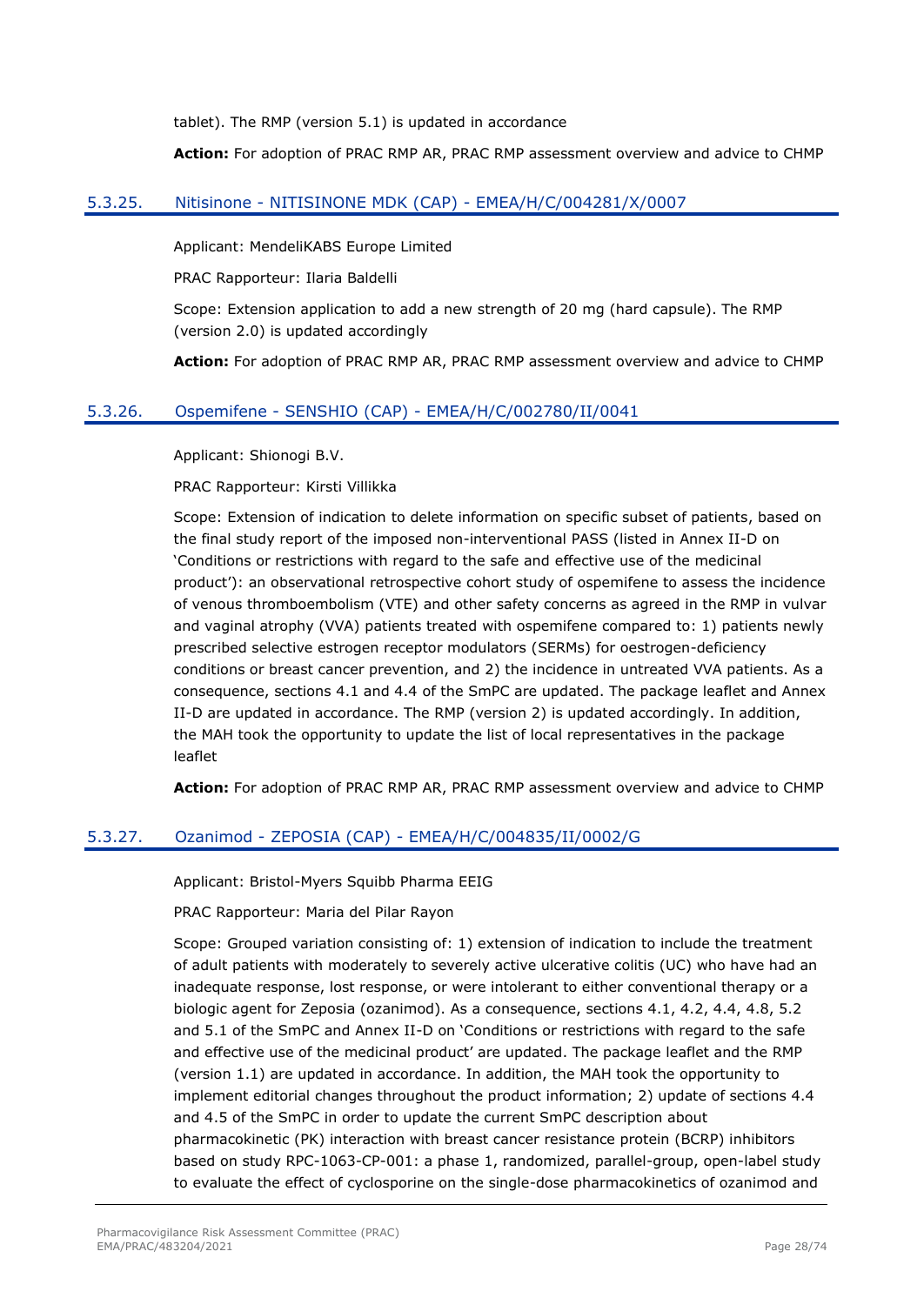major active metabolites in healthy adult subjects

**Action:** For adoption of PRAC RMP AR, PRAC RMP assessment overview and advice to CHMP

## <span id="page-28-0"></span>5.3.28. Padeliporfin - TOOKAD (CAP) - EMEA/H/C/004182/II/0015

Applicant: STEBA Biotech S.A

PRAC Rapporteur: Maia Uusküla

Scope: Submission of the clinical study report for study CLIN1001 PCM301FU5 (listed as a post-authorisation efficacy study (PAES), category 1 study in Annex II): a European randomised phase 3 study to assess the efficacy and safety of Tookad (padeliporfin) soluble for localised prostate cancer compared to active surveillance. Annex II is updated to remove reference to this study. The RMP (version 8.0) is updated accordingly

**Action:** For adoption of PRAC RMP AR, PRAC RMP assessment overview and advice to CHMP

## <span id="page-28-1"></span>5.3.29. Pembrolizumab - KEYTRUDA (CAP) - EMEA/H/C/003820/II/0108

Applicant: Merck Sharp & Dohme B.V.

PRAC Rapporteur: Menno van der Elst

Scope: Extension of indication to include the adjuvant treatment in monotherapy of adults with renal cell carcinoma (RCC) at intermediate-high or high risk of recurrence following nephrectomy, or following nephrectomy and resection of metastatic lesions. As a consequence, sections 4.1, 4.2 and 5.1 of the SmPC are updated. The package leaflet and the RMP (version 35.1) are updated accordingly

**Action:** For adoption of PRAC RMP AR, PRAC RMP assessment overview and advice to CHMP

## <span id="page-28-2"></span>5.3.30. Pembrolizumab - KEYTRUDA (CAP) - EMEA/H/C/003820/II/0109

Applicant: Merck Sharp & Dohme B.V.

PRAC Rapporteur: Menno van der Elst

Scope: Extension of indication for Keytruda (pembrolizumab) as monotherapy in the treatment of unresectable or metastatic microsatellite instability-high (MSI-H) or deficient mismatch repair (dMMR) colorectal, endometrial, gastric, small intestine, biliary, or pancreatic cancer in adults who have received prior therapy, based on the results from: 1) study KEYNOTE-164 (KN164): a phase 2 study of pembrolizumab as monotherapy in subjects with previously treated locally advanced unresectable or metastatic (stage IV) dMMR or MSI-H colorectal carcinoma; 2) study KEYNOTE-158 (KN158): a clinical trial of pembrolizumab evaluating predictive biomarkers in subjects with advanced solid tumours. As a consequence, sections 4.1, 4.2, 4.8 and 5.1 of the SmPC are updated. The package leaflet and the RMP (version 34.1) are updated in accordance

**Action:** For adoption of PRAC RMP AR, PRAC RMP assessment overview and advice to CHMP

## <span id="page-28-3"></span>5.3.31. Risankizumab - SKYRIZI (CAP) - EMEA/H/C/004759/II/0014

Applicant: AbbVie Deutschland GmbH & Co. KG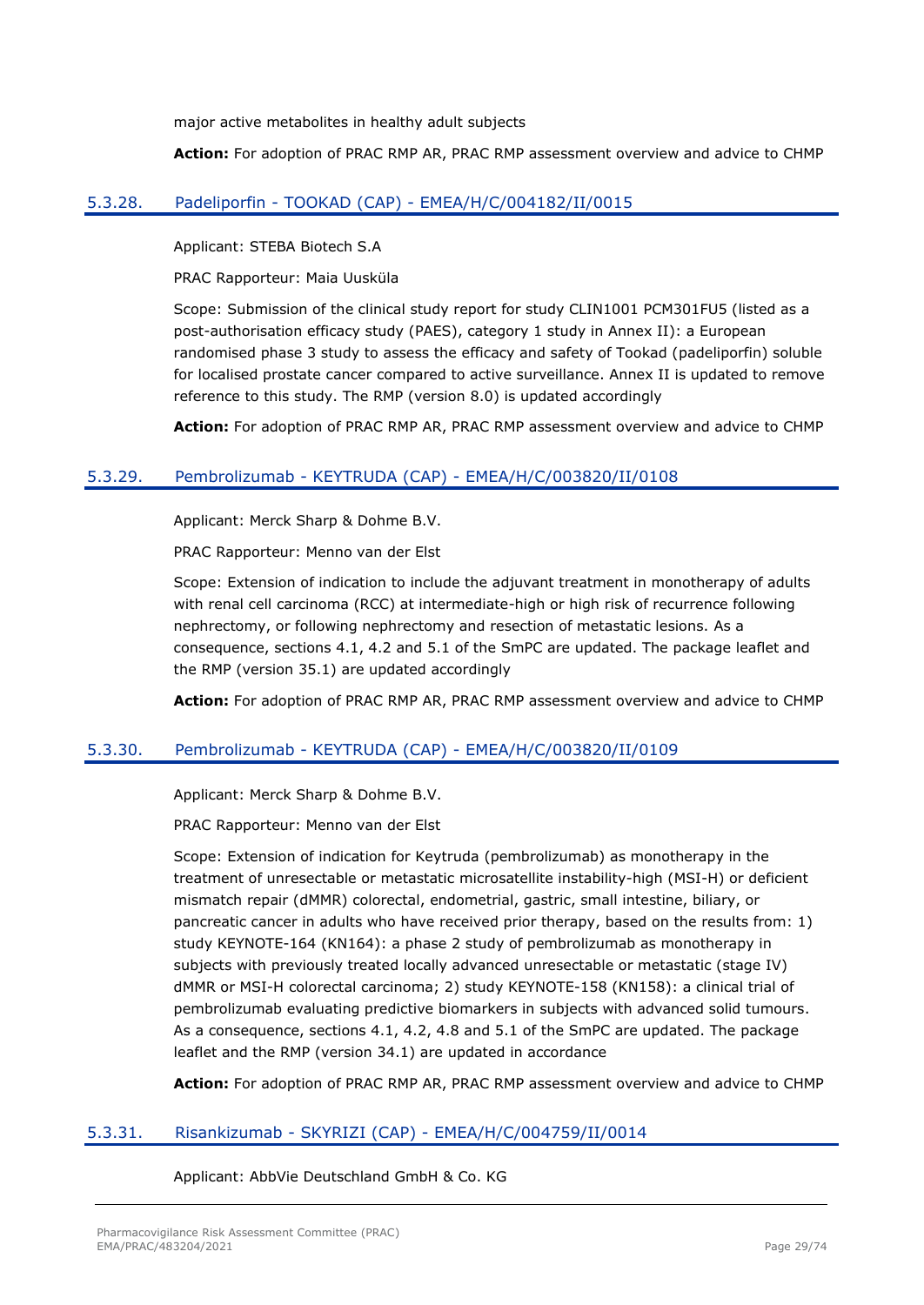PRAC Rapporteur: Liana Gross-Martirosyan

Scope: Extension of indication to include the treatment of active psoriatic arthritis in adults. As a consequence, sections 4.1, 4.2, 4.4, 4.8, 5.1 and 5.2 of the SmPC are updated. The package leaflet and the RMP (version 3.0) are updated accordingly. Additionally, Annex II is also updated

**Action:** For adoption of PRAC RMP AR, PRAC RMP assessment overview and advice to CHMP

## <span id="page-29-0"></span>5.3.32. Secukinumab - COSENTYX (CAP) - EMEA/H/C/003729/II/0079

Applicant: Novartis Europharm Limited

PRAC Rapporteur: Eva Segovia

Scope: Extension of indication to include treatment of juvenile idiopathic arthritis (enthesitis-related arthritis and juvenile psoriatic arthritis) in patients 2 years and older whose disease has responded inadequately to, or who cannot tolerate, conventional therapy. As a consequence, sections 4.1, 4.2, 4.8, 5.1 and 5.2 of the SmPC are updated. The package leaflet and the RMP (version 10.0) are updated in accordance

**Action:** For adoption of PRAC RMP AR, PRAC RMP assessment overview and advice to CHMP

## <span id="page-29-1"></span>5.3.33. Semaglutide - OZEMPIC (CAP) - EMEA/H/C/004174/X/0021

Applicant: Novo Nordisk A/S

PRAC Rapporteur: Annika Folin

Scope: Extension application to add a new strength of 2 mg solution for injection. The RMP (version 6.0) is updated accordingly

**Action:** For adoption of PRAC RMP AR, PRAC RMP assessment overview and advice to CHMP

#### <span id="page-29-2"></span>5.3.34. Somapacitan - SOGROYA (CAP) - EMEA/H/C/005030/X/0001/G, Orphan

Applicant: Novo Nordisk A/S

PRAC Rapporteur: Martin Huber

Scope: Grouped application consisting of: extension application to add a new strength of 5 mg/1.5 mL (3.3 mg/mL). The RMP is updated (version 2.0) accordingly; alignment of the endotoxin release acceptance for Sogroya (somapacitan) 10 mg, to the narrower limit proposed limit for the 5 mg strength (<16 EU/mL). At the same time, the units for endotoxin are changed from EU/mg to EU/mL

**Action:** For adoption of PRAC RMP AR, PRAC RMP assessment overview and advice to CHMP

## <span id="page-29-3"></span>5.3.35. Tocilizumab - ROACTEMRA (CAP) - EMEA/H/C/000955/II/0101

Applicant: Roche Registration GmbH

PRAC Rapporteur: Brigitte Keller-Stanislawski

Scope: Extension of indication to include the treatment of coronavirus disease 2019 (COVID-19) in hospitalised adults who are receiving systemic corticosteroids and require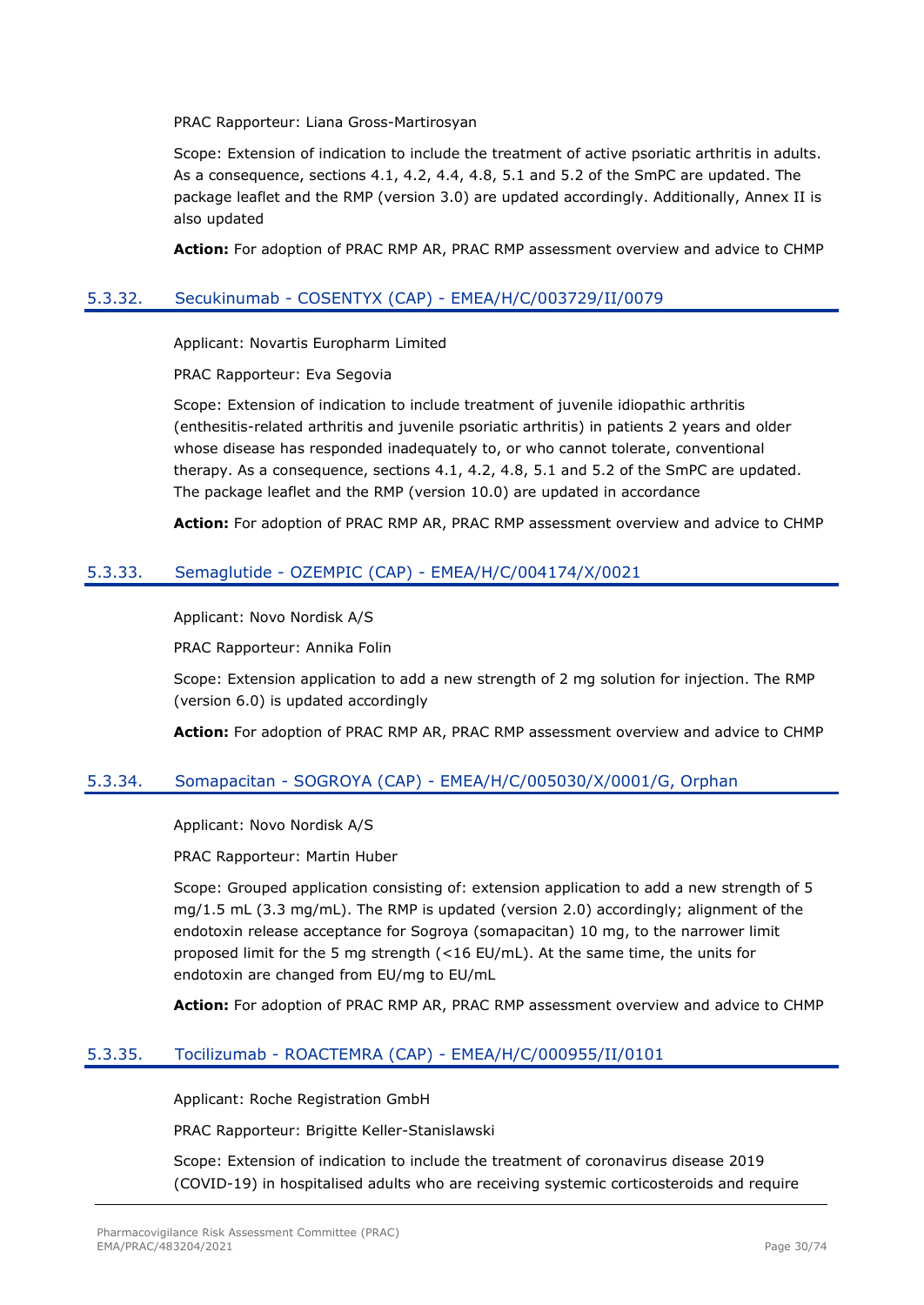supplemental oxygen or mechanical ventilation. As a consequence, sections 4.1, 4.2, 4.3, 4.4, 4.8, 5.1 and 5.2 of the SmPC for RoActemra (tocilizumab) 20 mg/mL concentrate for solution for infusion are updated. The package leaflet and the RMP (version 27.0) are updated in accordance. Furthermore, the product information is brought in line with the latest quality review of documents (QRD) template (version 10.2 rev. 1)

**Action:** For adoption of PRAC RMP AR, PRAC RMP assessment overview and advice to CHMP

## <span id="page-30-0"></span>5.3.36. Tofacitinib - XELJANZ (CAP) - EMEA/H/C/004214/II/0035

Applicant: Pfizer Europe MA EEIG

PRAC Rapporteur: Liana Gross-Martirosyan

Scope: Extension of indication to include treatment of adult patients with active ankylosing spondylitis (AS) who have responded inadequately to conventional therapy for Xeljanz (tofacitinib) film-coated tablets. As a consequence, sections 4.1, 4.2, 4.4, 4.8 and 5.1 of the SmPC are updated. The package leaflet and the RMP (version 17.1) are updated in accordance

**Action:** For adoption of PRAC RMP AR, PRAC RMP assessment overview and advice to CHMP

### <span id="page-30-1"></span>5.3.37. Vedolizumab - ENTYVIO (CAP) - EMEA/H/C/002782/II/0061

Applicant: Takeda Pharma A/S

PRAC Rapporteur: Adam Przybylkowski

Scope: Extension of indication to add treatment of adult patients with pouchitis, who have undergone proctocolectomy and ileal pouch anal anastomosis for ulcerative colitis, and have had an inadequate response with, lost response to, or were intolerant to antibiotic therapy for Entyvio (vedolizumab) 300 mg powder for concentrate for solution for infusion, based on final results from study Vedolizumab-4004 (ERNEST): an interventional, randomized, double-blind, placebo-controlled, multicentre study to evaluate the efficacy and safety of Entyvio intravenous (vedolizumab) in the treatment of chronic pouchitis. As a consequence, sections 4.1, 4.2, 4.5, 5.1 and 5.2 of the SmPC for Entyvio (vedolizumab) 300 mg are updated. The package leaflet and the RMP (version 7.0) are updated in accordance

**Action:** For adoption of PRAC RMP AR, PRAC RMP assessment overview and advice to CHMP

## <span id="page-30-2"></span>**6. Periodic safety update reports (PSURs)**

## <span id="page-30-3"></span>**6.1. PSUR single assessment (PSUSA) procedures including centrally authorised products (CAPs) only**

## <span id="page-30-4"></span>6.1.1. Agomelatine - THYMANAX (CAP); VALDOXAN (CAP) - PSUSA/00000071/202102 (with RMP)

Applicant(s): Les Laboratoires Servier (Valdoxan), Servier (Ireland) Industries Ltd. (Thymanax)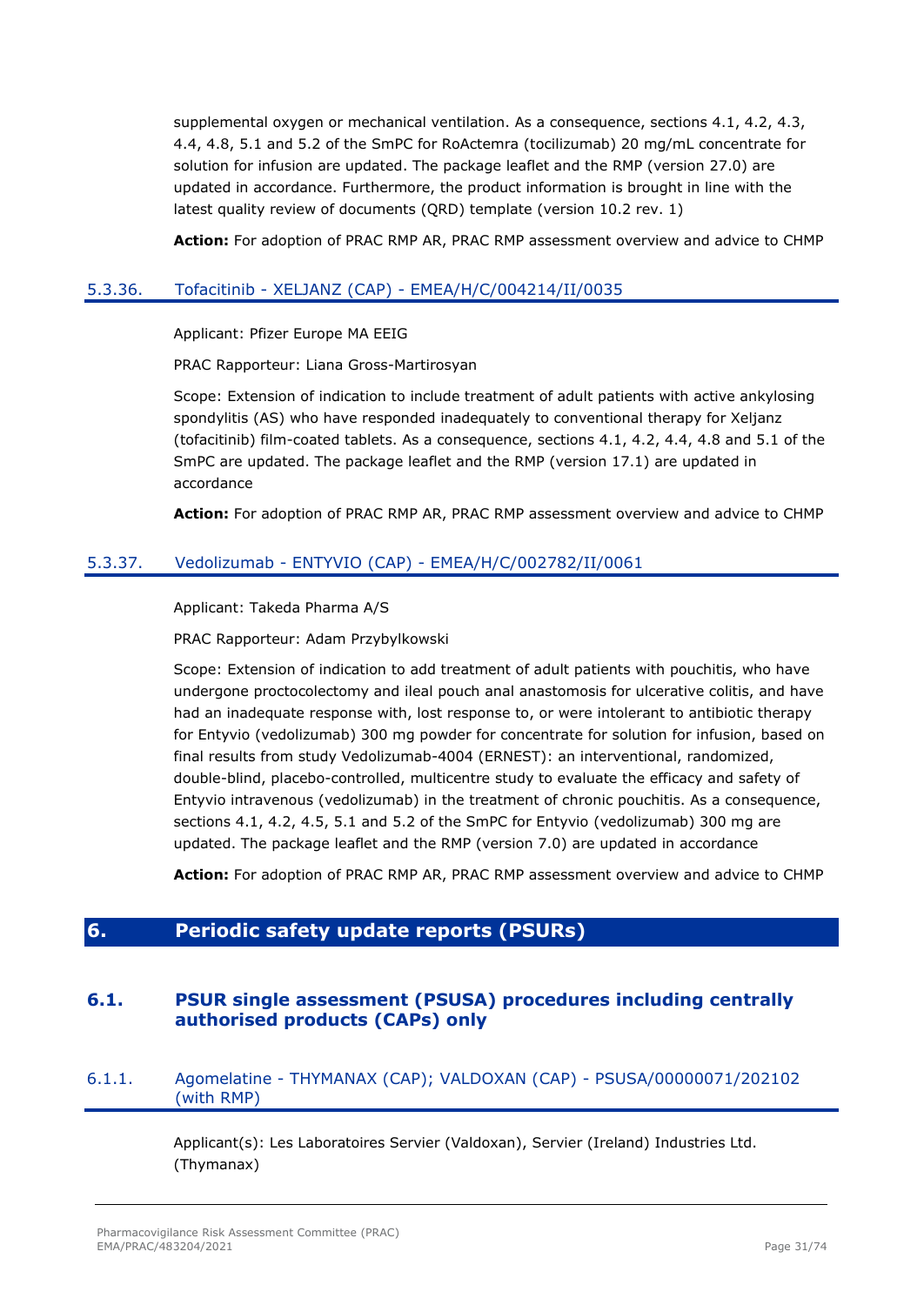PRAC Rapporteur: Pernille Harg Scope: Evaluation of a PSUSA procedure **Action:** For adoption of recommendation to CHMP

### <span id="page-31-0"></span>6.1.2. Apalutamide - ERLEADA (CAP) - PSUSA/00010745/202102

Applicant: Janssen-Cilag International N.V. PRAC Rapporteur: Tiphaine Vaillant Scope: Evaluation of a PSUSA procedure **Action:** For adoption of recommendation to CHMP

### <span id="page-31-1"></span>6.1.3. Baloxavir marboxil - XOFLUZA (CAP) - PSUSA/00010895/202102

Applicant: Roche Registration GmbH PRAC Rapporteur: Sonja Hrabcik Scope: Evaluation of a PSUSA procedure **Action:** For adoption of recommendation to CHMP

### <span id="page-31-2"></span>6.1.4. Baricitinib - OLUMIANT (CAP) - PSUSA/00010578/202102

Applicant: Eli Lilly Nederland B.V. PRAC Rapporteur: Adam Przybylkowski Scope: Evaluation of a PSUSA procedure **Action:** For adoption of recommendation to CHMP

#### <span id="page-31-3"></span>6.1.5. Belimumab - BENLYSTA (CAP) - PSUSA/00009075/202103

Applicant: GlaxoSmithKline (Ireland) Limited PRAC Rapporteur: Ulla Wändel Liminga Scope: Evaluation of a PSUSA procedure **Action:** For adoption of recommendation to CHMP

## <span id="page-31-4"></span>6.1.6. Bempedoic acid - NILEMDO (CAP); bempedoic acid, ezetimibe - NUSTENDI (CAP) - PSUSA/00010841/202102

Applicant(s): Daiichi Sankyo Europe GmbH PRAC Rapporteur: Kimmo Jaakkola Scope: Evaluation of a PSUSA procedure **Action:** For adoption of recommendation to CHMP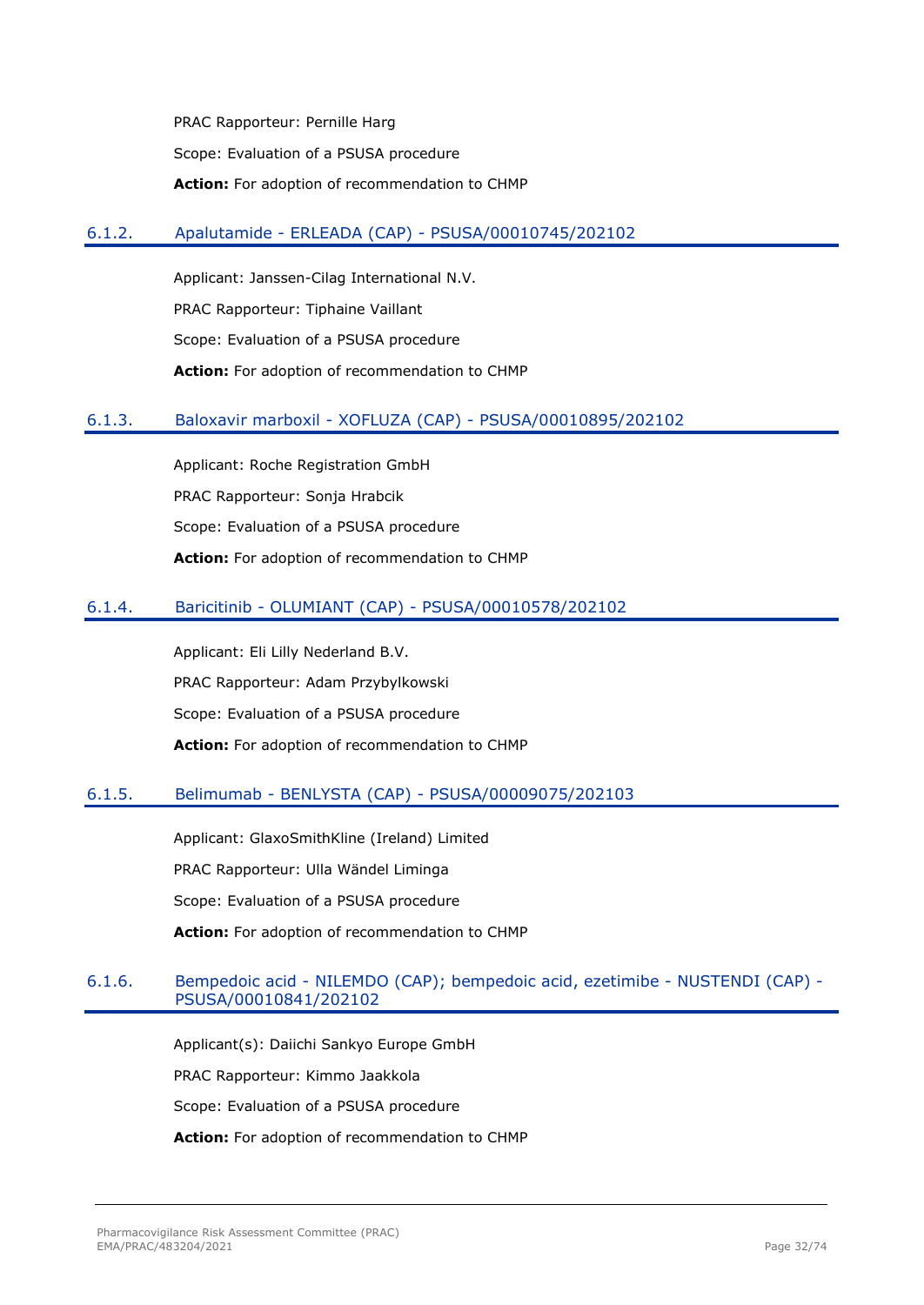#### <span id="page-32-0"></span>6.1.7. Bevacizumab - AVASTIN (CAP); AYBINTIO (CAP); EQUIDACENT (CAP); MVASI (CAP); ONBEVZI (CAP); ZIRABEV (CAP) - PSUSA/00000403/202102

Applicant(s): Amgen Technology (Ireland) Unlimited Company (Mvasi), Centus Biotherapeutics Europe Limited (Equidacent), Pfizer Europe MA EEIG (Zirabev), Roche Registration GmbH (Avastin), Samsung Bioepis NL B.V. (Aybintio, Onbevzi)

PRAC Rapporteur: Anette Kirstine Stark

Scope: Evaluation of a PSUSA procedure

**Action:** For adoption of recommendation to CHMP

### <span id="page-32-1"></span>6.1.8. Bosutinib - BOSULIF (CAP) - PSUSA/00010073/202103

Applicant: Pfizer Europe MA EEIG PRAC Rapporteur: Martin Huber Scope: Evaluation of a PSUSA procedure **Action:** For adoption of recommendation to CHMP

### <span id="page-32-2"></span>6.1.9. Brentuximab vedotin - ADCETRIS (CAP) - PSUSA/00010039/202102

Applicant: Takeda Pharma A/S PRAC Rapporteur: Menno van der Elst Scope: Evaluation of a PSUSA procedure **Action:** For adoption of recommendation to CHMP

#### <span id="page-32-3"></span>6.1.10. Brimonidine<sup>9</sup> - MIRVASO (CAP) - PSUSA/00010093/202102

Applicant: Galderma International PRAC Rapporteur: Rhea Fitzgerald Scope: Evaluation of a PSUSA procedure **Action:** For adoption of recommendation to CHMP

### <span id="page-32-4"></span>6.1.11. Burosumab - CRYSVITA (CAP) - PSUSA/00010669/202102

Applicant: Kyowa Kirin Holdings B.V. PRAC Rapporteur: Brigitte Keller-Stanislawski Scope: Evaluation of a PSUSA procedure **Action:** For adoption of recommendation to CHMP

<sup>&</sup>lt;sup>9</sup> Centrally authorised product(s) only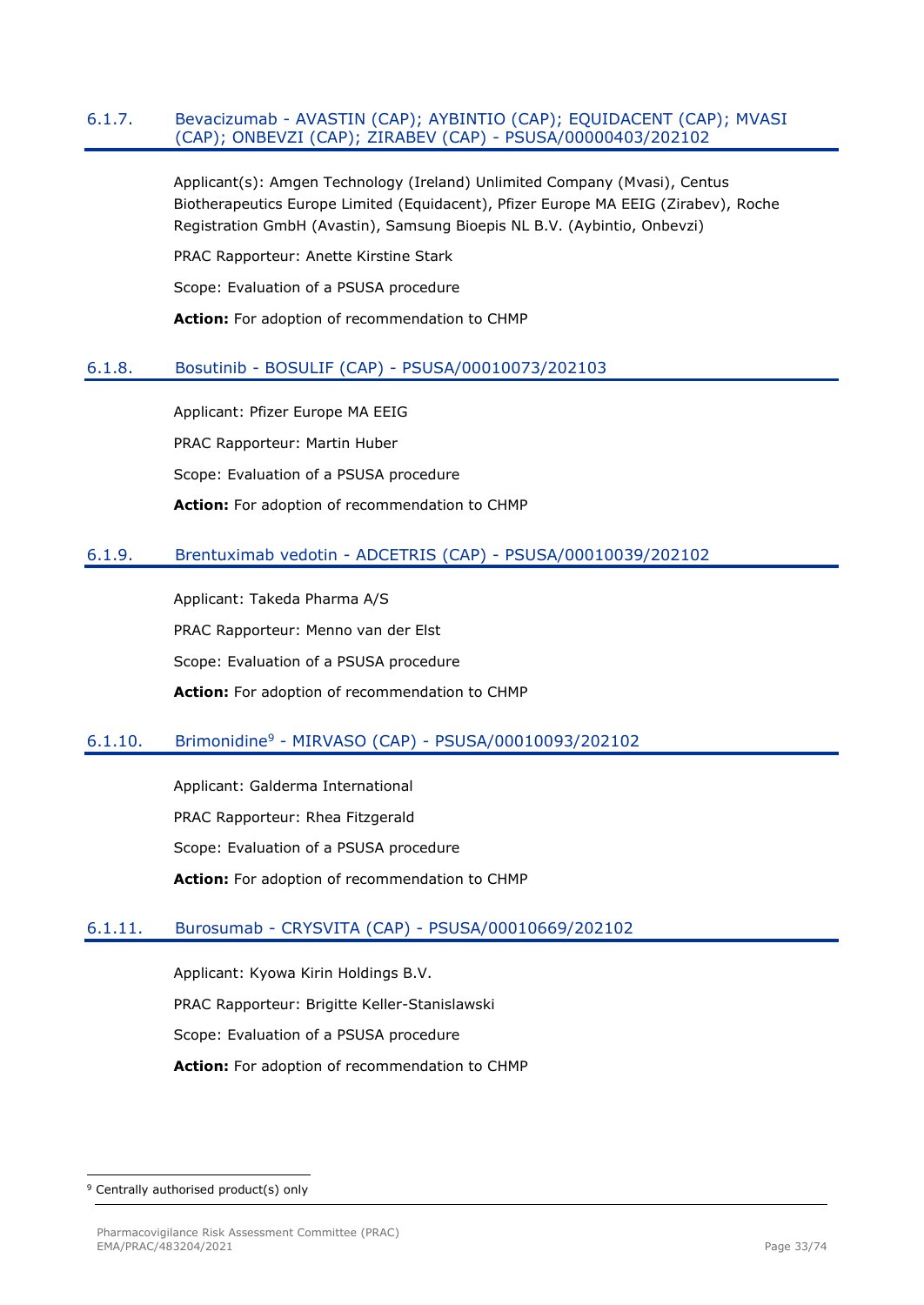## <span id="page-33-0"></span>6.1.12. Cabotegravir - VOCABRIA (CAP) - PSUSA/00010900/202103

Applicant: ViiV Healthcare B.V. PRAC Rapporteur: Martin Huber Scope: Evaluation of a PSUSA procedure **Action:** For adoption of recommendation to CHMP

#### <span id="page-33-1"></span>6.1.13. Caplacizumab - CABLIVI (CAP) - PSUSA/00010713/202102

Applicant: Ablynx NV PRAC Rapporteur: Jan Neuhauser Scope: Evaluation of a PSUSA procedure **Action:** For adoption of recommendation to CHMP

### <span id="page-33-2"></span>6.1.14. Ceftazidime, avibactam - ZAVICEFTA (CAP) - PSUSA/00010513/202102

Applicant: Pfizer Ireland Pharmaceuticals PRAC Rapporteur: Rugile Pilviniene Scope: Evaluation of a PSUSA procedure **Action:** For adoption of recommendation to CHMP

#### <span id="page-33-3"></span>6.1.15. Dabigatran - PRADAXA (CAP) - PSUSA/00000918/202103

Applicant: Boehringer Ingelheim International GmbH PRAC Rapporteur: Anette Kirstine Stark Scope: Evaluation of a PSUSA procedure **Action:** For adoption of recommendation to CHMP

#### <span id="page-33-4"></span>6.1.16. Elosulfase alfa - VIMIZIM (CAP) - PSUSA/00010218/202102

Applicant: BioMarin International Limited PRAC Rapporteur: Rhea Fitzgerald Scope: Evaluation of a PSUSA procedure **Action:** For adoption of recommendation to CHMP

#### <span id="page-33-5"></span>6.1.17. Eravacycline - XERAVA (CAP) - PSUSA/00010718/202102

Applicant: Paion Deutschland GmbH PRAC Rapporteur: Adam Przybylkowski Scope: Evaluation of a PSUSA procedure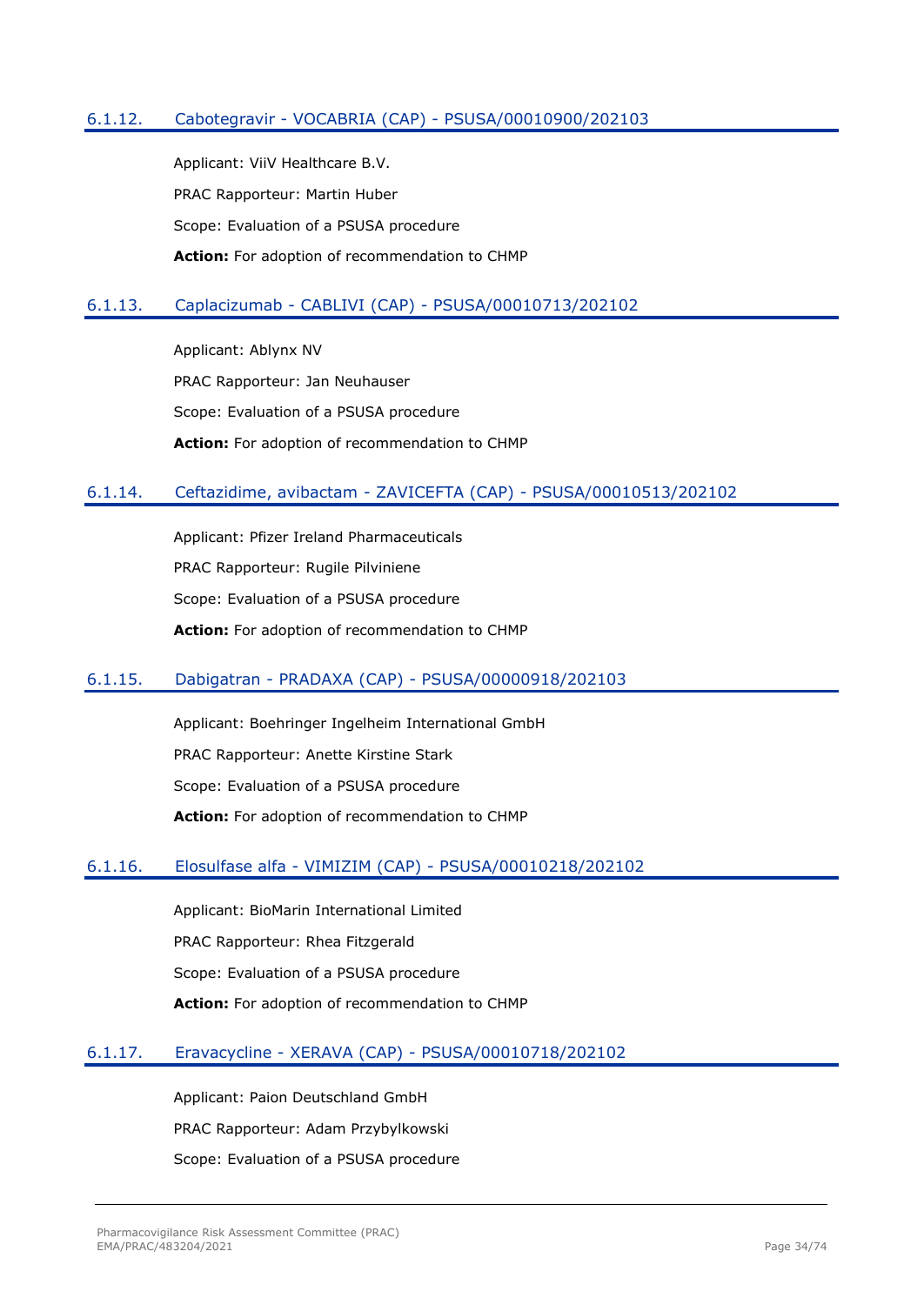#### **Action:** For adoption of recommendation to CHMP

#### <span id="page-34-0"></span>6.1.18. Esketamine<sup>10</sup> - SPRAVATO (CAP) - PSUSA/00010825/202103

Applicant: Janssen-Cilag International N.V.

PRAC Rapporteur: Kirsti Villikka

Scope: Evaluation of a PSUSA procedure

**Action:** For adoption of recommendation to CHMP

#### <span id="page-34-1"></span>6.1.19. Ex vivo expanded autologous human corneal epithelial cells containing stem cells - HOLOCLAR (CAP) - PSUSA/00010352/202102

Applicant: Holostem Terapie Avanzate s.r.l., ATMP<sup>11</sup> PRAC Rapporteur: Rhea Fitzgerald Scope: Evaluation of a PSUSA procedure **Action:** For adoption of recommendation to CAT and CHMP

### <span id="page-34-2"></span>6.1.20. Ferric maltol - FERACCRU (CAP) - PSUSA/00010476/202102

Applicant: Norgine B.V.

PRAC Rapporteur: Adam Przybylkowski

Scope: Evaluation of a PSUSA procedure

**Action:** For adoption of recommendation to CHMP

### <span id="page-34-3"></span>6.1.21. Fluticasone furoate, umeclidinium, vilanterol - ELEBRATO ELLIPTA (CAP); TEMYBRIC ELLIPTA (CAP); TRELEGY ELLIPTA (CAP) - PSUSA/00010653/202103

Applicant(s): GlaxoSmithKline Trading Services Limited PRAC Rapporteur: Annika Folin Scope: Evaluation of a PSUSA procedure **Action:** For adoption of recommendation to CHMP

## <span id="page-34-4"></span>6.1.22. Fremanezumab - AJOVY (CAP) - PSUSA/00010758/202103

Applicant: Teva GmbH PRAC Rapporteur: Kirsti Villikka Scope: Evaluation of a PSUSA procedure **Action:** For adoption of recommendation to CHMP

10 Centrally authorised product(s) only

<sup>&</sup>lt;sup>11</sup> Advanced therapy medicinal product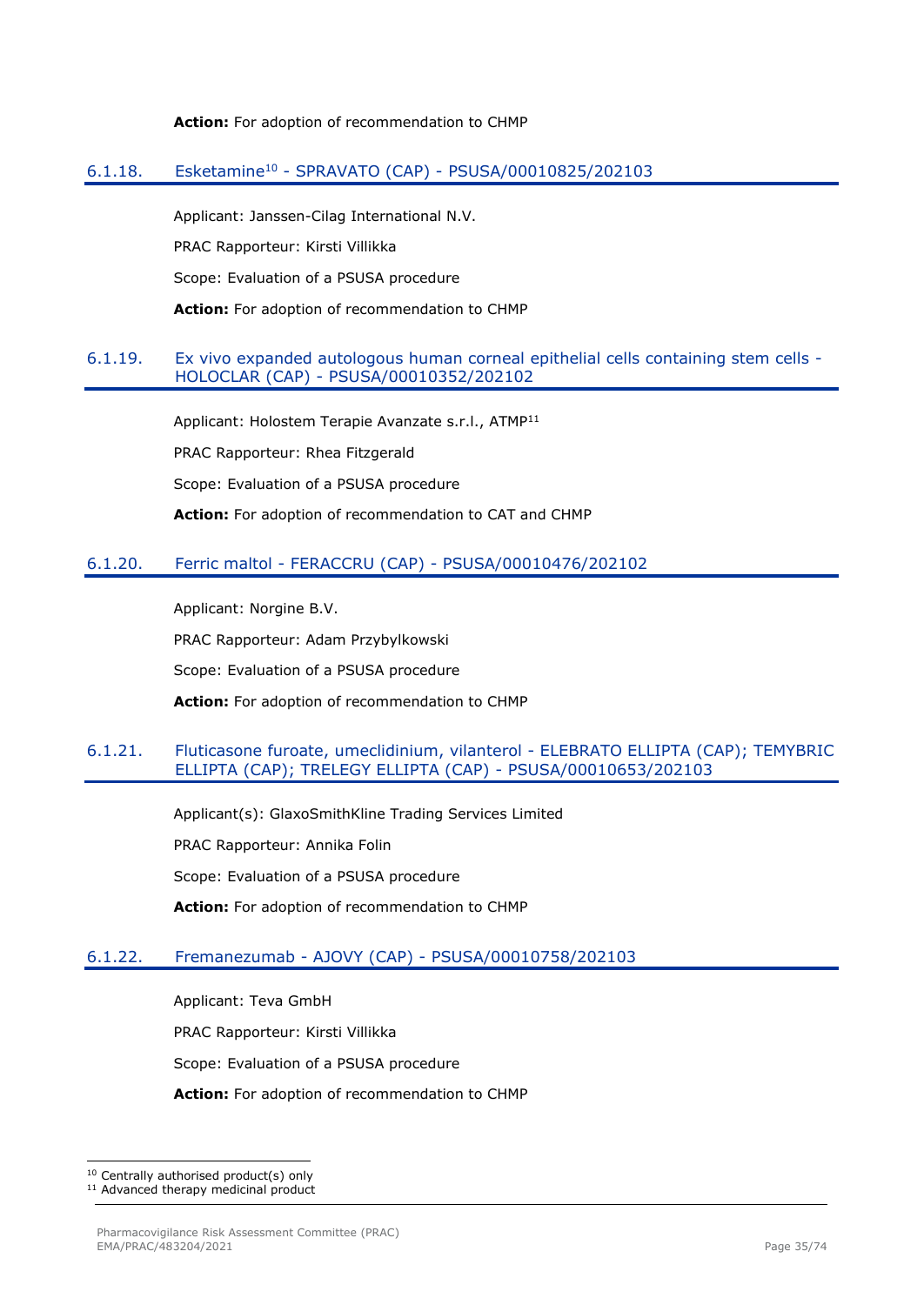#### <span id="page-35-0"></span>6.1.23. Gimeracil, oteracil monopotassium, tegafur - TEYSUNO (CAP) - PSUSA/00002875/202101

Applicant: Nordic Group B.V. PRAC Rapporteur: Menno van der Elst Scope: Evaluation of a PSUSA procedure **Action:** For adoption of recommendation to CHMP

## <span id="page-35-1"></span>6.1.24. Guanfacine - INTUNIV (CAP) - PSUSA/00010413/202103

Applicant: Shire Pharmaceuticals Ireland Limited PRAC Rapporteur: Maria del Pilar Rayon Scope: Evaluation of a PSUSA procedure **Action:** For adoption of recommendation to CHMP

## <span id="page-35-2"></span>6.1.25. Human coagulation factor X - COAGADEX (CAP) - PSUSA/00010481/202103

Applicant: BPL Bioproducts Laboratory GmbH PRAC Rapporteur: Menno van der Elst Scope: Evaluation of a PSUSA procedure **Action:** For adoption of recommendation to CHMP

## <span id="page-35-3"></span>6.1.26. Ibalizumab - TROGARZO (CAP) - PSUSA/00010797/202103

Applicant: Theratechnologies Europe Limited PRAC Rapporteur: David Olsen Scope: Evaluation of a PSUSA procedure **Action:** For adoption of recommendation to CHMP

## <span id="page-35-4"></span>6.1.27. Imlifidase - IDEFIRIX (CAP) - PSUSA/00010870/202102

Applicant: Hansa Biopharma AB PRAC Rapporteur: Menno van der Elst Scope: Evaluation of a PSUSA procedure **Action:** For adoption of recommendation to CHMP

## <span id="page-35-5"></span>6.1.28. Influenza vaccine (surface antigen, inactivated, prepared in cell cultures) - FLUCELVAX TETRA (CAP) - PSUSA/00010737/202103

Applicant: Seqirus Netherlands B.V.

PRAC Rapporteur: Brigitte Keller-Stanislawski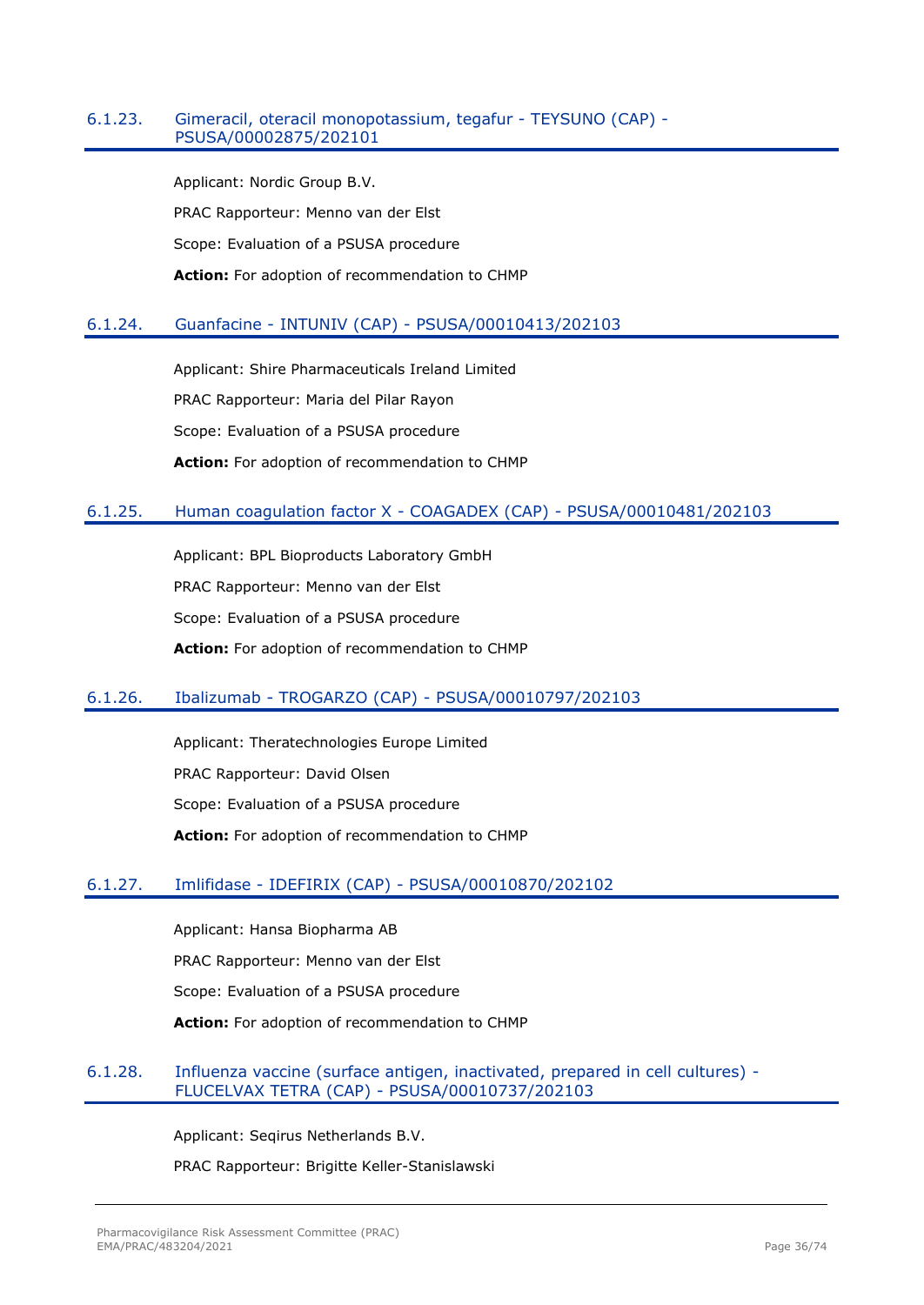Scope: Evaluation of a PSUSA procedure **Action:** For adoption of recommendation to CHMP

### 6.1.29. Isatuximab - SARCLISA (CAP) - PSUSA/00010851/202103

Applicant: Sanofi-aventis groupe PRAC Rapporteur: Eva Segovia Scope: Evaluation of a PSUSA procedure **Action:** For adoption of recommendation to CHMP

## 6.1.30. Lefamulin - XENLETA (CAP) - PSUSA/00010872/202102

Applicant: Nabriva Therapeutics Ireland DAC PRAC Rapporteur: Eva Jirsová Scope: Evaluation of a PSUSA procedure **Action:** For adoption of recommendation to CHMP

## 6.1.31. Lenvatinib - KISPLYX (CAP); LENVIMA (CAP) - PSUSA/00010380/202102

Applicant(s): Eisai GmbH PRAC Rapporteur: Annika Folin Scope: Evaluation of a PSUSA procedure **Action:** For adoption of recommendation to CHMP

## 6.1.32. Meropenem, vaborbactam - VABOREM (CAP) - PSUSA/00010727/202102

Applicant: Menarini International Operations Luxembourg S.A. PRAC Rapporteur: Maria del Pilar Rayon Scope: Evaluation of a PSUSA procedure **Action:** For adoption of recommendation to CHMP

#### 6.1.33. Nalmefene - SELINCRO (CAP) - PSUSA/00010120/202102

Applicant: H. Lundbeck A/S PRAC Rapporteur: Martin Huber Scope: Evaluation of a PSUSA procedure **Action:** For adoption of recommendation to CHMP

#### 6.1.34. Obiltoxaximab - OBILTOXAXIMAB SFL (CAP) - PSUSA/00010885/202103

Applicant: SFL Pharmaceuticals Deutschland GmbH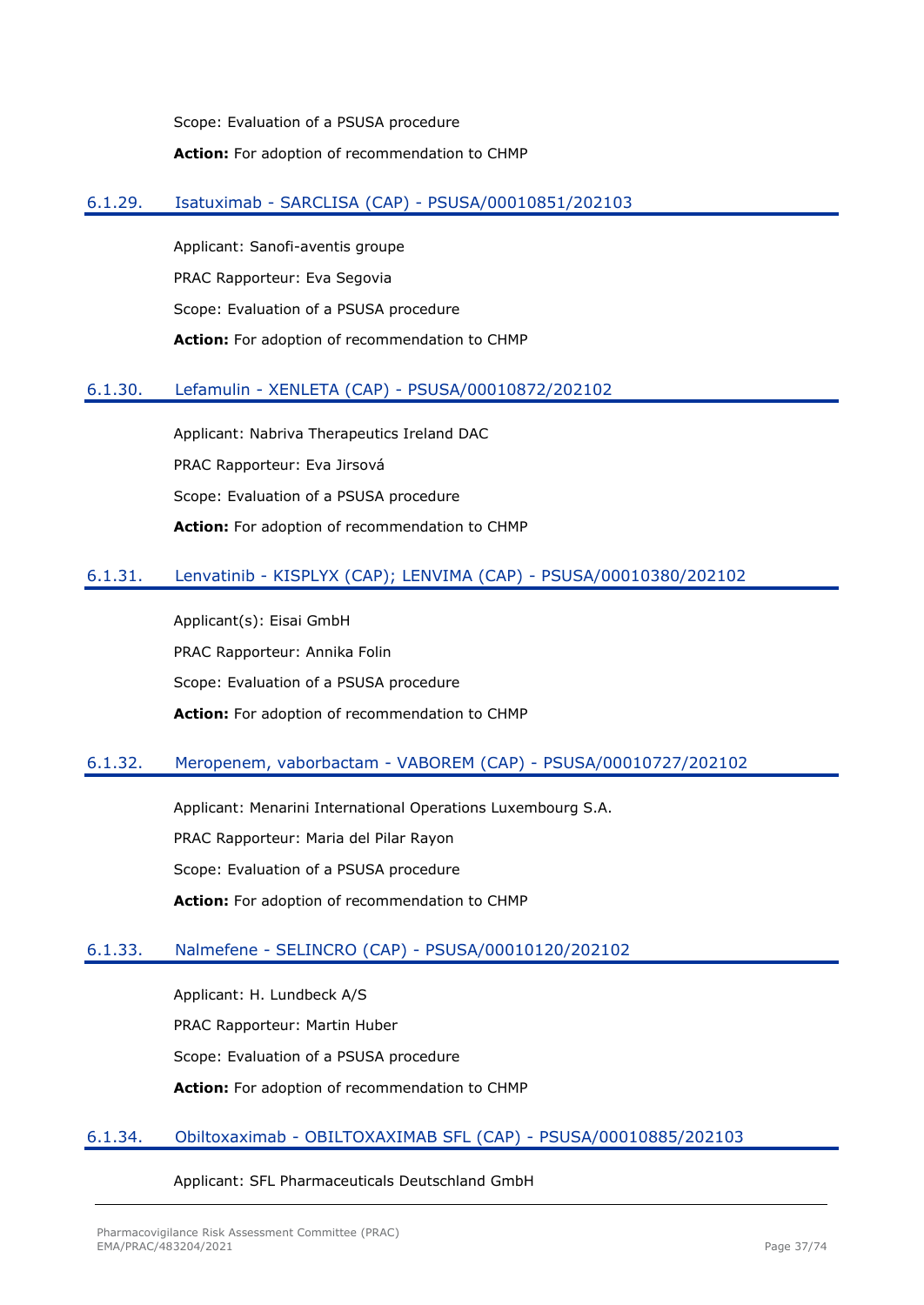PRAC Rapporteur: Liana Gross-Martirosyan Scope: Evaluation of a PSUSA procedure **Action:** For adoption of recommendation to CHMP

### 6.1.35. Ospemifene - SENSHIO (CAP) - PSUSA/00010340/202102

Applicant: Shionogi B.V. PRAC Rapporteur: Kirsti Villikka Scope: Evaluation of a PSUSA procedure **Action:** For adoption of recommendation to CHMP

### 6.1.36. Pirfenidone - ESBRIET (CAP) - PSUSA/00002435/202102

Applicant: Roche Registration GmbH PRAC Rapporteur: Rhea Fitzgerald Scope: Evaluation of a PSUSA procedure **Action:** For adoption of recommendation to CHMP

#### 6.1.37. Plasmodium falciparum and hepatitis B vaccine (recombinant, adjuvanted) - MOSQUIRIX (Art 58<sup>12</sup>) - EMEA/H/W/002300/PSUV/0056

Applicant: GlaxoSmithkline Biologicals SA PRAC Rapporteur: Jean-Michel Dogné Scope: Evaluation of a PSUR procedure **Action:** For adoption of recommendation to CHMP

## 6.1.38. Pomalidomide - IMNOVID (CAP) - PSUSA/00010127/202102

Applicant: Bristol-Myers Squibb Pharma EEIG

PRAC Rapporteur: Eva Segovia

Scope: Evaluation of a PSUSA procedure

**Action:** For adoption of recommendation to CHMP

## 6.1.39. Prasugrel - EFIENT (CAP) - PSUSA/00002499/202102

Applicant: Daiichi Sankyo Europe GmbH PRAC Rapporteur: Anette Kirstine Stark Scope: Evaluation of a PSUSA procedure

<sup>&</sup>lt;sup>12</sup> Article 58 of Regulation (EC) No 726/2004 allows the Committee for Medicinal Products for Human Use (CHMP) to give opinions, in co-operation with the World Health Organisation (WHO) on medicinal products for human use that are intended exclusively for markets outside of the European Union (EU)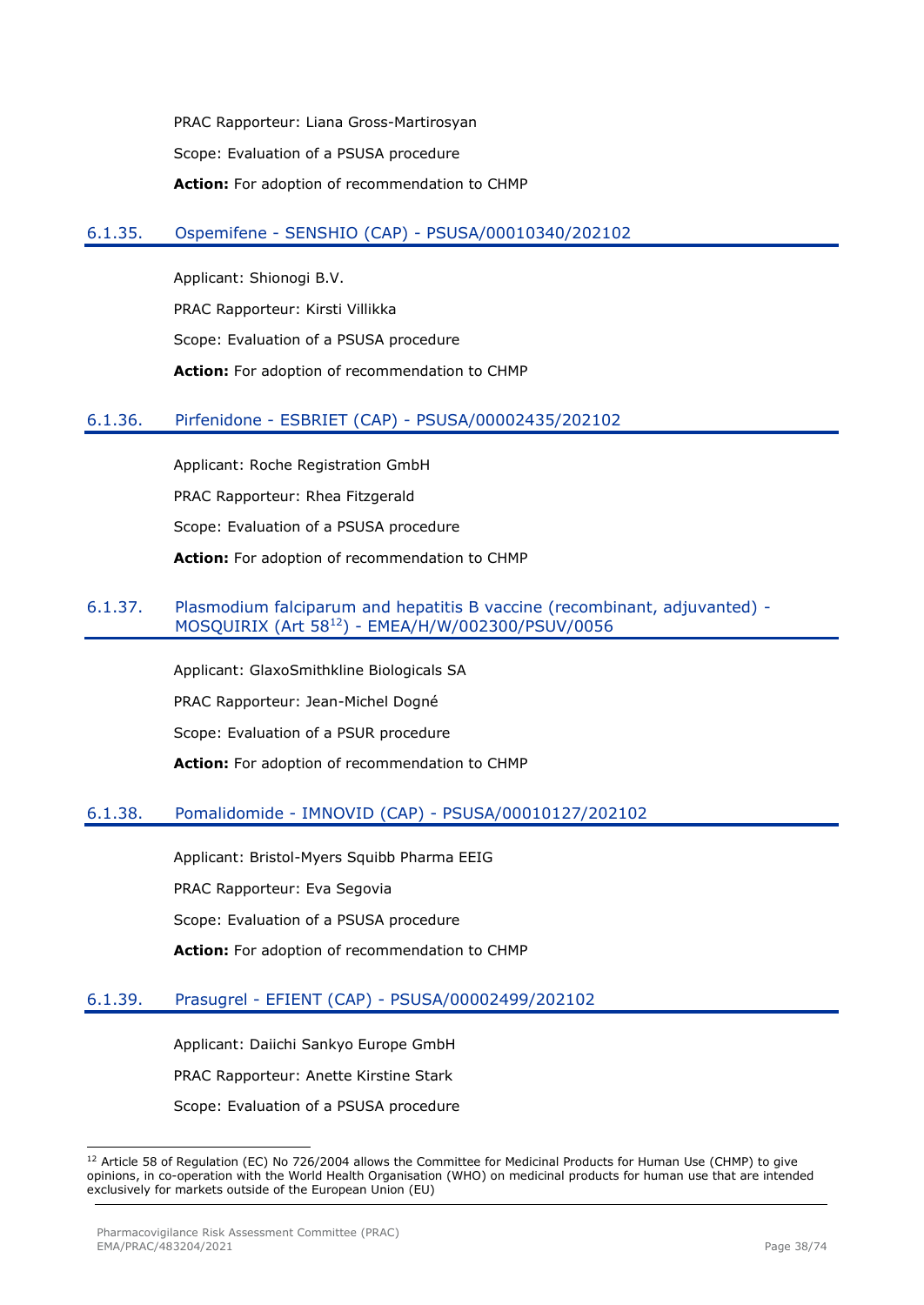#### **Action:** For adoption of recommendation to CHMP

#### 6.1.40. Pretomanid - DOVPRELA (CAP) - PSUSA/00010863/202102

Applicant: Mylan IRE Healthcare Limited PRAC Rapporteur: Liana Gross-Martirosyan Scope: Evaluation of a PSUSA procedure **Action:** For adoption of recommendation to CHMP

### 6.1.41. Ranolazine - RANEXA (CAP) - PSUSA/00002611/202101

Applicant: Menarini International Operations Luxembourg S.A. PRAC Rapporteur: Annika Folin Scope: Evaluation of a PSUSA procedure **Action:** For adoption of recommendation to CHMP

### 6.1.42. Reslizumab - CINQAERO (CAP) - PSUSA/00010523/202102

Applicant: Teva B.V. PRAC Rapporteur: Brigitte Keller-Stanislawski Scope: Evaluation of a PSUSA procedure **Action:** For adoption of recommendation to CHMP

#### 6.1.43. Ribociclib - KISQALI (CAP) - PSUSA/00010633/202103 (with RMP)

Applicant: Novartis Europharm Limited PRAC Rapporteur: Anette Kirstine Stark Scope: Evaluation of a PSUSA procedure **Action:** For adoption of recommendation to CHMP

#### 6.1.44. Rilpivirine<sup>13</sup> - REKAMBYS (CAP) - PSUSA/00010901/202103

Applicant: Janssen-Cilag International N.V. PRAC Rapporteur: Liana Gross-Martirosyan Scope: Evaluation of a PSUSA procedure **Action:** For adoption of recommendation to CHMP

<sup>13</sup> Intramuscular use only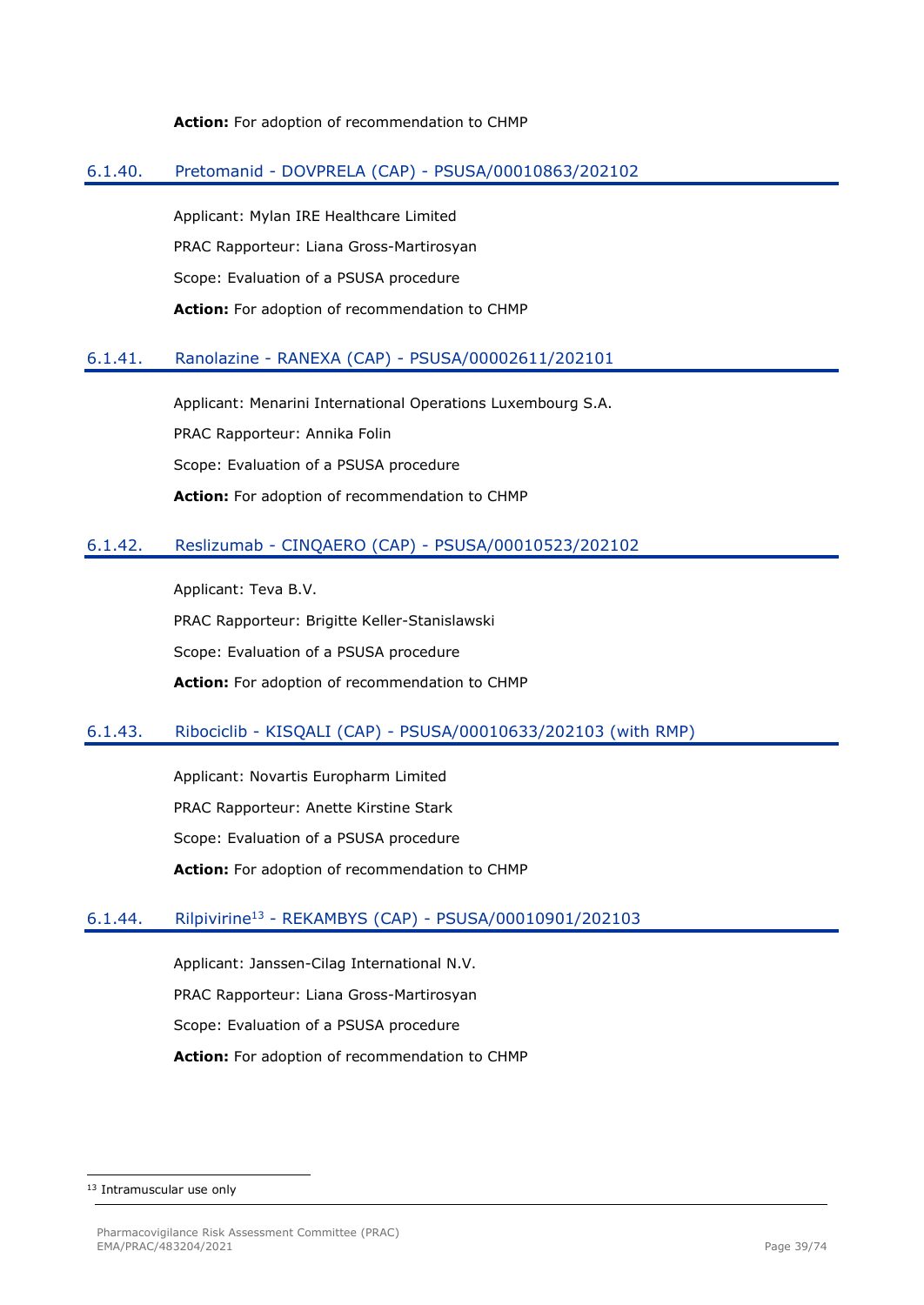### 6.1.45. Ropeginterferon alfa-2b - BESREMI (CAP) - PSUSA/00010756/202102

Applicant: AOP Orphan Pharmaceuticals AG PRAC Rapporteur: Marcia Sofia Sanches de Castro Lopes Silva Scope: Evaluation of a PSUSA procedure **Action:** For adoption of recommendation to CHMP

### 6.1.46. Ruxolitinib - JAKAVI (CAP) - PSUSA/00010015/202102

Applicant: Novartis Europharm Limited PRAC Rapporteur: Annika Folin Scope: Evaluation of a PSUSA procedure **Action:** For adoption of recommendation to CHMP

### 6.1.47. Telotristat - XERMELO (CAP) - PSUSA/00010639/202102

Applicant: Ipsen Pharma PRAC Rapporteur: Adam Przybylkowski Scope: Evaluation of a PSUSA procedure **Action:** For adoption of recommendation to CHMP

#### 6.1.48. Tisagenlecleucel - KYMRIAH (CAP) - PSUSA/00010702/202102

Applicant: Novartis Europharm Limited, ATMP<sup>14</sup> PRAC Rapporteur: Brigitte Keller-Stanislawski Scope: Evaluation of a PSUSA procedure **Action:** For adoption of recommendation to CAT and CHMP

### 6.1.49. Tivozanib - FOTIVDA (CAP) - PSUSA/00010636/202102

Applicant: EUSA Pharma (Netherlands) B.V. PRAC Rapporteur: Rugile Pilviniene Scope: Evaluation of a PSUSA procedure **Action:** For adoption of recommendation to CHMP

#### 6.1.50. Trastuzumab emtansine - KADCYLA (CAP) - PSUSA/00010136/202102

Applicant: Roche Registration GmbH

PRAC Rapporteur: Anette Kirstine Stark

<sup>14</sup> Advanced therapy medicinal product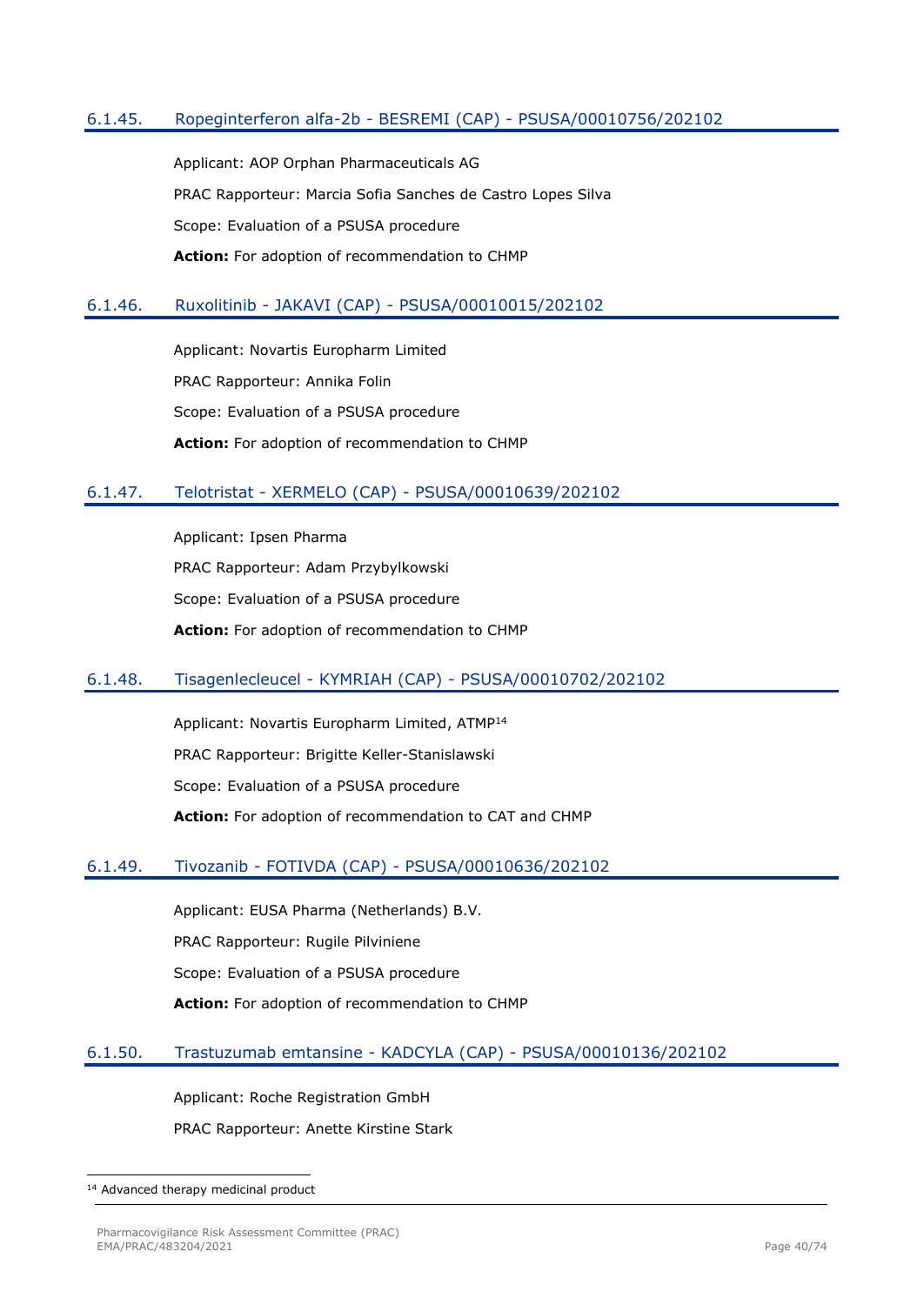Scope: Evaluation of a PSUSA procedure

#### **Action:** For adoption of recommendation to CHMP

### 6.1.51. Ulipristal acetate<sup>15</sup> - ESMYA (CAP); ULIPRISTAL ACETATE GEDEON RICHTER<sup>16</sup> -PSUSA/00009325/202102

Applicant(s): Gedeon Richter Plc. PRAC Rapporteur: Annika Folin Scope: Evaluation of a PSUSA procedure **Action:** For adoption of recommendation to CHMP

## 6.1.52. Upadacitinib - RINVOQ (CAP) - PSUSA/00010823/202102

Applicant: AbbVie Deutschland GmbH & Co. KG PRAC Rapporteur: Nikica Mirošević Skvrce Scope: Evaluation of a PSUSA procedure **Action:** For adoption of recommendation to CHMP

## **6.2. PSUR single assessment (PSUSA) procedures including centrally authorised products (CAPs) and nationally authorised products (NAPs)**

## 6.2.1. Atosiban - TRACTOCILE (CAP); NAP - PSUSA/00000264/202101

Applicants: Ferring Pharmaceuticals A/S (Tractocile), various PRAC Rapporteur: Ilaria Baldelli Scope: Evaluation of a PSUSA procedure **Action:** For adoption of recommendation to CHMP

## 6.2.2. Cladribine<sup>17</sup> - LITAK (CAP); NAP - PSUSA/00000787/202102

Applicants: Lipomed GmbH (Litak), various

PRAC Rapporteur: Anette Kirstine Stark

Scope: Evaluation of a PSUSA procedure

**Action:** For adoption of recommendation to CHMP

<sup>&</sup>lt;sup>15</sup> Indication(s) for the treatment of moderate to severe symptoms of uterine fibroids only

<sup>16</sup> European Commission (EC) decision on the marketing authorisation (MA) withdrawal of Ulipristal acetate Gedeon Richter dated 13 July 2021

<sup>17</sup> Apart from medicinal product(s) with indication(s) for the treatment of multiple sclerosis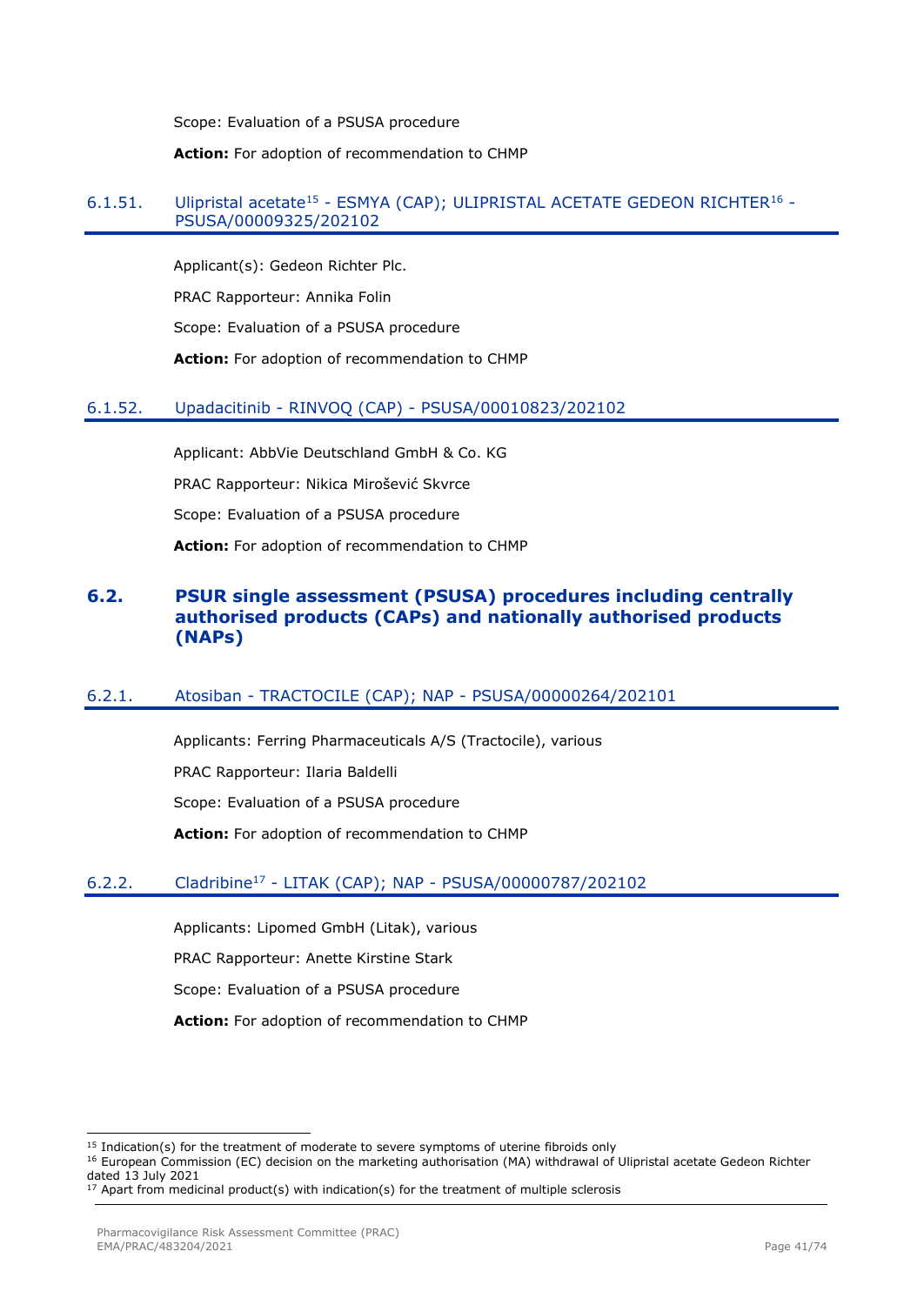### 6.2.3. Dexmedetomidine - DEXDOR (CAP); NAP - PSUSA/00000998/202103 (with RMP)

Applicants: Orion Corporation (Dexdor), various PRAC Rapporteur: Ulla Wändel Liminga Scope: Evaluation of a PSUSA procedure **Action:** For adoption of recommendation to CHMP

#### 6.2.4. Dexrazoxane - SAVENE (CAP); NAP - PSUSA/00001001/202102

Applicants: Clinigen Healthcare B.V. (Savene), various PRAC Rapporteur: Tiphaine Vaillant Scope: Evaluation of a PSUSA procedure **Action:** For adoption of recommendation to CHMP

### 6.2.5. Estradiol, nomegestrol acetate - ZOELY (CAP); NAP - PSUSA/00002182/202101

Applicants: Theramex Ireland Limited (Zoely), various PRAC Rapporteur: Tiphaine Vaillant Scope: Evaluation of a PSUSA procedure **Action:** For adoption of recommendation to CHMP

#### 6.2.6. Fingolimod - FINGOLIMOD ACCORD (CAP); GILENYA (CAP); NAP - PSUSA/00001393/202102

Applicants: Accord Healthcare S.L.U. (Fingolimod Accord), Novartis Europharm Limited (Gilenya), various

PRAC Rapporteur: Tiphaine Vaillant

Scope: Evaluation of a PSUSA procedure

**Action:** For adoption of recommendation to CHMP

### 6.2.7. Influenza vaccine (surface antigen, inactivated, adjuvanted) - FLUAD TETRA (CAP); NAP - PSUSA/00010300/202103

Applicants: Seqirus Netherlands B.V. (Fluad Tetra), various

PRAC Rapporteur: Ilaria Baldelli

Scope: Evaluation of a PSUSA procedure

**Action:** For adoption of recommendation to CHMP

#### 6.2.8. Nitisinone - NITISINONE MDK (CAP); NITYR (CAP); ORFADIN (CAP); NAP - PSUSA/00002169/202102

Applicants: Cycle Pharmaceuticals (Europe) Limited (Nityr), MendeliKABS Europe Limited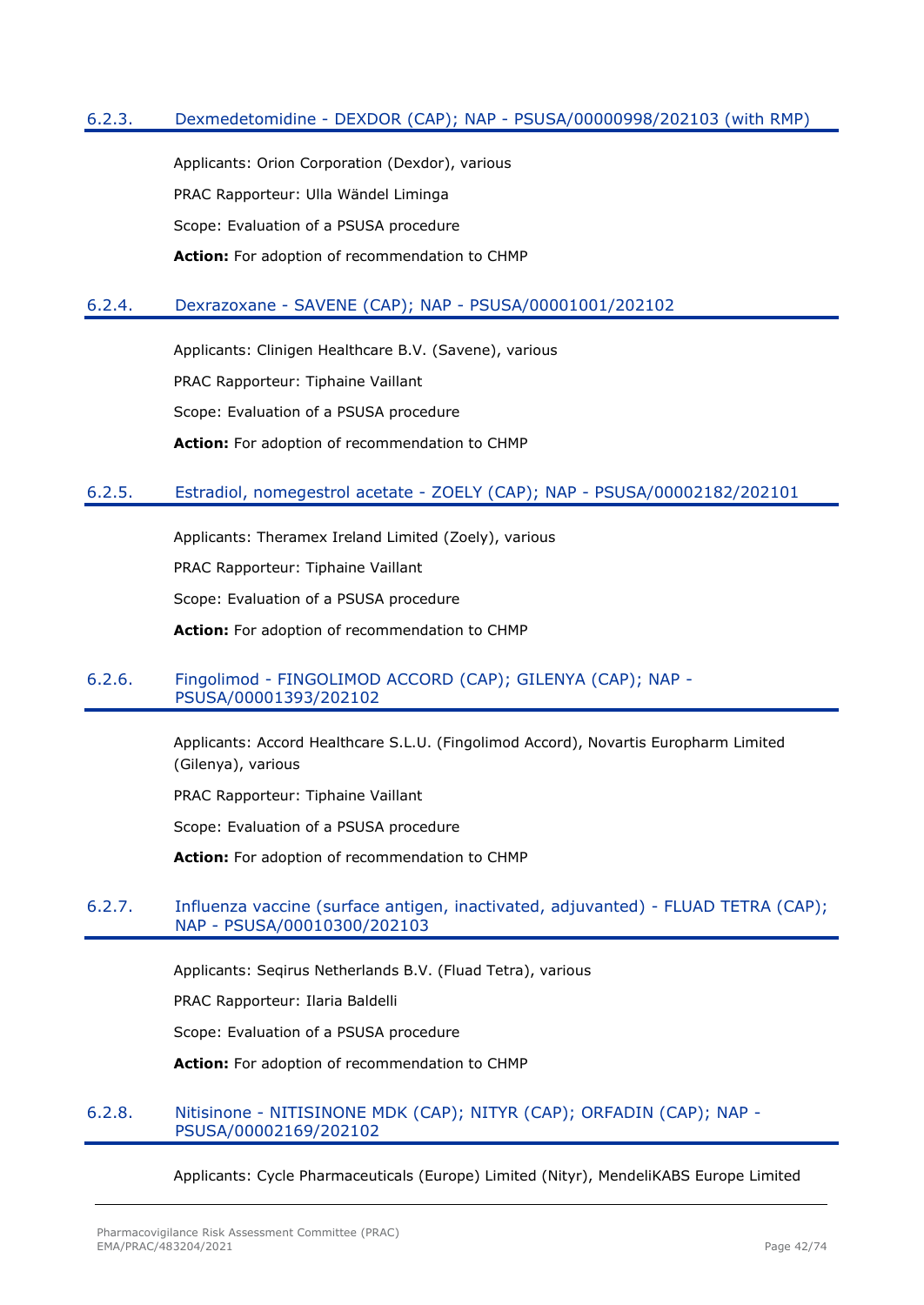(Nitisinone MDK), Swedish Orphan Biovitrum International AB (Orfadin), various

PRAC Rapporteur: Ilaria Baldelli

Scope: Evaluation of a PSUSA procedure

**Action:** For adoption of recommendation to CHMP

## 6.2.9. Pemetrexed - ALIMTA (CAP); ARMISARTE (CAP); PEMETREXED ACCORD (CAP); PEMETREXED FRESENIUS KABI (CAP); NAP - PSUSA/00002330/202102

Applicants: Accord Healthcare S.L.U. (Pemetrexed Accord), Actavis Group PTC ehf (Armisarte), Eli Lilly Nederland B.V. (Alimta), Fresenius Kabi Deutschland GmbH (Pemetrexed Fresenius Kabi), various

PRAC Rapporteur: Tiphaine Vaillant

Scope: Evaluation of a PSUSA procedure

**Action:** For adoption of recommendation to CHMP

## **6.3. PSUR single assessment (PSUSA) procedures including nationally authorised products (NAPs) only**

## 6.3.1. Alprostadil<sup>18</sup> (NAP) - PSUSA/00000110/202101

Applicant(s): various PRAC Lead: Eva Jirsová Scope: Evaluation of a PSUSA procedure **Action:** For adoption of recommendation to CMDh

## 6.3.2. Amitriptyline hydrochloride, chlordiazepoxide (NAP) - PSUSA/00000171/202102

Applicant(s): various PRAC Lead: Jan Neuhauser Scope: Evaluation of a PSUSA procedure **Action:** For adoption of recommendation to CMDh

## 6.3.3. Argatroban (NAP) - PSUSA/00009057/202101

Applicant(s): various PRAC Lead: Ulla Wändel Liminga Scope: Evaluation of a PSUSA procedure **Action:** For adoption of recommendation to CMDh

<sup>&</sup>lt;sup>18</sup> Erectile dysfunction indication(s) only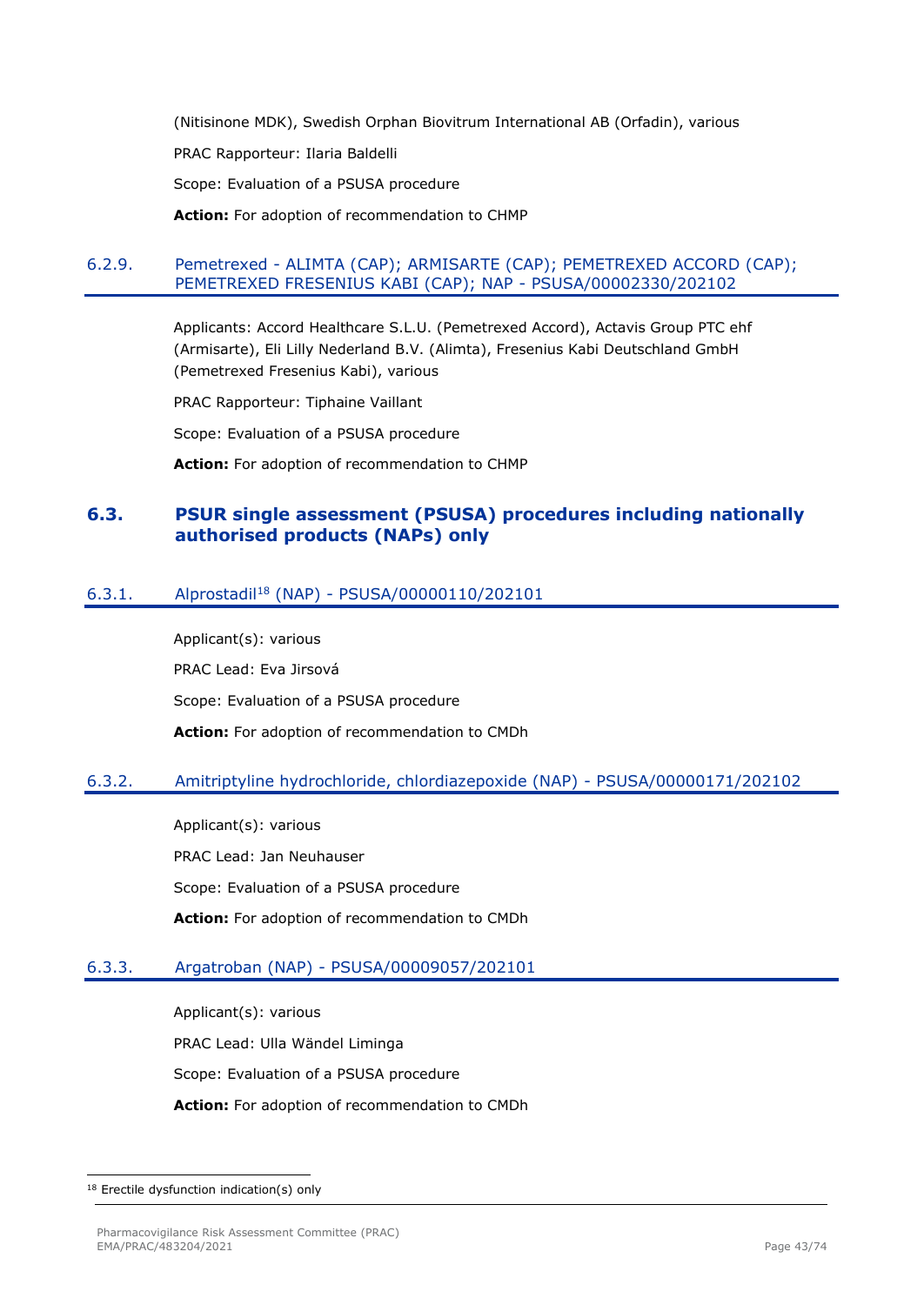## 6.3.4. Baclofen<sup>19</sup> (NAP) - PSUSA/00000293/202101

Applicant(s): various PRAC Lead: Adam Przybylkowski Scope: Evaluation of a PSUSA procedure **Action:** For adoption of recommendation to CMDh

## 6.3.5. Cilazapril (NAP); cilazapril, hydrochlorothiazide (NAP) - PSUSA/00000749/202102

Applicant(s): various PRAC Lead: Ronan Grimes Scope: Evaluation of a PSUSA procedure **Action:** For adoption of recommendation to CMDh

#### 6.3.6. Cytomegalovirus immunoglobulin (NAP) - PSUSA/00000914/202101

Applicant(s): various PRAC Lead: Brigitte Keller-Stanislawski Scope: Evaluation of a PSUSA procedure **Action:** For adoption of recommendation to CMDh

### 6.3.7. Dexamethasone<sup>20</sup> (NAP) - PSUSA/00000973/202101

Applicant(s): various PRAC Lead: Ilaria Baldelli Scope: Evaluation of a PSUSA procedure **Action:** For adoption of recommendation to CMDh

#### 6.3.8. Eletriptan (NAP) - PSUSA/00001204/202102

Applicant(s): various

PRAC Lead: Eva Jirsová

Scope: Evaluation of a PSUSA procedure

**Action:** For adoption of recommendation to CMDh

#### 6.3.9. Granisetron<sup>21</sup> (NAP) - PSUSA/00001568/202102

Applicant(s): various

<sup>&</sup>lt;sup>19</sup> Intrathecal use only

<sup>20</sup> Non-centrally authorised product(s) only

<sup>&</sup>lt;sup>21</sup> All formulation(s) except transdermal patch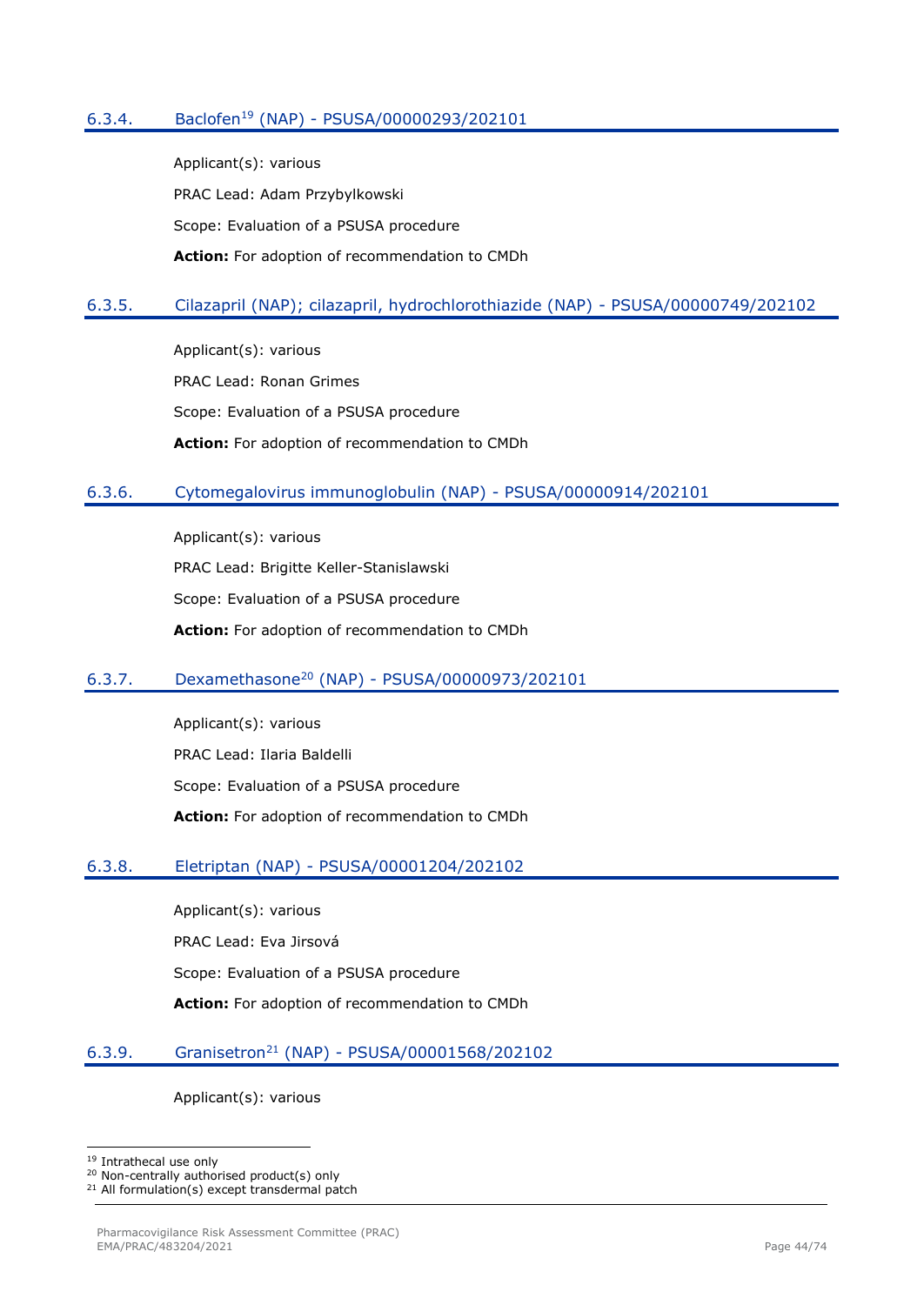PRAC Lead: Marek Juracka Scope: Evaluation of a PSUSA procedure **Action:** For adoption of recommendation to CMDh

## 6.3.10. Human coagulation factor VIII<sup>22</sup> (NAP) - PSUSA/00009174/202102

Applicant(s): various PRAC Lead: Sonja Hrabcik Scope: Evaluation of a PSUSA procedure **Action:** For adoption of recommendation to CMDh

### 6.3.11. Hydroxyethyl starch (HES) (NAP) - PSUSA/00001694/202103

Applicant(s): various PRAC Lead: Martin Huber Scope: Evaluation of a PSUSA procedure **Action:** For adoption of recommendation to CMDh

## 6.3.12. Iloprost<sup>23</sup> (NAP) - PSUSA/00009190/202101

Applicant(s): various PRAC Lead: Tiphaine Vaillant Scope: Evaluation of a PSUSA procedure **Action:** For adoption of recommendation to CMDh

#### 6.3.13. Influenza vaccine<sup>24</sup> (split virion, inactivated) (NAP) - PSUSA/00010298/202103

Applicant(s): various PRAC Lead: Brigitte Keller-Stanislawski Scope: Evaluation of a PSUSA procedure **Action:** For adoption of recommendation to CMDh

## 6.3.14. Influenza vaccine (surface antigen, inactivated) (NAP) - PSUSA/00001744/202103

Applicant(s): various PRAC Lead: Ilaria Baldelli Scope: Evaluation of a PSUSA procedure

**Action:** For adoption of recommendation to CMDh

<sup>&</sup>lt;sup>22</sup> Inhibitor bypassing fraction only

<sup>23</sup> Intravenous (IV) use only

<sup>&</sup>lt;sup>24</sup> Non-centrally authorised product(s) only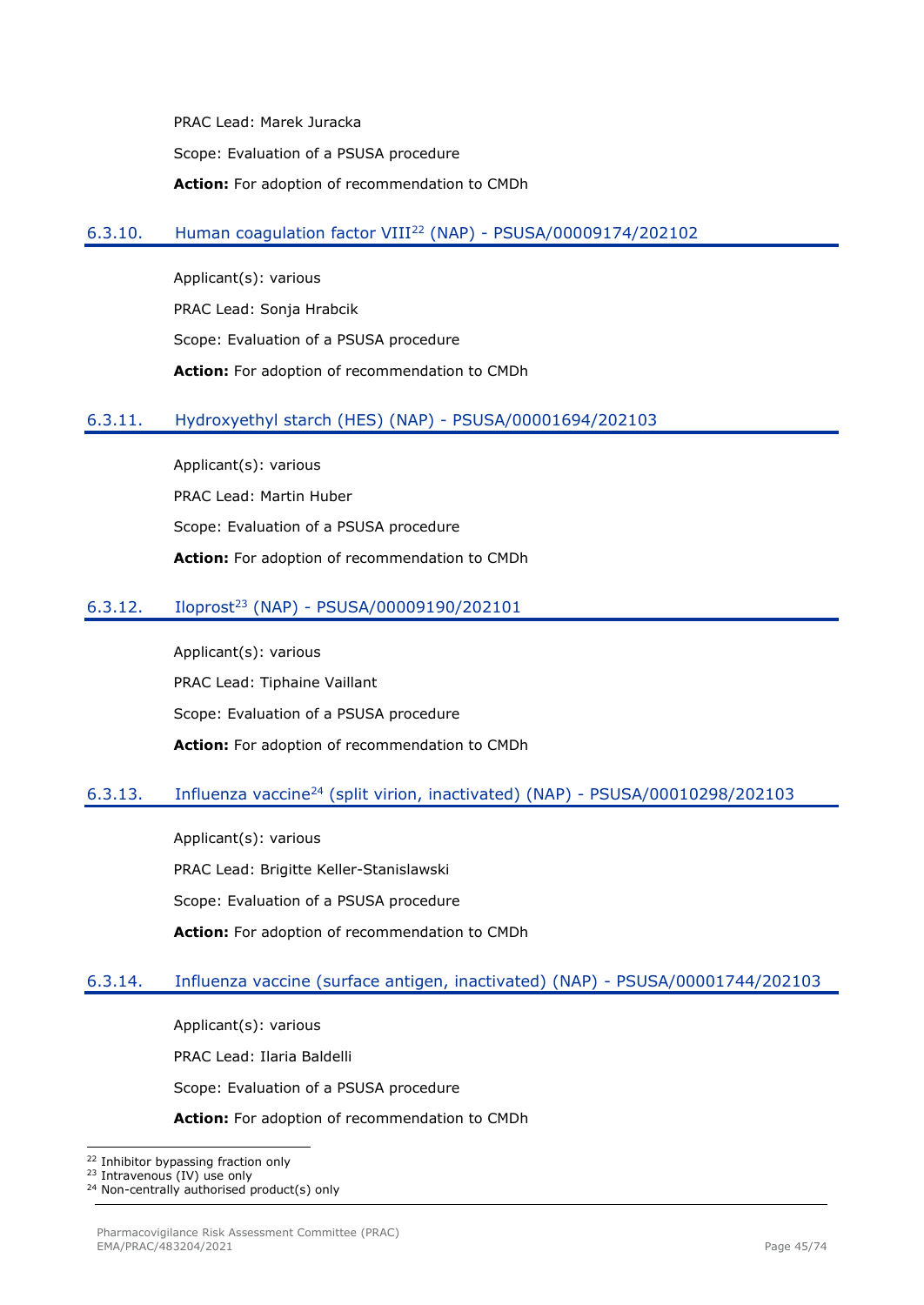### 6.3.15. Lanthanum (NAP) - PSUSA/00003175/202103

Applicant(s): various PRAC Lead: Roxana Dondera Scope: Evaluation of a PSUSA procedure **Action:** For adoption of recommendation to CMDh

#### 6.3.16. Lisdexamfetamine (NAP) - PSUSA/00010289/202102

Applicant(s): various PRAC Lead: Ulla Wändel Liminga Scope: Evaluation of a PSUSA procedure **Action:** For adoption of recommendation to CMDh

#### 6.3.17. Nafarelin (NAP) - PSUSA/00002105/202102

Applicant(s): various PRAC Lead: Karen Pernille Harg Scope: Evaluation of a PSUSA procedure **Action:** For adoption of recommendation to CMDh

#### 6.3.18. Nomegestrol (NAP) - PSUSA/00002181/202101

Applicant(s): various PRAC Lead: Adam Przybylkowski Scope: Evaluation of a PSUSA procedure **Action:** For adoption of recommendation to CMDh

#### 6.3.19. Propafenone (NAP) - PSUSA/00002550/202101

Applicant(s): various PRAC Lead: Polona Golmajer Scope: Evaluation of a PSUSA procedure **Action:** For adoption of recommendation to CMDh

### 6.3.20. Valproic acid (NAP); sodium valproate (NAP); valproate pivoxil (NAP); valproate semisodium (NAP); valpriomide (NAP); valproate bismuth (NAP); calcium valproate (NAP); valproate magnesium (NAP) - PSUSA/00003090/202101

Applicant(s): various

PRAC Lead: Liana Gross-Martirosyan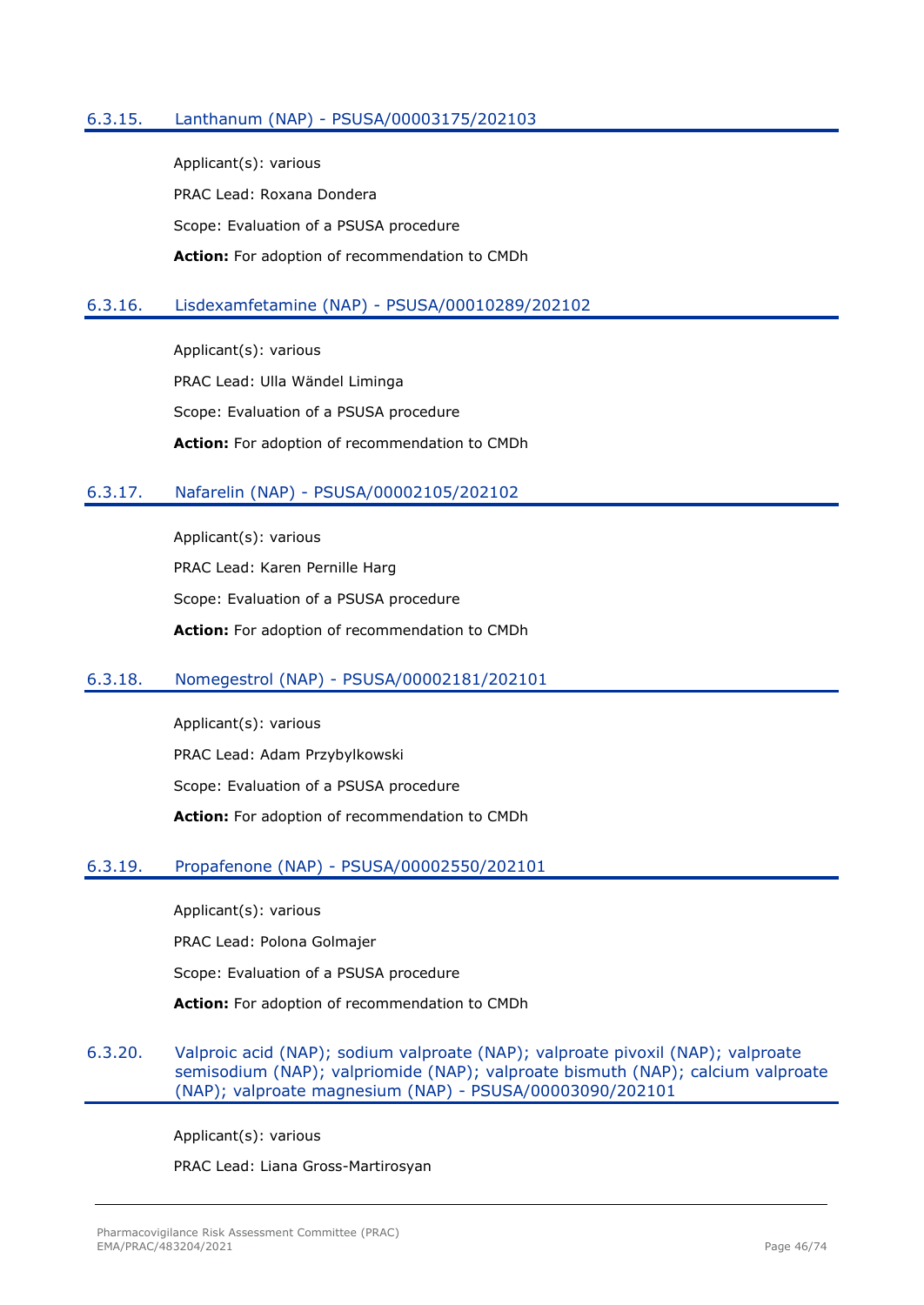Scope: Evaluation of a PSUSA procedure

**Action:** For adoption of recommendation to CMDh

## **6.4. Follow-up to PSUR/PSUSA procedures**

## 6.4.1. Leflunomide - ARAVA (CAP) - EMEA/H/C/000235/LEG 054

Applicant: Sanofi-Aventis Deutschland GmbH

PRAC Rapporteur: Liana Gross-Martirosyan

Scope: Cumulative review of cases of serious infections, including opportunistic infections and varicella-zoster infections when leflunomide is used in combination with other immunosuppressant therapies in line with the conclusions of the PSUR single assessment (PSUSA) procedure (PSUSA/00001837/202009) adopted in May 2021

**Action:** For adoption of advice to CHMP

### 6.4.2. Leflunomide - ARAVA (CAP) - EMEA/H/C/000235/LEG 058

Applicant: Sanofi-Aventis Deutschland GmbH

PRAC Rapporteur: Liana Gross-Martirosyan

Scope: Cumulative review of cases of skin ulcer in line with the conclusions of the PSUR single assessment (PSUSA) procedure (PSUSA/00001837/202009) adopted in May 2021

**Action:** For adoption of advice to CHMP

## 6.4.3. Leflunomide - LEFLUNOMIDE MEDAC (CAP) - EMEA/H/C/001227/LEG 010

Applicant: medac Gesellschaft fur klinische Spezialpraparate mbH

PRAC Rapporteur: Liana Gross-Martirosyan

Scope: Cumulative review of cases of skin ulcer in line with the conclusions of the PSUR single assessment (PSUSA) procedure (PSUSA/00001837/202009) adopted in May 2021

**Action:** For adoption of advice to CHMP

#### 6.4.4. Leflunomide - LEFLUNOMIDE ZENTIVA (CAP) - EMEA/H/C/001129/LEG 026

Applicant: Zentiva, k.s.

PRAC Rapporteur: Liana Gross-Martirosyan

Scope: Cumulative review of cases of skin ulcer in line with the conclusions of the PSUR single assessment (PSUSA) procedure (PSUSA/00001837/202009) adopted in May 2021

**Action:** For adoption of advice to CHMP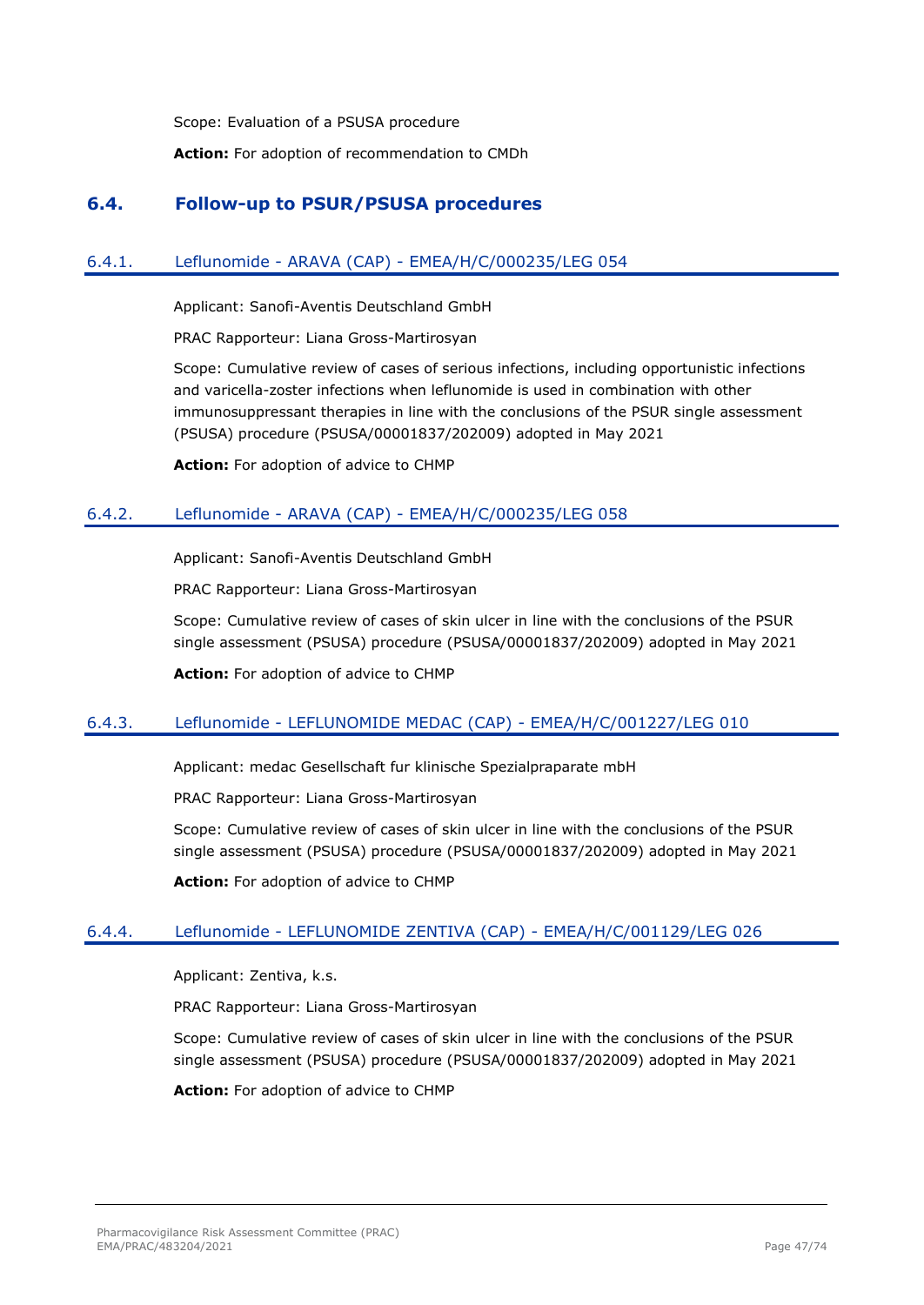## **6.5. Variation procedure(s) resulting from PSUSA evaluation**

#### 6.5.1. Coronavirus (COVID-19) vaccine (Ad26.COV2-S, recombinant) - COVID-19 VACCINE JANSSEN (CAP) - EMEA/H/C/005737/II/0020

Applicant: Janssen-Cilag International N.V.

PRAC Rapporteur: Ulla Wändel Liminga

Scope: Update of sections 4.4 and 4.8 of the SmPC to add a new warning on immune thrombocytopenia (ITP) and to add dizziness and ITP to the list of adverse drug reactions with frequencies uncommon and not know as per the conclusions of post-authorisation measure MEA 014.3 (monthly summary safety report (MSSR)) finalised in August 2021. The package leaflet is updated accordingly

**Action:** For adoption of PRAC Assessment Report

### 6.5.2. Dupilumab - DUPIXENT (CAP) - EMEA/H/C/004390/II/0046

Applicant: Sanofi-aventis groupe

PRAC Rapporteur: Kimmo Jaakkola

Scope: Update of section 4.8 of the SmPC to introduce facial rash with a frequency 'uncommon' related to the outcome of the PSUR single assessment (PSUSA) procedure (PSUSA/00010645/201909) finalised in April 2020. The package leaflet is updated accordingly

**Action:** For adoption of PRAC Assessment Report

#### 6.5.3. Ravulizumab - ULTOMIRIS (CAP) - EMEA/H/C/004954/II/0016

Applicant: Alexion Europe SAS

PRAC Rapporteur: Kimmo Jaakkola

Scope: Update of sections 4.4 and 4.8 of the SmPC to add anaphylactic reaction, hypersensitivity and infusion-related reactions following the outcome of the last PSUR single assessment (PSUSA) procedure (PSUSA/00010787/202006) finalised in January 2021. The patient leaflet is updated accordingly

**Action:** For adoption of PRAC Assessment Report

## **6.6. Expedited summary safety reviews<sup>25</sup>**

### 6.6.1. Coronavirus (COVID-19) mRNA<sup>26</sup> vaccine (nucleoside-modified) - COMIRNATY (CAP) - EMEA/H/C/005735/MEA 002.8

Applicant: BioNTech Manufacturing GmbH

<sup>&</sup>lt;sup>25</sup> Submission of expedited summary safety reports for review in addition to the requirements for submission of PSUR(s) falling within the pandemic period and requirements set out in the list of Union reference dates (EURD list) provided for under Article 107c(7) of Directive 2001/83/EC <sup>26</sup> Messenger ribonucleic acid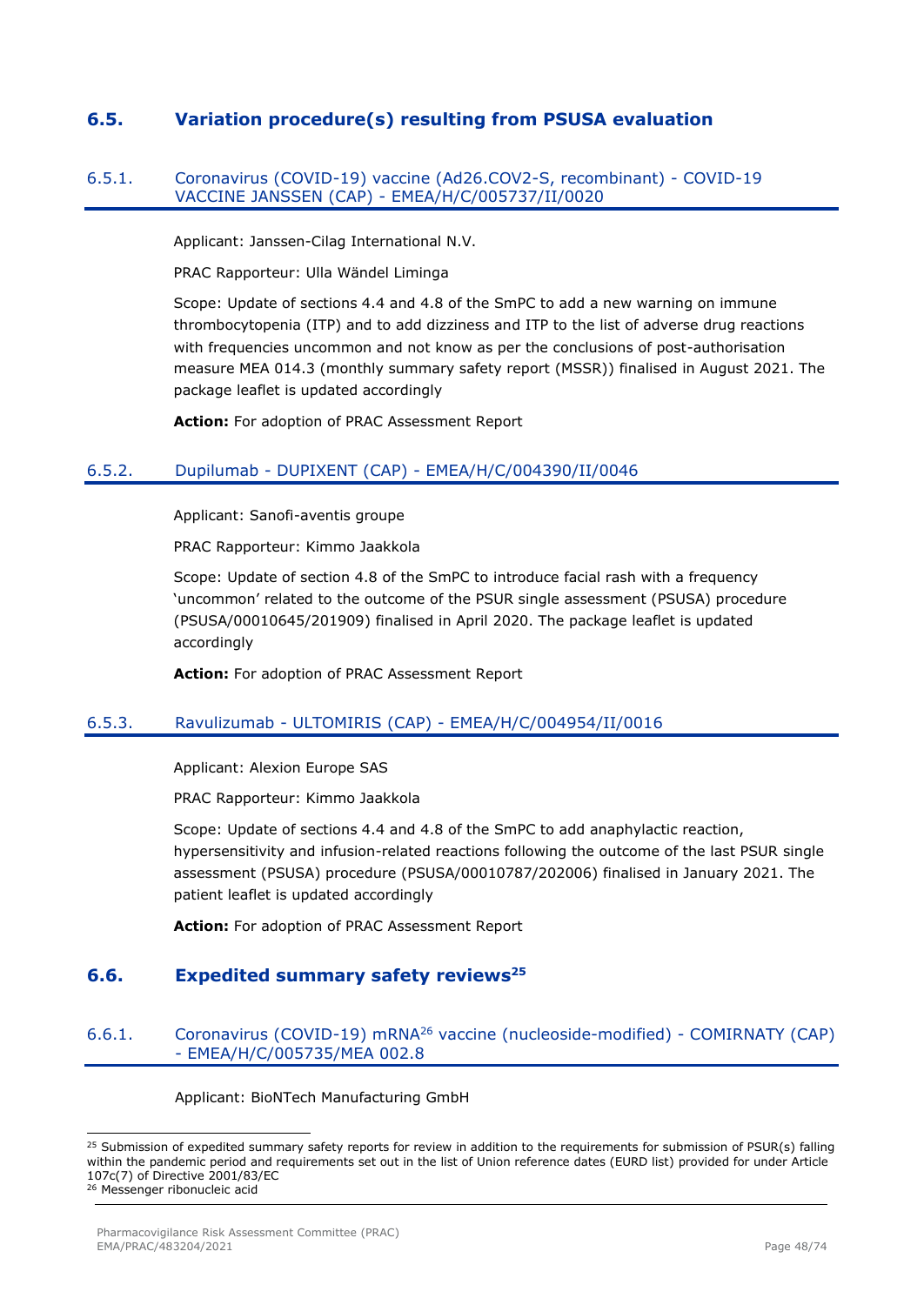PRAC Rapporteur: Menno van der Elst

Scope: Ninth expedited monthly summary safety report (MSSR) for Comirnaty (COVID-19 mRNA vaccine (nucleoside-modified)) during the coronavirus disease (COVID-19) pandemic

**Action:** For adoption of PRAC Assessment Report

### 6.6.2. Coronavirus (COVID-19) mRNA<sup>27</sup> vaccine (nucleoside-modified) - SPIKEVAX (CAP) - EMEA/H/C/005791/MEA 011.7

Applicant: Moderna Biotech Spain, S.L.

PRAC Rapporteur: Hans Christian Siersted

Scope: Eigth expedited monthly summary safety report (MSSR) for Spikevax (COVID-19 mRNA vaccine (nucleoside-modified)) during the coronavirus disease (COVID-19) pandemic

**Action:** For adoption of PRAC Assessment Report

#### 6.6.3. Coronavirus (COVID-19) vaccine (Ad26.COV2-S, recombinant) - COVID-19 VACCINE JANSSEN (CAP) – EMEA/H/C/005737/MEA 014.5

Applicant: Janssen-Cilag International N.V.

PRAC Rapporteur: Ulla Wändel Liminga

Scope: Sixth expedited monthly summary safety report (MSSR) for COVID-19 Vaccine Janssen (COVID-19 vaccine (Ad26.COV2-S, recombinant)) during the coronavirus disease (COVID-19) pandemic

**Action:** For adoption of PRAC Assessment Report

### 6.6.4. Coronavirus (COVID-19) vaccine (Ad26.COV2-S, recombinant) - COVID-19 VACCINE JANSSEN (CAP) – EMEA/H/C/005737/MEA 032

Applicant: Janssen-Cilag International N.V.

PRAC Rapporteur: Ulla Wändel Liminga

Scope: Interim data from clinical study COV3009: a randomized, double-blind, placebocontrolled phase 3 study to assess the efficacy and safety of Ad26.COV2.S (COVID-19 Vaccine Janssen) for the prevention of SARS-CoV-2-mediated COVID-19 in adults aged 18 years and older; and study COV3001: a randomized, double-blind, placebo-controlled phase 3 study to assess the efficacy and safety of Ad26.COV2.S for the prevention of SARS-CoV-2-mediated COVID-19 in adults aged 18 years and older, to assess the potential for a causal relationship between COVID-19 Vaccine Janssen (COVID-19 vaccine) and venous thromboembolism (VTE), as requested in the conclusions of post-authorisation measure MEA 014.4 (fifth monthly summary safety report (MSSR)) finalised in September 2021

**Action:** For adoption of PRAC Assessment Report

<sup>27</sup> Messenger ribonucleic acid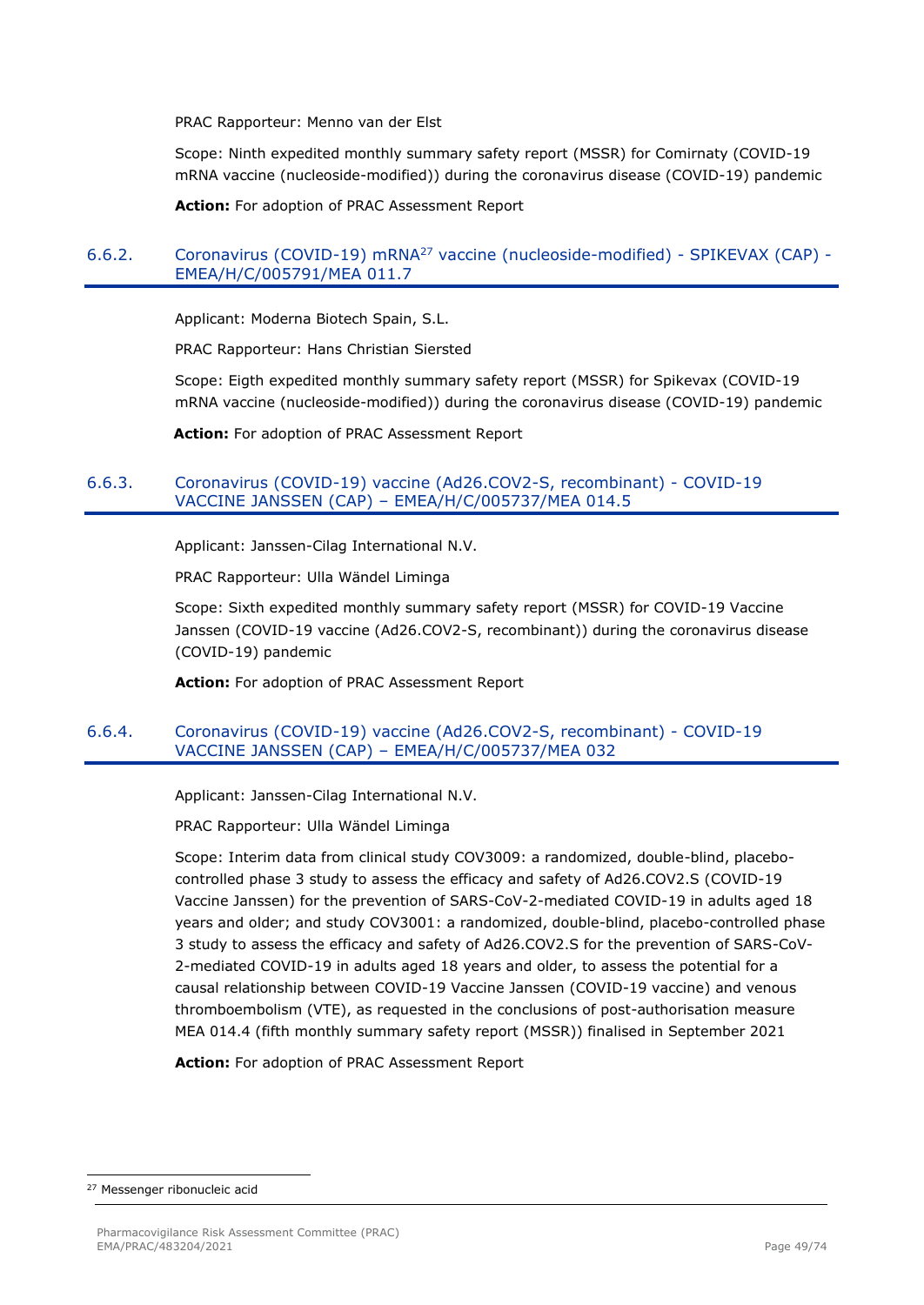# **7. Post-authorisation safety studies (PASS)**

## **7.1. Protocols of PASS imposed in the marketing authorisation(s)<sup>28</sup>**

## 7.1.1. Afamelanotide – SCENESSE (CAP) - EMEA/H/C/PSA/S/0076

Applicant: Clinuvel Europe Limited

PRAC Rapporteur: Martin Huber

Scope: Substantial amendment to a protocol previously agreed in March 2016 (PSP/0022.1.A.1 (PSA/0002)) for study CUV-PA001: a post-authorisation disease registry safety study to generate data on the long-term safety and clinical effectiveness of Scenesse (afamelanotide) in patients with erythropoietic protoporphyria (EPP)

**Action:** For adoption of PRAC Assessment Report, PRAC outcome letter

## 7.1.2. Fenfluramine – FINTEPLA (CAP) - EMEA/H/C/PSP/S/0093.1

Applicant: Zogenix ROI Limited

PRAC Rapporteur: Martin Huber

Scope: MAH's response to PSP/S/0093 [protocol for an observational registry to provide data on long-term safety of fenfluramine in routine practice, with a focus on characterising and quantifying the important potential risks of valvular heart disease (VHD) and pulmonary arterial hypertension (PAH) (primary objective), and growth retardation (secondary objective). In addition, data on the frequency of echocardiographic monitoring contribute to assess the effectiveness of risk minimisation measures] as per the request for supplementary information (RSI) adopted in May 2021

**Action:** For adoption of PRAC Assessment Report, PRAC outcome letter

## 7.1.3. Valproate (NAP) - EMEA/H/N/PSP/J/0075.5

Applicant: Sanofi-Aventis Recherche & Développement

PRAC Rapporteur: Liana Gross-Martirosyan

Scope: MAH's response to PSP/J/0075.4 [interim report and substantial amendment to a protocol previously agreed in February 2020 for a joint drug utilisation study (DUS) to assess the effectiveness of the new risk minimisation measures (RMMs) and to further characterise the prescribing patterns for valproate as required in the outcome of the referral procedure under Article 31 of Directive 2001/83/EC on valproate-containing products completed in February 2018 (EMEA/H/A-31/1454] as per the request for supplementary information (RSI) adopted in May 2021

**Action:** For adoption of PRAC Assessment Report, PRAC outcome letter

<sup>28</sup> In accordance with Article 107n of Directive 2001/83/EC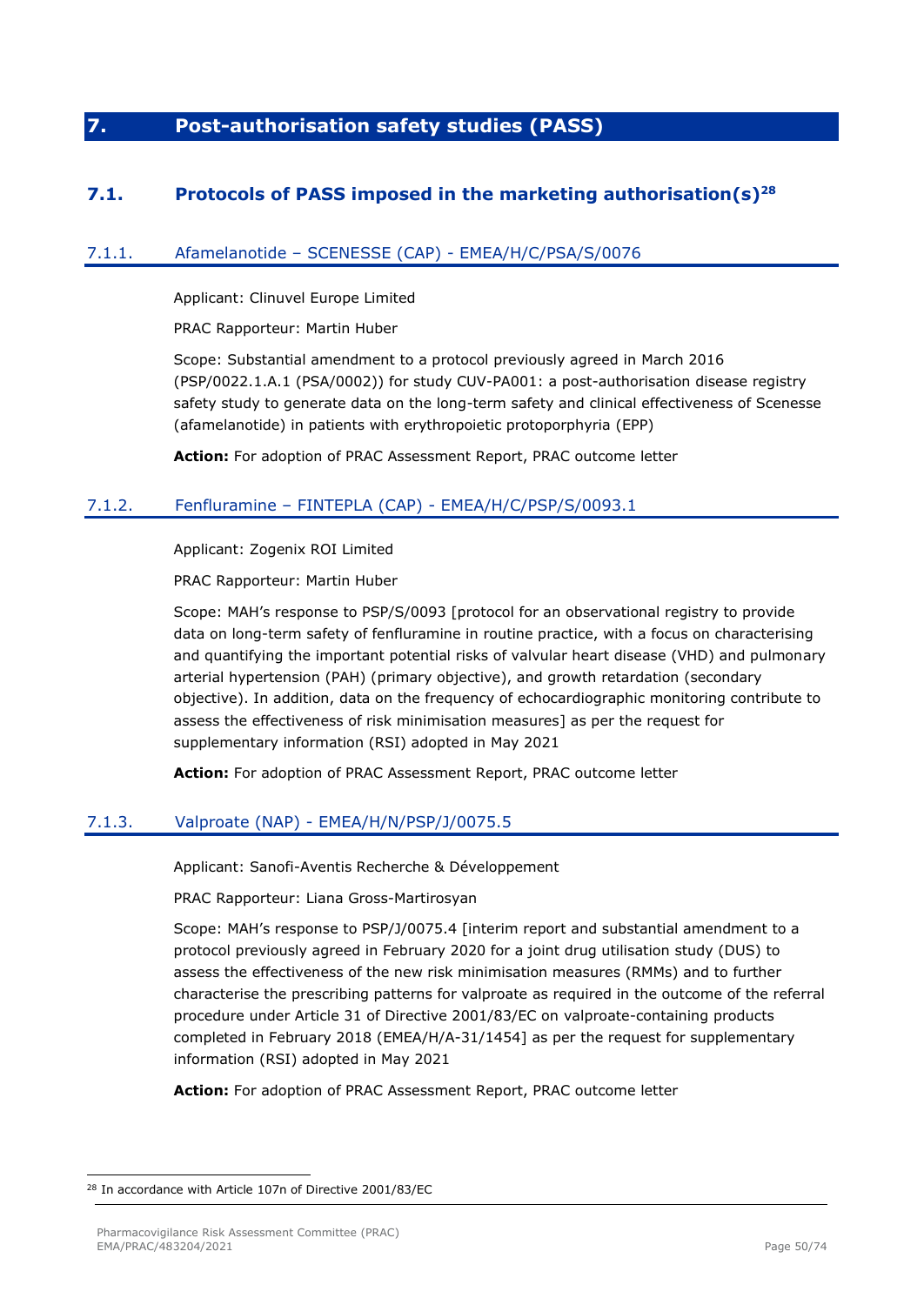## **7.2. Protocols of PASS non-imposed in the marketing authorisation(s)<sup>29</sup>**

### 7.2.1. Berotralstat - ORLADEYO (CAP) - EMEA/H/C/005138/MEA 002

Applicant: BioCryst Ireland Limited

PRAC Rapporteur: Julia Pallos

Scope: Protocol for study BCX7353-401: a non-interventional post-authorisation study to evaluate safety, tolerability and effectiveness of berotralstat for patients with hereditary angioedema in a real-world setting (from initial opinion/marketing authorisation (MA))

**Action:** For adoption of advice to CHMP

#### 7.2.2. Coronavirus (COVID-19) vaccine (Ad26.COV2-S, recombinant) - COVID-19 VACCINE JANSSEN (CAP) - EMEA/H/C/005737/MEA 010

Applicant: Janssen-Cilag International N.V.

PRAC Rapporteur: Ulla Wändel Liminga

Scope: Protocol for study VAC31518COV4001 (listed as a category 3 study in the RMP): a post-authorisation, observational study to assess the safety of Ad26.COV2.S (COVID-19 Vaccine Janssen) using health insurance claims and/or electronic health record (EHR) database(s) in the United States [final study report expected in December 2024]

**Action:** For adoption of advice to CHMP

#### 7.2.3. Dabigatran etexilate - PRADAXA (CAP) - EMEA/H/C/000829/MEA 051

Applicant: Boehringer Ingelheim International GmbH

PRAC Rapporteur: Anette Kirstine Stark

Scope: Protocol for study 1160.307: a European non-interventional cohort study based on new data collection to measure the safety of dabigatran etexilate for the treatment of venous thromboembolism (VTE) and prevention of recurrent VTE in paediatric patients from birth to less than 2 years of age [final clinical study report (CSR) expected in Q2 2025] (from X/0122/G)

**Action:** For adoption of advice to CHMP

## 7.2.4. Fenfluramine - FINTEPLA (CAP) - EMEA/H/C/003933/MEA 005.1

Applicant: Zogenix ROI Limited

PRAC Rapporteur: Martin Huber

Scope: MAH's response to MEA 005 [protocol for study ZX008-2102: a drug utilisation study (DUS) in Europe to describe fenfluramine use in routine clinical practice [final report expected in August 2025] (from initial opinion/marketing authorisation)] as per the request for supplementary information (RSI) adopted in May 2021

<sup>29</sup> In accordance with Article 107m of Directive 2001/83/EC, supervised by PRAC in accordance with Article 61a (6) of Regulation (EC) No 726/2004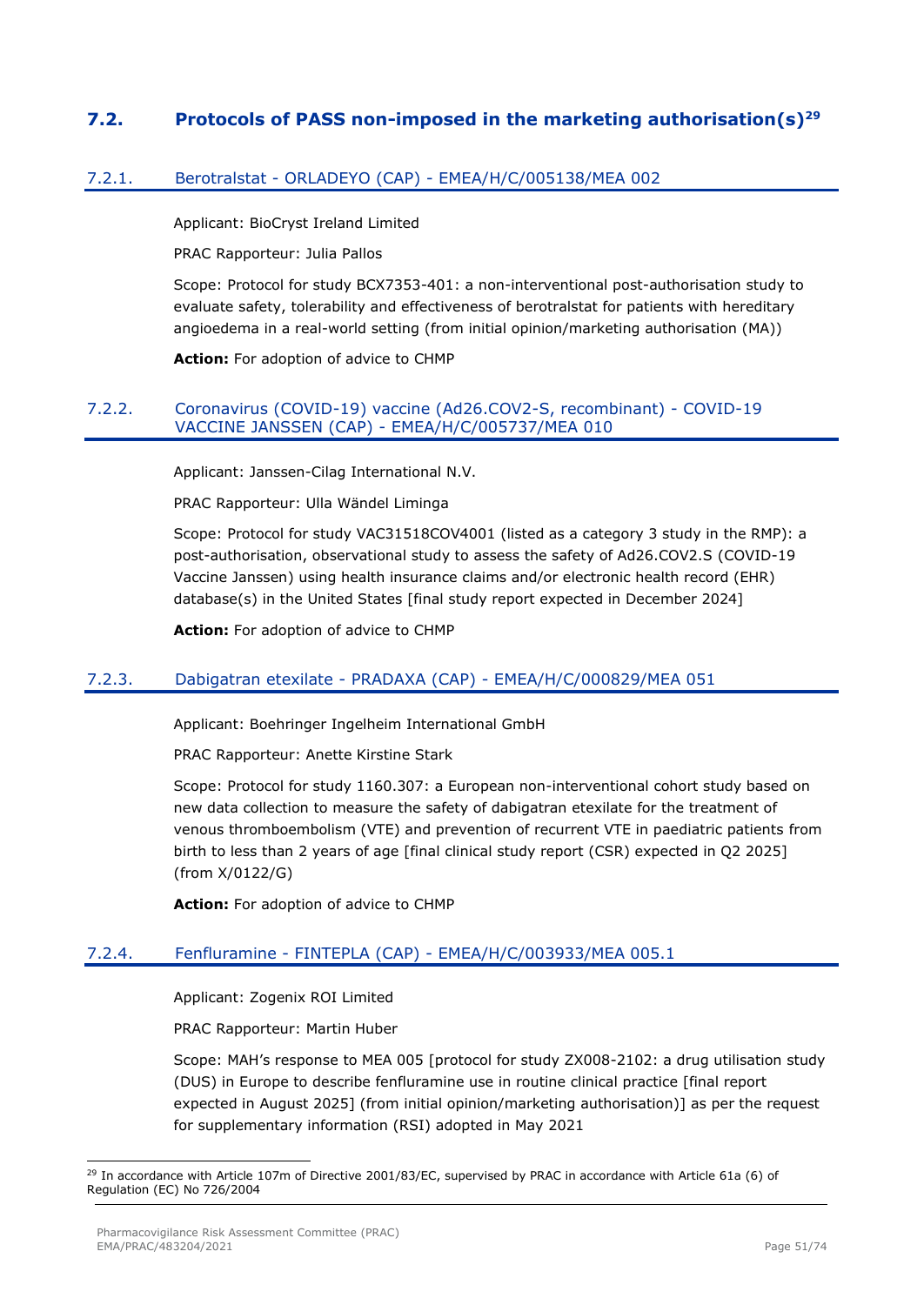#### **Action:** For adoption of advice to CHMP

### 7.2.5. Fenfluramine - FINTEPLA (CAP) - EMEA/H/C/003933/MEA 006

Applicant: Zogenix ROI Limited

PRAC Rapporteur: Martin Huber

Scope: Protocol for study ZX008-2104: a European study of the effectiveness of risk minimisation measures for fenfluramine in Dravet syndrome [final report expected in October 2023] (from initial opinion/marketing authorisation (MA))

**Action:** For adoption of advice to CHMP

#### 7.2.6. Ivacaftor, tezacaftor, elexacaftor - KAFTRIO (CAP) - EMEA/H/C/005269/MEA 002.2

Applicant: Vertex Pharmaceuticals (Ireland) Limited

PRAC Rapporteur: Martin Huber

Scope: MAH Response to MEA 002.1 [protocol for study VX20-445-120: a five year-registry based study to assess real-world effects and utilisation patterns of elexacaftor/tezacaftor/ivacaftor combination therapy (ELX/TEZ/IVA) in patients with cystic fibrosis (CF)] as per the request for supplementary information (RSI) adopted in June 2021

**Action:** For adoption of advice to CHMP

### 7.2.7. Risdiplam - EVRYSDI (CAP) - EMEA/H/C/005145/MEA 007

Applicant: Roche Registration GmbH

PRAC Rapporteur: Jan Neuhauser

Scope: Protocol for study BN42833 - Risdiplam pregnancy surveillance study: a phase 4, non-interventional surveillance study [final study report expected in Q4/2031] (from initial opinion/marketing authorisation (MA))

**Action:** For adoption of advice to CHMP

#### 7.2.8. Sotagliflozin - ZYNQUISTA (CAP) - EMEA/H/C/004889/MEA 004.4

Applicant: Guidehouse Germany GmbH

PRAC Rapporteur: Martin Huber

Scope: MAH's response to MEA 004.3 [protocol for study LX4211.1-401-MAL: a nested, case-control study to evaluate the risk of malignancies (bladder, renal, breast, Leydig cell, pancreatic, thyroid and prostate cancers) in adult patients with type 1 diabetes mellitus (T1DM) using sotagliflozin in existing healthcare databases in Europe and in the United States [final clinical study report (CSR) expected in April 2030] as per the request for supplementary information (RSI) adopted in April 2021

**Action:** For adoption of advice to CHMP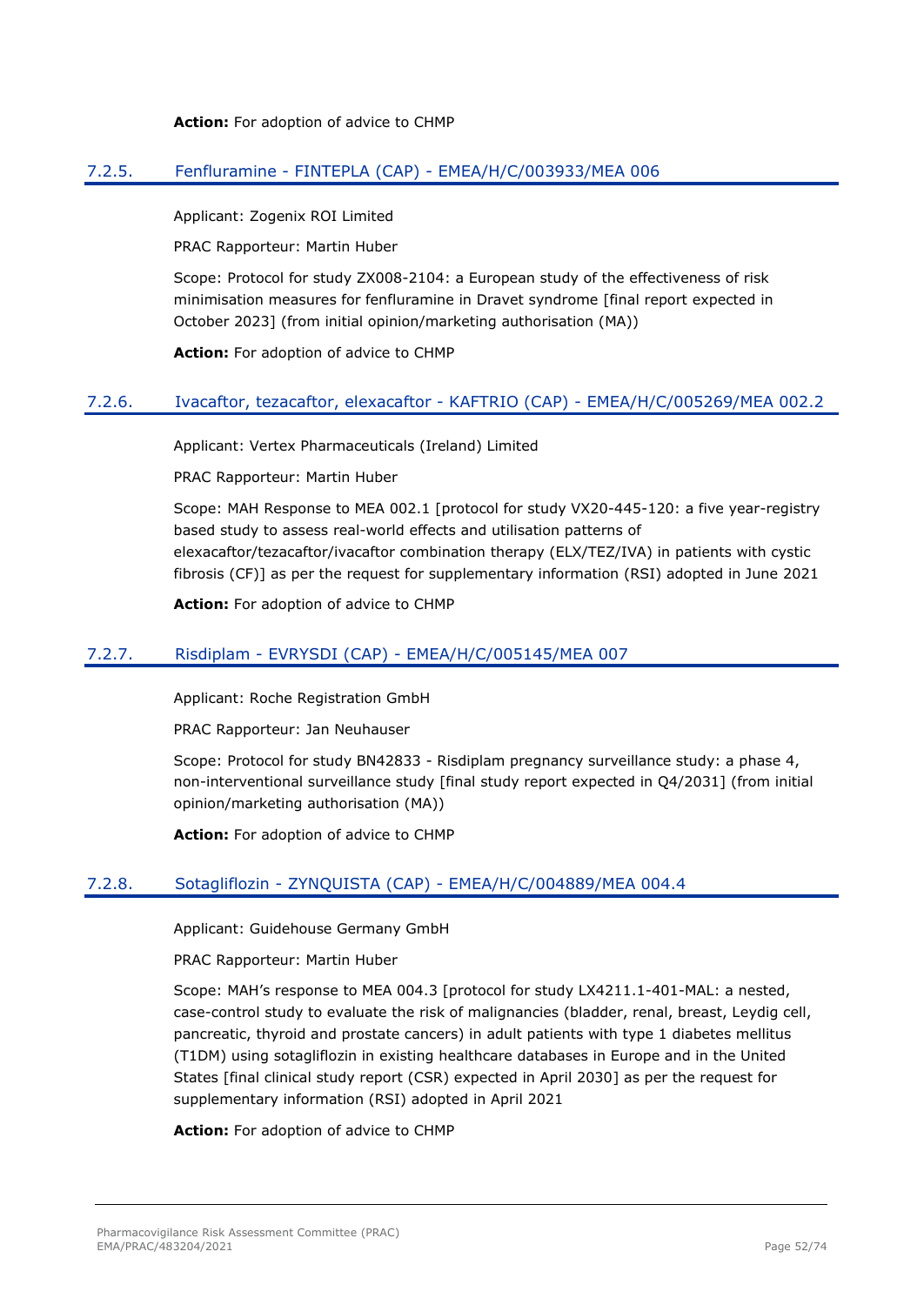## 7.2.9. Tacrolimus - ADVAGRAF (CAP) - EMEA/H/C/000712/MEA 030.2

Applicant: Astellas Pharma Europe B.V.

PRAC Rapporteur: Ronan Grimes

Scope: MAH's response to MEA 030.1 [protocol for study F506-PV-0001: a noninterventional PASS on outcomes associated with the use of tacrolimus around conception, or during pregnancy or lactation using data from the Transplant Pregnancy Registry International (TPRI) registry] as per the request for supplementary information (RSI) adopted in May 2021

**Action:** For adoption of advice to CHMP

#### 7.2.10. Tacrolimus - MODIGRAF (CAP) - EMEA/H/C/000954/MEA 022.2

Applicant: Astellas Pharma Europe B.V.

PRAC Rapporteur: Ulla Wändel Liminga

Scope: MAH's response to MEA 022.1 [protocol for study F506-PV-0001: a noninterventional PASS on outcomes associated with the use of tacrolimus around conception, or during pregnancy or lactation using data from the Transplant Pregnancy Registry International (TPRI) registry] as per the request for supplementary information (RSI) adopted in May 2021

**Action:** For adoption of advice to CHMP

#### 7.2.11. Vonicog alfa - VEYVONDI (CAP) - EMEA/H/C/004454/MEA 001.4

Applicant: Baxalta Innovations GmbH

PRAC Rapporteur: Ulla Wändel Liminga

Scope: Amendment to a protocol previously agreed in June 2019 for study ON (BAX0111) VWF-500 COL (also called ATHN-9 study) (listed as a category 3 study in the RMP): a real world safety and effectiveness study of factor replacement for clinically severe von Willebrand disease (VWD)

**Action:** For adoption of advice to CHMP

## **7.3. Results of PASS imposed in the marketing authorisation(s)<sup>30</sup>**

#### 7.3.1. Hydroxyethyl starch (HES) (NAP) - EMEA/H/N/PSR/J/0031

Applicant(s): Fresenius Kabi Deutschland GmbH (Volulyte, Voluven), B. Braun Melsungen AG (Tetraspan, Venofundin)

PRAC Rapporteur: Tiphaine Vaillant

Scope: MAH's response to PSR/J/0031 [results for a joint retrospective, multinational, drug utilisation study (DUS) to assess the non-adherence of physicians in hydroxyethyl starch (HES) accredited hospitals to the approved European product information [regarding

<sup>30</sup> In accordance with Article 107p-q of Directive 2001/83/EC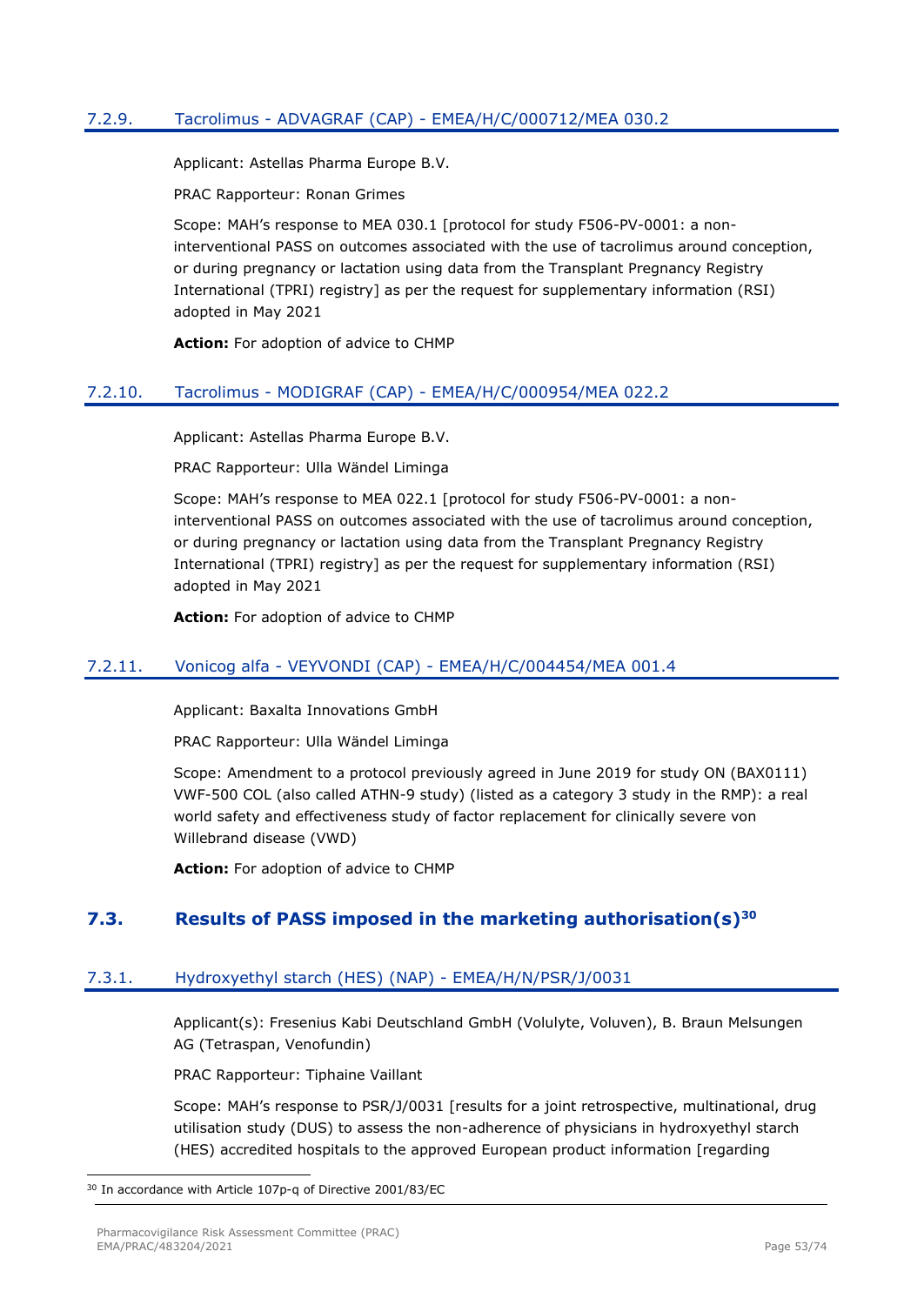indication for use, contraindications and posology (dosage)] for HES 130-containing medicinal products in clinical routine after implementation of a set of risk minimisation measures as required in the outcome of the referral procedure under Article 107i of Directive 2001/83/EC for HES completed in 2018 (EMEA/H/A-107i/1457)] as per the request for supplementary information (RSI) adopted in May 2021

**Action:** For adoption of recommendation to CMDh (or request for supplementary information (RSI))

## 7.3.2. Nomegestrol, estradiol - ZOELY (CAP) - EMEA/H/C/PSR/S/0032

Applicant: Theramex Ireland Limited

PRAC Rapporteur: Tiphaine Vaillant

Scope: MAH's response to PSR/S/0032 [results for a prospective observational study to assess in particular the risk of venous thromboembolic events (VTE) and arterial thromboembolic events (ATE) in nomegestrel/oestradiol users compared with the VTE risk in users of combined oral contraceptives (COCs)-containing levonorgestrel] as per the request for supplementary information (RSI) adopted in July 2021

**Action:** For adoption of recommendation to CMDh (or request for supplementary information (RSI))

## 7.3.3. Radium (Ra<sup>223</sup>) – XOFIGO (CAP) - EMEA/H/C/PSR/S/0034

Applicant: Bayer AG

PRAC Rapporteur: Rugile Pilviniene

Scope: Results for study PRECISE: an observational, non-randomised, retrospective study evaluating the rates of bone fractures and survival in metastatic castration-resistant prostate cancer (mCRPC) patients treated with radium-223 in routine clinical practice in Sweden, as required in the outcome of the referral procedure under Article 20 of Regulation (EC) No 726/2004 completed in 2018 (EMEA/H/A-20/1459]

**Action:** For adoption of recommendation to CHMP (or request for supplementary information (RSI))

## 7.3.4. Rivaroxaban – XARELTO (CAP) - EMEA/H/C/PSR/S/0027

Applicant: Bayer AG

PRAC Rapporteur: Ulla Wändel Liminga

Scope: MAH's response to PSR/S/0027 [final study report comprising the pharmacoepidemiological study programme of rivaroxaban use and potential adverse outcomes in routine clinical practice in the UK, Germany, the Netherlands and Sweden] as per the request for supplementary information (RSI) adopted in March 2021

**Action:** For adoption of recommendation to CHMP (or request for supplementary information (RSI))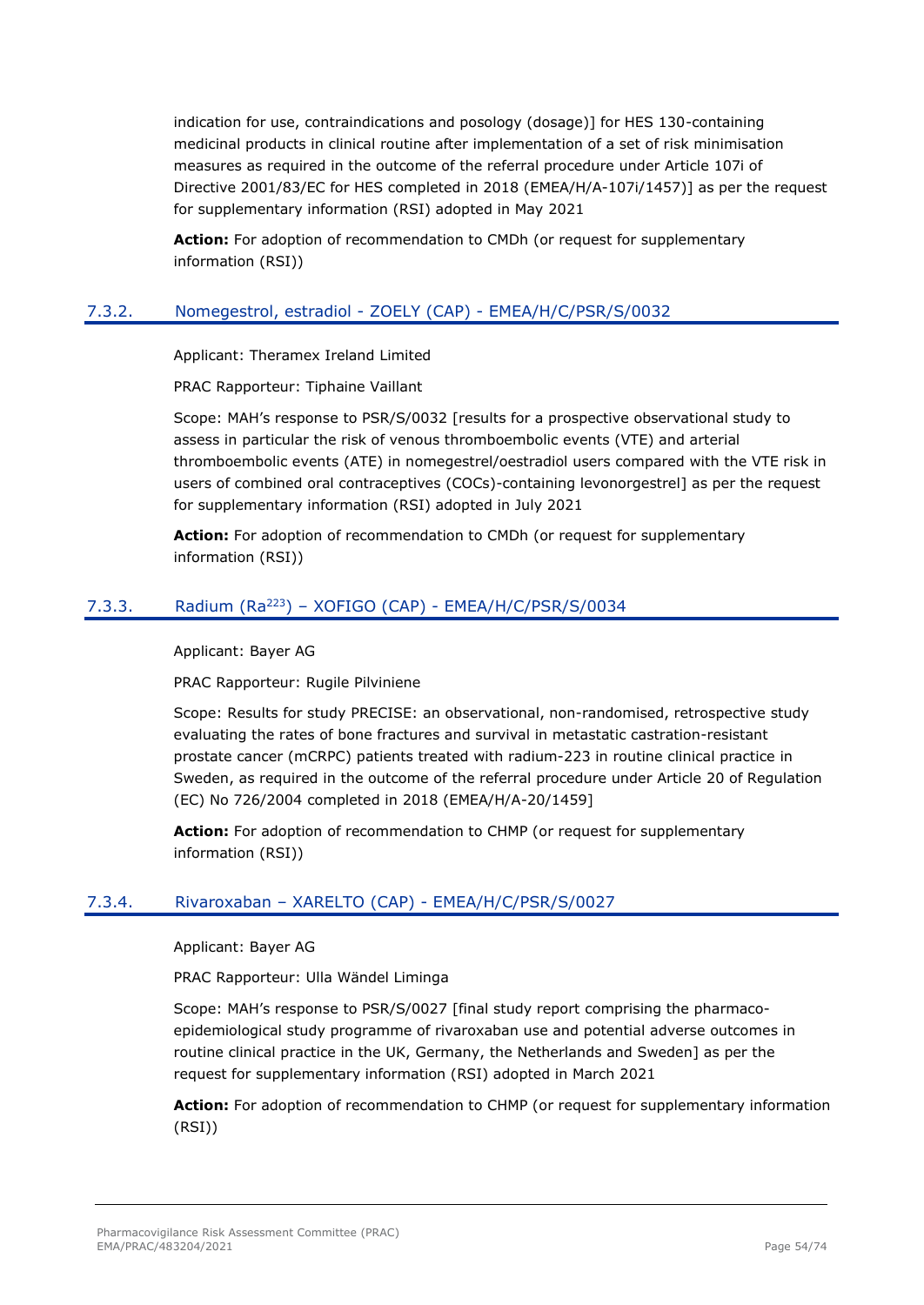## **7.4. Results of PASS non-imposed in the marketing authorisation(s)<sup>31</sup>**

## 7.4.1. Apremilast - OTEZLA (CAP) - EMEA/H/C/003746/II/0038

Applicant: Amgen Europe B.V.

PRAC Rapporteur: Eva Segovia

Scope: Submission of the final study report (CSR) from PsOBest registry (listed as a category 3 study in the RMP): an observational study to assess the long-term safety and effectiveness of apremilast in routine clinical practice in Germany. The RMP (version 14.0) is updated accordingly

**Action:** For adoption of PRAC Assessment Report

#### 7.4.2. Apremilast - OTEZLA (CAP) - EMEA/H/C/003746/II/0039

Applicant: Amgen Europe B.V.

PRAC Rapporteur: Eva Segovia

Scope: Submission of the final study report (CSR) from the UK Clinical Practice Research Database (CPRD) (listed as a category 3 study in the RMP): an observational study to assess the long-term data of apremilast in patients with psoriasis and psoriatic arthritis. The RMP (version 14.0) is updated accordingly

**Action:** For adoption of PRAC Assessment Report

#### 7.4.3. Brolucizumab - BEOVU (CAP) - EMEA/H/C/004913/II/0008

Applicant: Novartis Europharm Limited

PRAC Rapporteur: Brigitte Keller-Stanislawski

Scope: Update of section 4.8 of the SmPC in order to include the description of intraocular inflammation, based on the final results from a non-interventional retrospective real-world evidence study conducted in patients with neovascular (wet) age-related macular degeneration (nAMD) to better understand the incidence of adverse events/safety signal after initiating treatment with brolucizumab for up to 6 months

**Action:** For adoption of PRAC Assessment Report

## 7.4.4. Dabigatran etexilate - PRADAXA (CAP) - EMEA/H/C/000829/II/0126/G

Applicant: Boehringer Ingelheim International GmbH

PRAC Rapporteur: Anette Kirstine Stark

Scope: Grouped variation consisting of: 1) submission of the final report from drug utilisation study 1160.129 (GLORIA AF): a three-phase, international, multicentre, prospective, observational registry programme in patients with newly diagnosed nonvalvular atrial fibrillation (NV AF) at risk for stroke in order to investigate patient

<sup>31</sup> In accordance with Article 61a (6) of Regulation (EC) No 726/2004, in line with the revised variations regulation for any submission as of 4 August 2013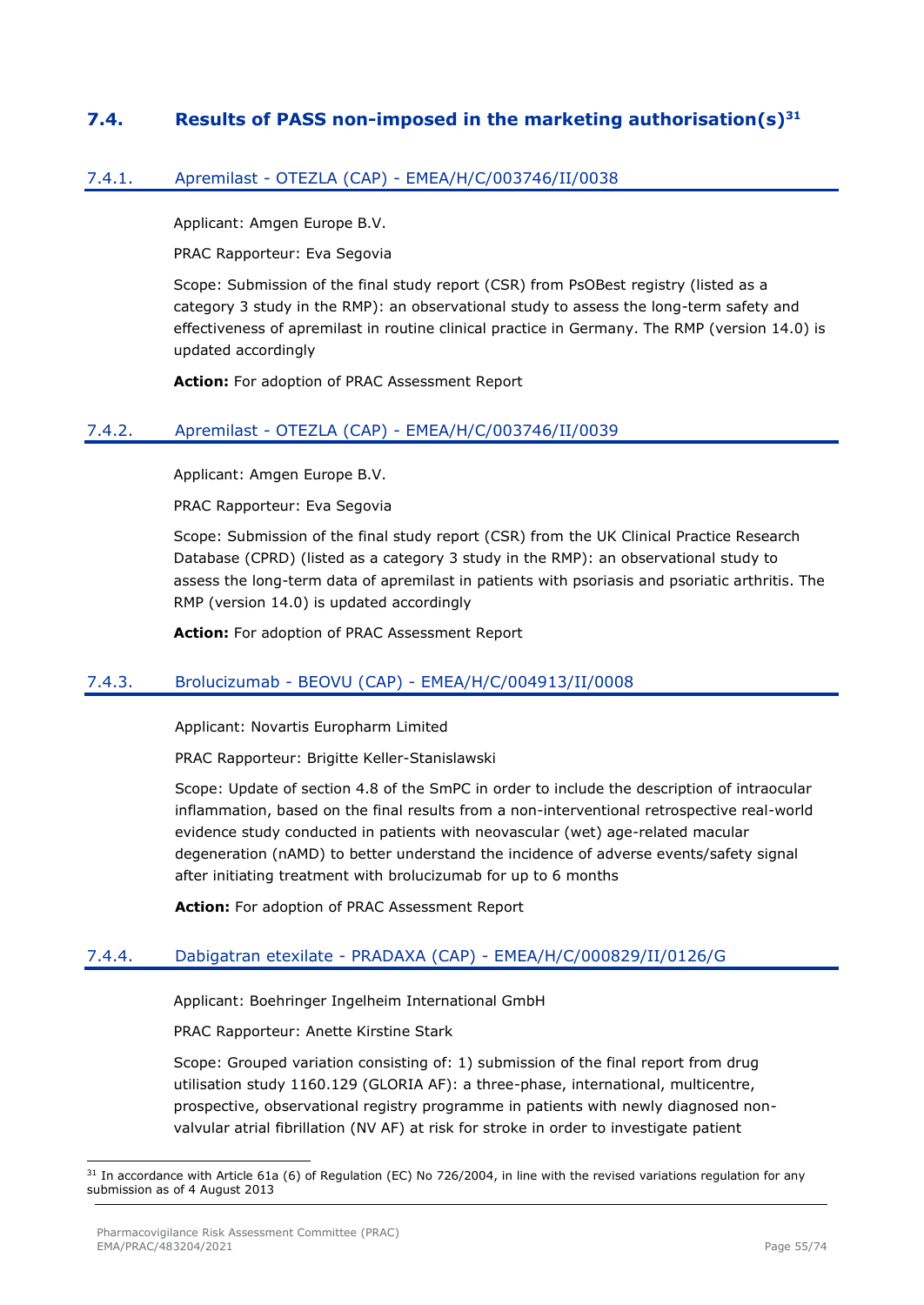characteristics influencing the choice of antithrombotic treatment for the prevention of stroke in NV AF patients globally and to collect data from clinical practice settings on important outcome events of antithrombotic treatments for the prevention of stroke; 2) submission of the final report from drug utilisation study 1160.136 (EU GLORIA AF) (listed as a category 3 study in the RMP): a three-phase, international, multicentre, prospective, observational registry programme in patients with newly diagnosed non-valvular atrial fibrillation (NV AF) at risk for stroke in order to investigate patient characteristics influencing the choice of antithrombotic treatment for the prevention of stroke in NV AF patients from participating countries in EU/EEA Member States and to collect data from clinical practice settings on important outcome events of antithrombotic treatments for the prevention of stroke. The RMP (version 39) is updated accordingly

**Action:** For adoption of PRAC Assessment Report

### 7.4.5. Edoxaban - LIXIANA (CAP) - EMEA/H/C/002629/WS2078/0034; ROTEAS (CAP) - EMEA/H/C/004339/WS2078/0020

Applicant: Daiichi Sankyo Europe GmbH

PRAC Rapporteur: Tiphaine Vaillant

Scope: Submission of the final report from study ETNA-VTE-EUROPE (DSE-EDO-05-14-EU), (listed as a category 3 study in the RMP): a non-interventional study on edoxaban treatment in routine clinical practice in patients with venous thromboembolism in Europe. The RMP (version 12.0) is updated accordingly

**Action:** For adoption of PRAC Assessment Report

## 7.4.6. Infliximab - INFLECTRA (CAP) - EMEA/H/C/002778/II/0100/G

Applicant: Pfizer Europe MA EEIG

PRAC Rapporteur: Kimmo Jaakkola

Scope: Grouped variations consisting of the submission of the final clinical study reports (CSRs) for CT-P13 registry studies in inflammatory bowel disease (IBD), ankylosing spondylitis (AS) and rheumatoid arthritis (RA) initiated with the objective of assessing longterm safety in these indications, namely: 1) study CT-P13 4.3: EU and Korean IBD registry; 2) CT-P13 4.4: EU and Korean AS registry; 3) study from the British Society for Rheumatology Biologicals Register (BSRBR)-RA; 4) study from the German Register for Rheumatoid Arthritis Observation of Biologic Therapy (RABBIT)

**Action:** For adoption of PRAC Assessment Report

## 7.4.7. Infliximab - REMSIMA (CAP) - EMEA/H/C/002576/II/0103/G

Applicant: Celltrion Healthcare Hungary Kft.

PRAC Rapporteur: Kimmo Jaakkola

Scope: Grouped variations consisting of the submission of the final clinical study reports (CSRs) for CT-P13 registry studies in inflammatory bowel disease (IBD), ankylosing spondylitis (AS) and rheumatoid arthritis (RA) initiated with the objective of assessing longterm safety in these indications, namely: 1) study CT-P13 4.3: EU and Korean IBD registry;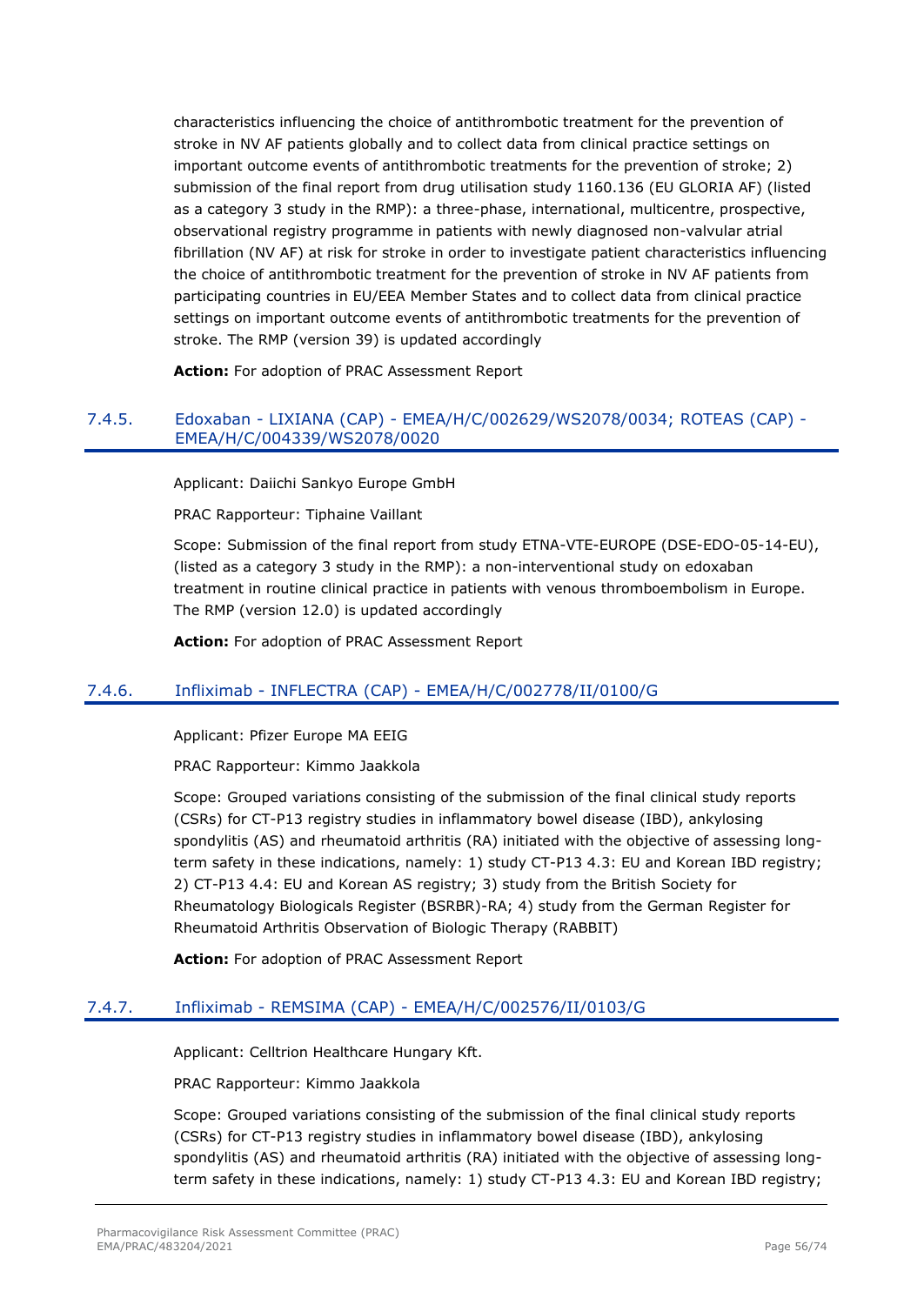2) CT-P13 4.4: EU and Korean AS registry; 3) study from the British Society for Rheumatology Biologicals Register (BSRBR)-RA; 4) study from the German Register for Rheumatoid Arthritis Observation of Biologic Therapy (RABBIT)

**Action:** For adoption of PRAC Assessment Report

## 7.4.8. Insulin glargine, lixisenatide - SULIQUA (CAP) - EMEA/H/C/004243/II/0024

Applicant: Sanofi-aventis groupe

PRAC Rapporteur: Menno van der Elst

Scope: Submission of the final clinical study report (CSR) of study INSLIC08571 (listed as a category 3 study in the RMP): a survey to evaluate the knowledge and understanding of the key safety messages in the healthcare professional guide and the patient guide (in fulfilment of MEA 002). The RMP (version 6.0) is updated accordingly

**Action:** For adoption of PRAC Assessment Report

### 7.4.9. Teriflunomide - AUBAGIO (CAP) - EMEA/H/C/002514/II/0038

Applicant: Sanofi-aventis groupe

PRAC Rapporteur: Martin Huber

Scope: Submission of the final study report for study OBS12753 (listed as a category 3 study in the RMP): a prospective cohort study of long-term safety of teriflunomide in multiple sclerosis patients in Europe. The RMP (version 7.1) is updated accordingly

**Action:** For adoption of PRAC Assessment Report

## **7.5. Interim results of imposed and non-imposed PASS submitted before the entry into force of the revised variation regulation**

## 7.5.1. Alglucosidase alfa - MYOZYME (CAP) - EMEA/H/C/000636/MEA 024.15

Applicant: Genzyme Europe BV

PRAC Rapporteur: Tiphaine Vaillant

Scope: MAH's response to MEA 024.14 [annual report 2020 on adverse events and/or lack of efficacy, immunological data, follow-up growth disturbances in children and data on urinary hexose tetrasaccharide (Hex4) from the Pompe registry: a global, multicentre, observational and voluntary programme designed to collect uniform and meaningful clinical data related to the onset, progression, and treated course of patients with Pompe disease irrespective of treatment status [final clinical study report expected in Q4 2021]] as per the request for supplementary information (RSI) adopted in March 2021

**Action:** For adoption of advice to CHMP

#### 7.5.2. Alglucosidase alfa - MYOZYME (CAP) - EMEA/H/C/000636/MEA 025.15

Applicant: Genzyme Europe BV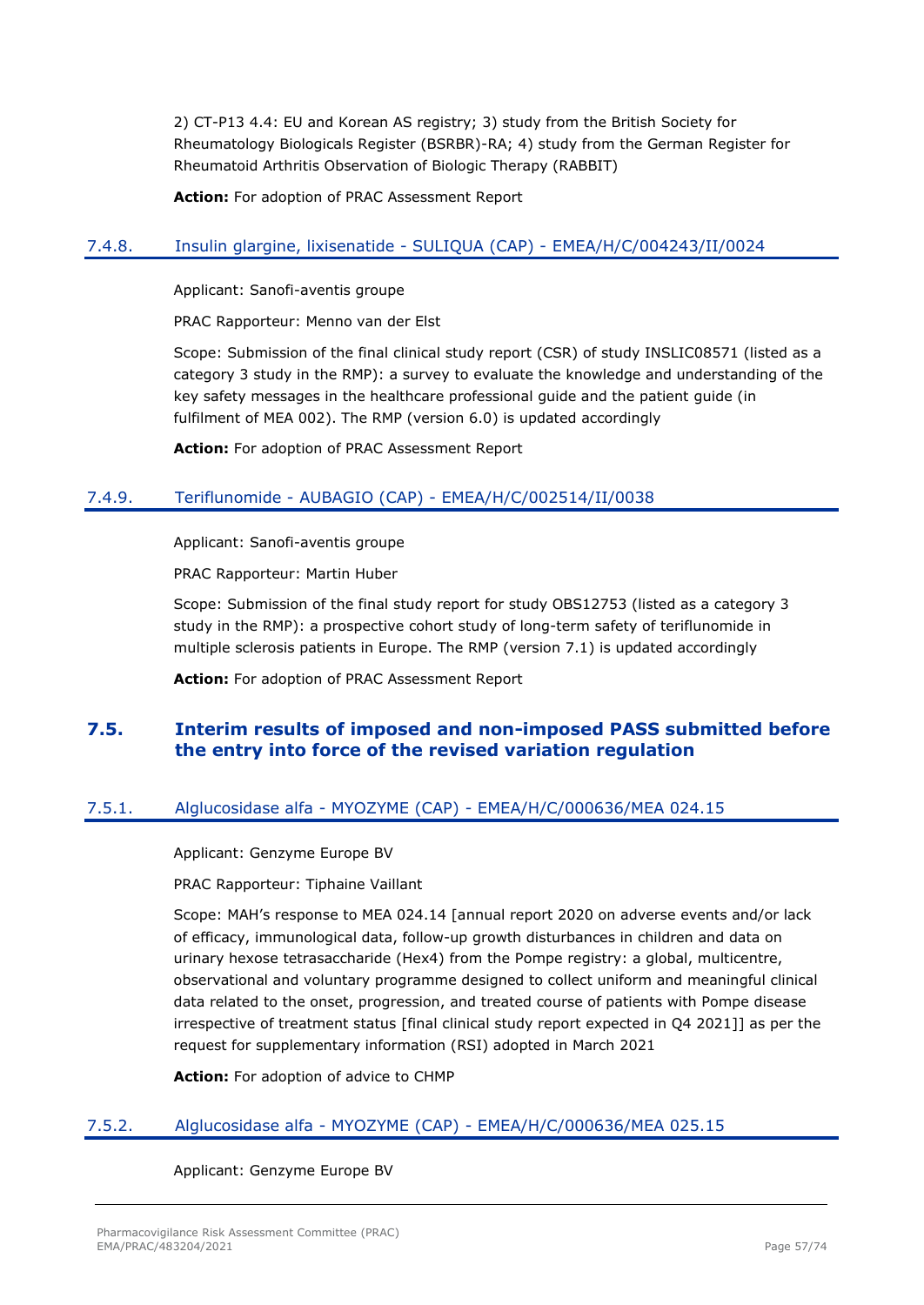PRAC Rapporteur: Tiphaine Vaillant

Scope: MAH's response to MEA 025.14 [annual report 2020 on data on patients with renal or hepatic insufficiency from the Pompe registry: a global, multicentre, observational and voluntary programme designed to collect uniform and meaningful clinical data related to the onset, progression, and treated course of patients with Pompe disease irrespective of treatment status [final clinical study report expected in Q4 2021]] as per the request for supplementary information (RSI) adopted in March 2021

**Action:** For adoption of advice to CHMP

### 7.5.3. Alirocumab - PRALUENT (CAP) - EMEA/H/C/003882/MEA 019.7

Applicant: Sanofi-aventis groupe

PRAC Rapporteur: Brigitte Keller-Stanislawski

Scope: MAH's response to MEA 019.6 [second interim report for drug utilisation survey OBS14697: a drug utilisation study to assess the effectiveness of dosing recommendation of Praluent (alirocumab) as per the product information to avoid very low-density lipoprotein (LDL)-C levels [final results expected in Q3 2021]] as per the request for supplementary information (RSI) adopted in May 2021

**Action:** For adoption of advice to CHMP

#### 7.5.4. Coronavirus (COVID-19) mRNA<sup>32</sup> vaccine (nucleoside-modified) - SPIKEVAX (CAP) -EMEA/H/C/005791/MEA 003.2

Applicant: Moderna Biotech Spain, S.L.

PRAC Rapporteur: Hans Christian Siersted

Scope: Interim report for an enhanced pharmacovigilance study (listed as a category 3 study in the RMP) to provide additional evaluation of adverse events of special interest (AESI) and emerging validated safety signals - post authorisation safety of SARS-CoV-2 mRNA-1273 vaccine in the US [final clinical study report (CSR) expected in June 2023] (from initial opinion/marketing authorisation (MA))

**Action:** For adoption of advice to CHMP

### 7.5.5. Coronavirus (COVID-19) mRNA<sup>33</sup> vaccine (nucleoside-modified) - SPIKEVAX (CAP) - EMEA/H/C/005791/MEA 005.2

Applicant: Moderna Biotech Spain, S.L.

PRAC Rapporteur: Hans Christian Siersted

Scope: Interim report for a study (listed as a category 3 study in the RMP): Moderna mRNA-1273 observational pregnancy outcome study to evaluate outcomes of pregnancies in females exposed to mRNA-1273 vaccine (Spikevax) during pregnancy [final clinical study report (CSR) expected in June 2024]

**Action:** For adoption of advice to CHMP

<sup>32</sup> Messenger ribonucleic acid

<sup>33</sup> Messenger ribonucleic acid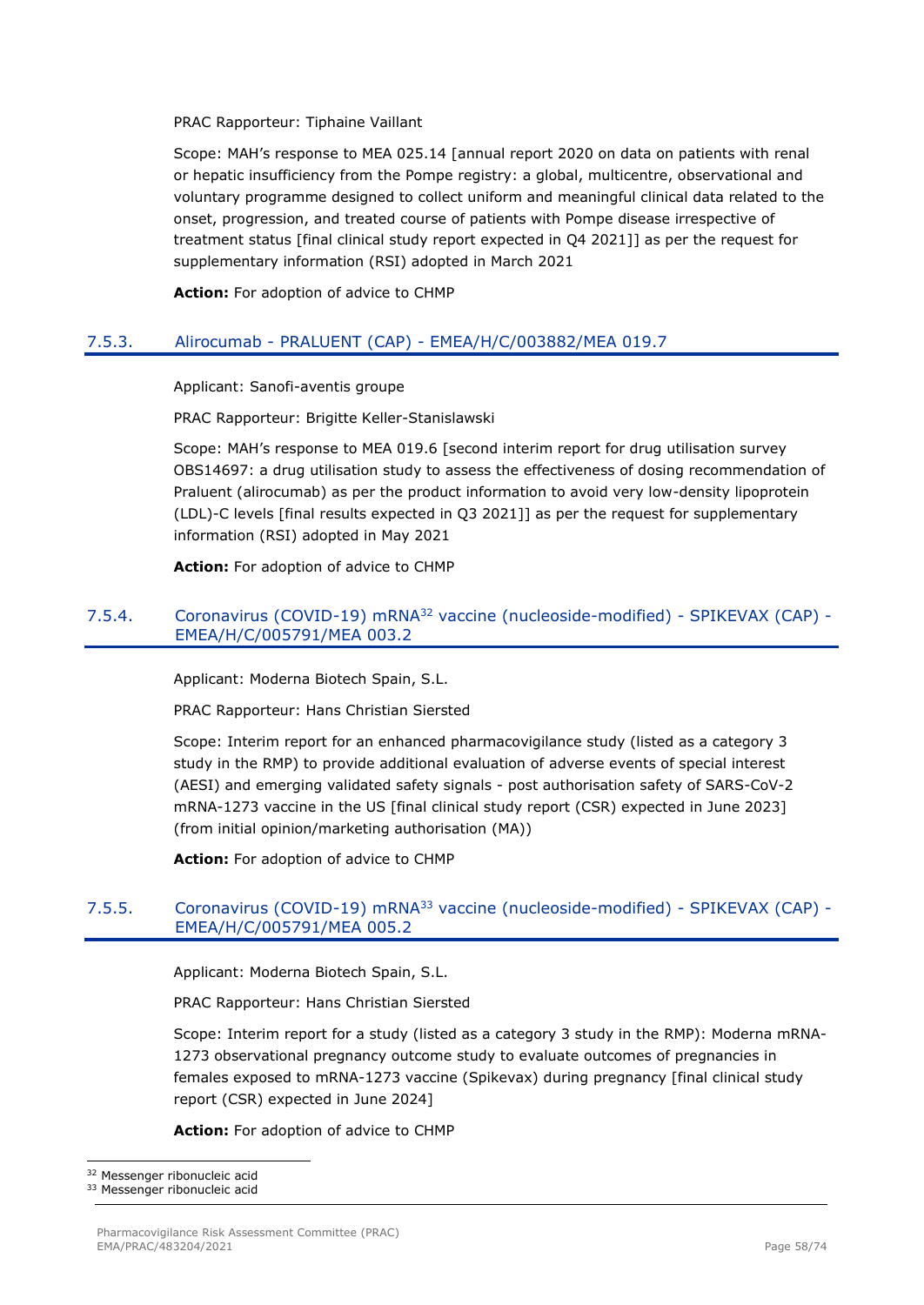## 7.5.6. Elosulfase alfa - VIMIZIM (CAP) - EMEA/H/C/002779/ANX 005.6

Applicant: BioMarin International Limited

PRAC Rapporteur: Rhea Fitzgerald

Scope: Seventh annual report (reporting period: 14 February 2020 to 12 February 2021) for the multicentre, multinational, observational Morquio A registry study (MARS): a voluntary observational registry study to characterise and describe the mucopolysaccharidosis IV type A (MPS IVA) population and to evaluate the long-term effectiveness and safety of Vimizim (elosulfase alfa) [final clinical study report (CSR) expected by March 2025]

**Action:** For adoption of advice to CHMP

#### 7.5.7. Empagliflozin - JARDIANCE (CAP) - EMEA/H/C/002677/MEA 010.4

Applicant: Boehringer Ingelheim International GmbH

PRAC Rapporteur: Eva Segovia

Scope: Fifth monitoring interim report for study 1245.97: a non-interventional PASS assessing the risk of urinary tract malignancies in relation to empagliflozin exposure in patients with type 2 diabetes mellitus (T2DM): a multi-database European study [final clinical study report (CSR) expected in June 2021]

**Action:** For adoption of advice to CHMP

#### 7.5.8. Empagliflozin, metformin - SYNJARDY (CAP) - EMEA/H/C/003770/MEA 006.6

Applicant: Boehringer Ingelheim International GmbH

PRAC Rapporteur: Eva Segovia

Scope: Fifth monitoring interim report for study 1245.97: a non-interventional PASS assessing the risk of urinary tract malignancies in relation to empagliflozin exposure in patients with type 2 diabetes mellitus (T2DM): a multi-database European study [final clinical study report (CSR) expected in June 2021]

**Action:** For adoption of advice to CHMP

#### 7.5.9. Eribulin - HALAVEN (CAP) - EMEA/H/C/002084/MEA 024.1

Applicant: Eisai GmbH

PRAC Rapporteur: Annika Folin

Scope: MAH's response to MEA 024 [interim results for study E7389-M044-504 (IRENE): an observational, post-authorisation, single-arm, prospective, multicentre cohort study to characterise and determine the incidence of eribulin-induced peripheral neuropathy (PN), and the frequency and time to resolution of eribulin-induced PN in adult patients treated with eribulin in a real-life setting with locally advanced or metastatic breast cancer who have progressed after at least one chemotherapeutic regimen for advanced disease] as per the request for supplementary information (RSI) adopted in March 2020

**Action:** For adoption of advice to CHMP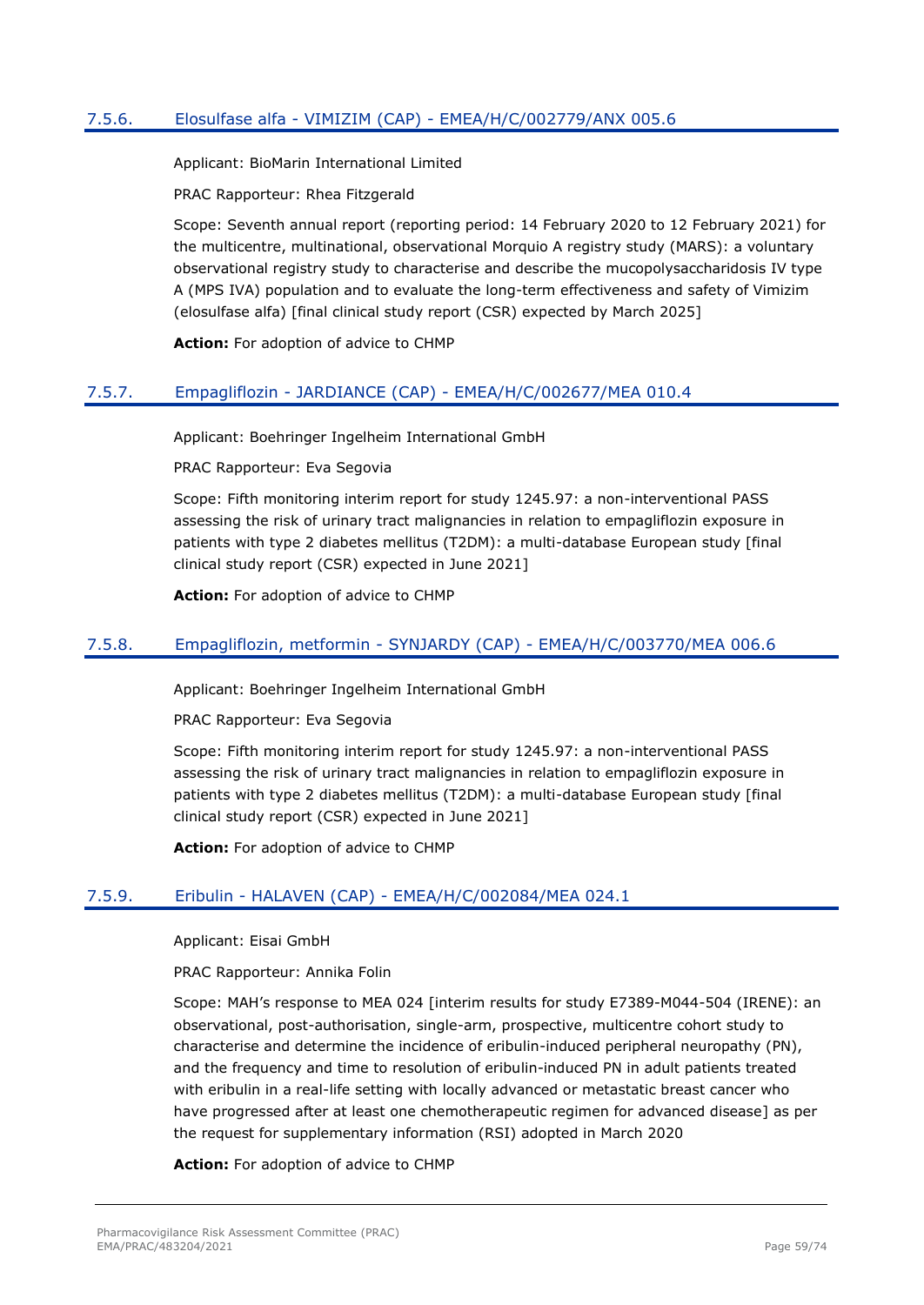#### 7.5.10. Plasmodium falciparum and hepatitis B vaccine (recombinant, adjuvanted) - MOSQUIRIX (Art 58<sup>34</sup>) - EMEA/H/W/002300/MEA 003.5

Applicant: GlaxoSmithkline Biologicals SA

PRAC Rapporteur: Jean-Michel Dogné

Scope: Fourth annual progress report for study EPI-MAL-003 (listed as a category 3 study in the RMP): a phase 4 prospective observational study to evaluate the safety, effectiveness and impact of Mosquirix (plasmodium falciparum and hepatitis B vaccine (recombinant, adjuvanted)) in young children in sub-Saharan Africa in order to estimate the incidence of potential adverse events of special interest (AESI) and other adverse events leading to hospitalisation or death, in children vaccinated with the vaccine, together with MAH's response to MEA 003.4 [third annual progress report] as per the request for supplementary information (RSI) adopted in March 2021

**Action:** For adoption of advice to CHMP

### 7.5.11. Umeclidinium - ROLUFTA ELLIPTA (CAP) - EMEA/H/C/004654/ANX 003.1

Applicant: GlaxoSmithKline Trading Services Limited

PRAC Rapporteur: Ilaria Baldelli

Scope: MAH's response to ANX 003 [interim report for study 201038 (EU PASS 10316): non-interventional post-authorisation safety (PAS) observational cohort study to quantify the incidence and comparative safety of selected cardiovascular and cerebrovascular events in chronic obstructive pulmonary disease (COPD) patients with umeclidinium/vilanterol (UMEC/VI) combination, or inhaled UMEC versus tiotropium] as per the request for supplementary information (RSI) adopted in June 2021

**Action:** For adoption of advice to CHMP

## 7.5.12. Umeclidinium, vilanterol - ANORO ELLIPTA (CAP) - EMEA/H/C/002751/ANX 001.3

Applicant: GlaxoSmithKline (Ireland) Limited

PRAC Rapporteur: Ilaria Baldelli

Scope: MAH's response to ANX 001.2 [interim report for study 201038 (EU PASS 10316): non-interventional post-authorisation safety (PAS) observational cohort study to quantify the incidence and comparative safety of selected cardiovascular and cerebrovascular events in chronic obstructive pulmonary disease (COPD) patients with umeclidinium/vilanterol (UMEC/VI) combination, or inhaled UMEC versus tiotropium] as per the request for supplementary information (RSI) adopted in June 2021

**Action:** For adoption of advice to CHMP

<sup>34</sup> Article 58 of Regulation (EC) No 726/2004 allows the Committee for Medicinal Products for Human Use (CHMP) to give opinions, in co-operation with the World Health Organisation (WHO) on medicinal products for human use that are intended exclusively for markets outside of the European Union (EU)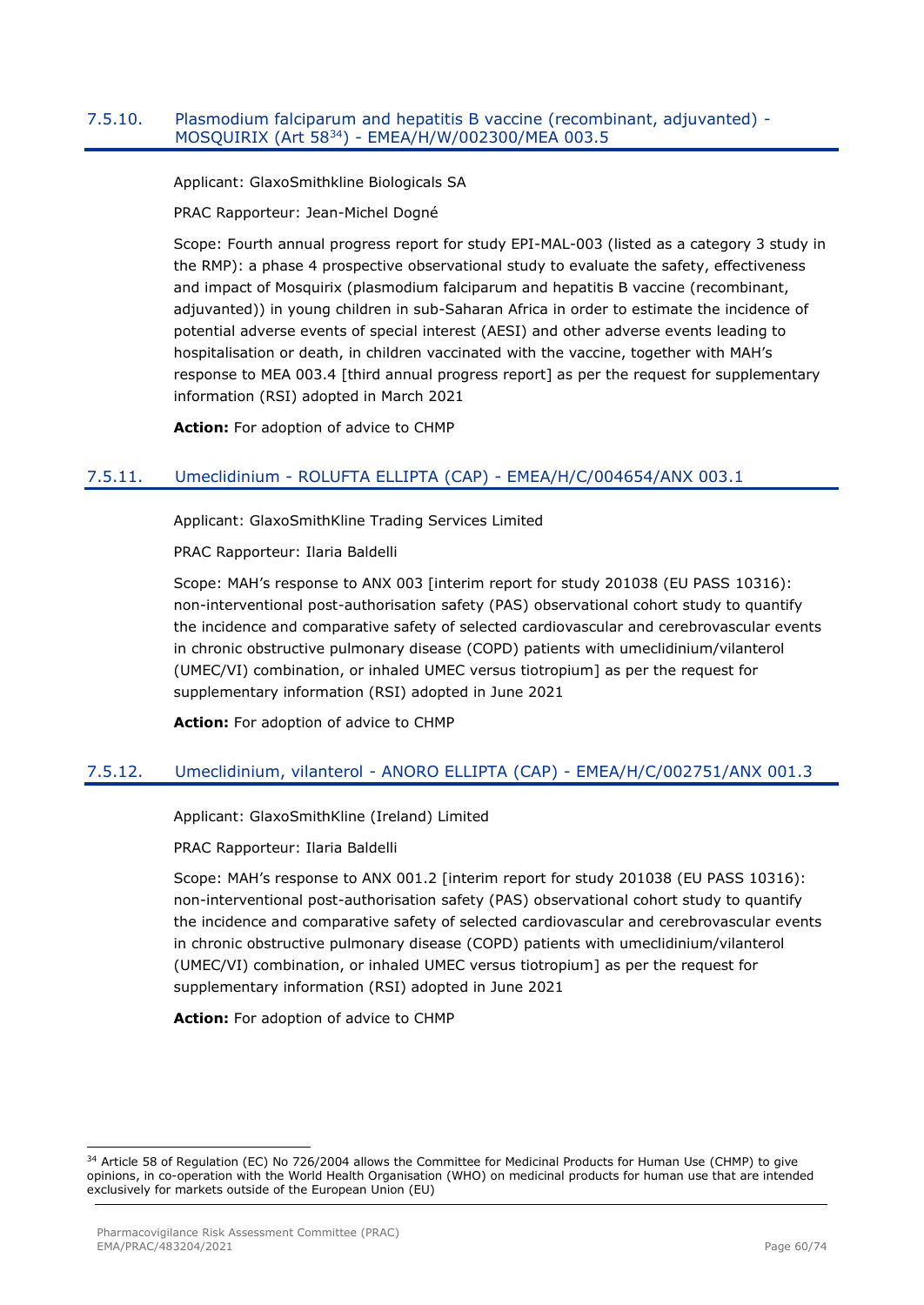### 7.5.13. Umeclidinium, vilanterol - LAVENTAIR ELLIPTA (CAP) - EMEA/H/C/003754/ANX 001.3

Applicant: GlaxoSmithKline (Ireland) Limited

PRAC Rapporteur: Ilaria Baldelli

Scope: MAH's response to ANX 001.2 [interim report for study 201038 (EU PASS 10316): non-interventional post-authorisation safety (PAS) observational cohort study to quantify the incidence and comparative safety of selected cardiovascular and cerebrovascular events in chronic obstructive pulmonary disease (COPD) patients with umeclidinium/vilanterol (UMEC/VI) combination, or inhaled UMEC versus tiotropium] as per the request for supplementary information (RSI) adopted in June 2021

**Action:** For adoption of advice to CHMP

#### 7.5.14. Umeclidinium bromide - INCRUSE ELLIPTA (CAP) - EMEA/H/C/002809/ANX 001.3

Applicant: GlaxoSmithKline (Ireland) Limited

PRAC Rapporteur: Ilaria Baldelli

Scope: MAH's response to ANX 001.2 [interim report for study 201038 (EU PASS 10316): non-interventional post-authorisation safety (PAS) observational cohort study to quantify the incidence and comparative safety of selected cardiovascular and cerebrovascular events in chronic obstructive pulmonary disease (COPD) patients with umeclidinium/vilanterol (UMEC/VI) combination, or inhaled UMEC versus tiotropium] as per the request for supplementary information (RSI) adopted in June 2021

**Action:** For adoption of advice to CHMP

#### 7.5.15. Ustekinumab - STELARA (CAP) - EMEA/H/C/000958/MEA 022.23

Applicant: Janssen-Cilag International NV

PRAC Rapporteur: Rhea Fitzgerald

Scope: MAH's response to MEA 022.22 [tenth annual report for study C0168Z03 (PSOLAR: PSOriasis Longitudinal Assessment and Registry): an international prospective cohort study/registry programme designed to collect data on psoriasis (PSO) patients that are eligible to receive systemic therapies, including generalised phototherapy and biologics] as per the request for supplementary information (RSI) adopted in May 2021

**Action:** For adoption of advice to CHMP

### **7.6. Others**

## 7.6.1. Acalabrutinib - CALQUENCE (CAP) - EMEA/H/C/005299/MEA 002.1

Applicant: AstraZeneca AB

PRAC Rapporteur: Nikica Mirošević Skvrce

Scope: MAH's response to MEA 002 [protocol for study D8220C00008 (listed as a category 3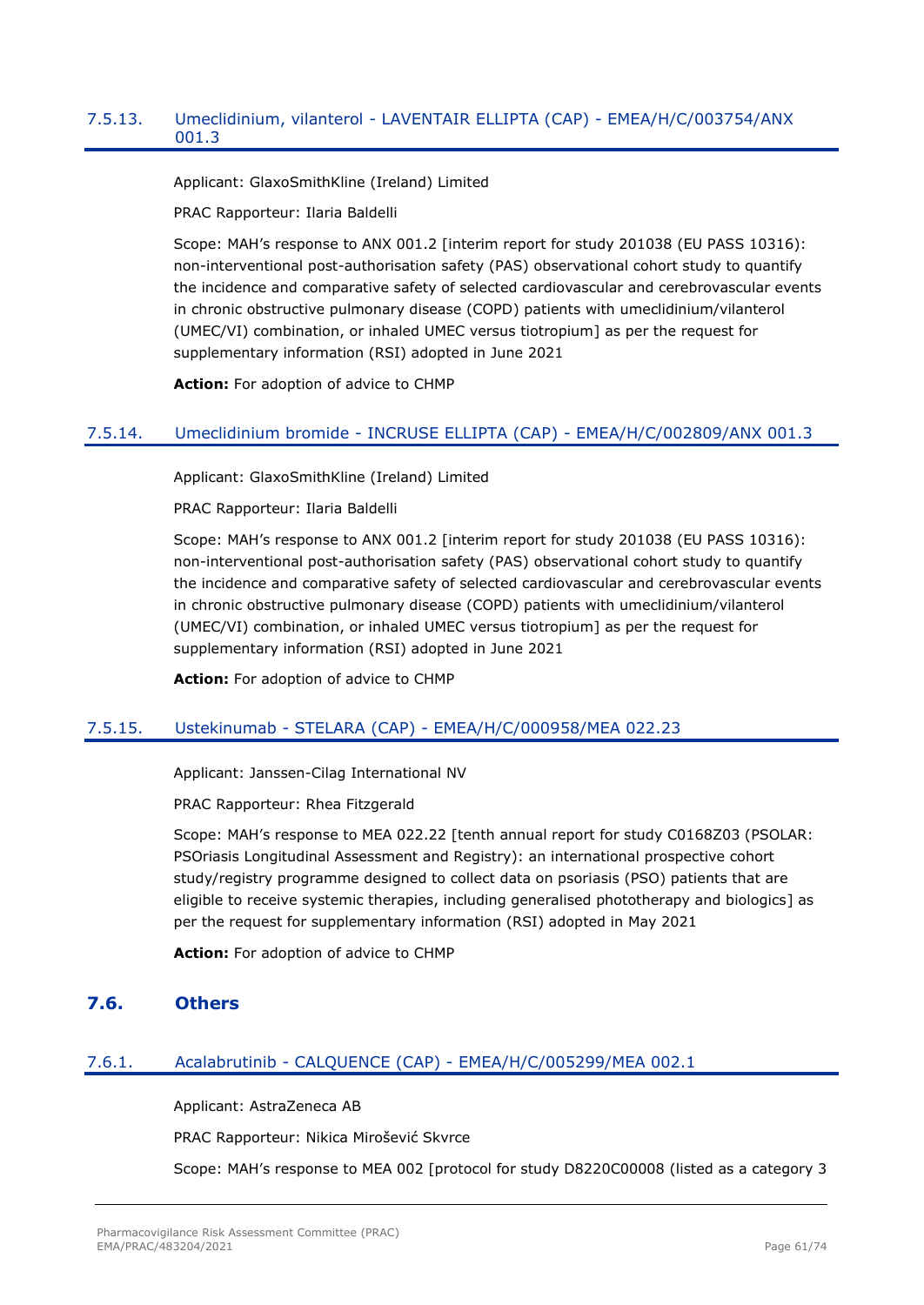study in the RMP): a phase 3b, multicentre, open-label, single-arm study in subjects with chronic lymphocytic leukaemia (ASSURE) to address missing information around moderate to severe cardiac impaired patients in subjects treated with Calquence (acalabrutinib)] as per the request for supplementary information (RSI) adopted in April 2021

**Action:** For adoption of advice to CHMP

#### 7.6.2. Plasmodium falciparum and hepatitis B vaccine (recombinant, adjuvanted) - MOSQUIRIX (Art 58<sup>35</sup>) - EMEA/H/W/002300/MEA 019

Applicant: GlaxoSmithkline Biologicals SA

PRAC Rapporteur: Jean-Michel Dogné

Scope: Statistical report on the results of the 'Malaria Vaccine Program Evaluation' (MVPE) led by WHO<sup>36</sup> - Mosquirix (plasmodium falciparum and hepatitis B vaccine - RTS, S/AS01) MVPE 24 months after the vaccination with Mosquirix (plasmodium falciparum and hepatitis B vaccine) was introduced by national immunisation programmes

**Action:** For adoption of advice to CHMP

### 7.6.3. Sacubitril, valsartan - ENTRESTO (CAP) - EMEA/H/C/004062/MEA 004.10

Applicant: Novartis Europharm Limited

PRAC Rapporteur: Anette Kirstine Stark

Scope: Statistical analysis plan for CLCZ696B2015 (PASS 3) (listed as a category 3 study in the RMP): a non-interventional post-authorisation European multi-database safety study to assess the risk of myotoxicity, hepatotoxicity and acute pancreatitis in statin-exposed heart failure patients with or without concomitant use of Entresto/Neparvis (sacubitril/valsartan) [final study report expected in December 2022]

**Action:** For adoption of advice to CHMP

#### 7.6.4. Sacubitril, valsartan - NEPARVIS (CAP) - EMEA/H/C/004343/MEA 003.7

Applicant: Novartis Europharm Limited

PRAC Rapporteur: Anette Kirstine Stark

Scope: Statistical analysis plan for CLCZ696B2015 (PASS 3) (listed as a category 3 study in the RMP): a non-interventional post-authorisation European multi-database safety study to assess the risk of myotoxicity, hepatotoxicity and acute pancreatitis in statin-exposed heart failure patients with or without concomitant use of Entresto/Neparvis (sacubitril/valsartan) [final study report expected in December 2022]

**Action:** For adoption of advice to CHMP

<sup>&</sup>lt;sup>35</sup> Article 58 of Regulation (EC) No 726/2004 allows the Committee for Medicinal Products for Human Use (CHMP) to give opinions, in co-operation with the World Health Organisation (WHO) on medicinal products for human use that are intended exclusively for markets outside of the European Union (EU) <sup>36</sup> World Health Organization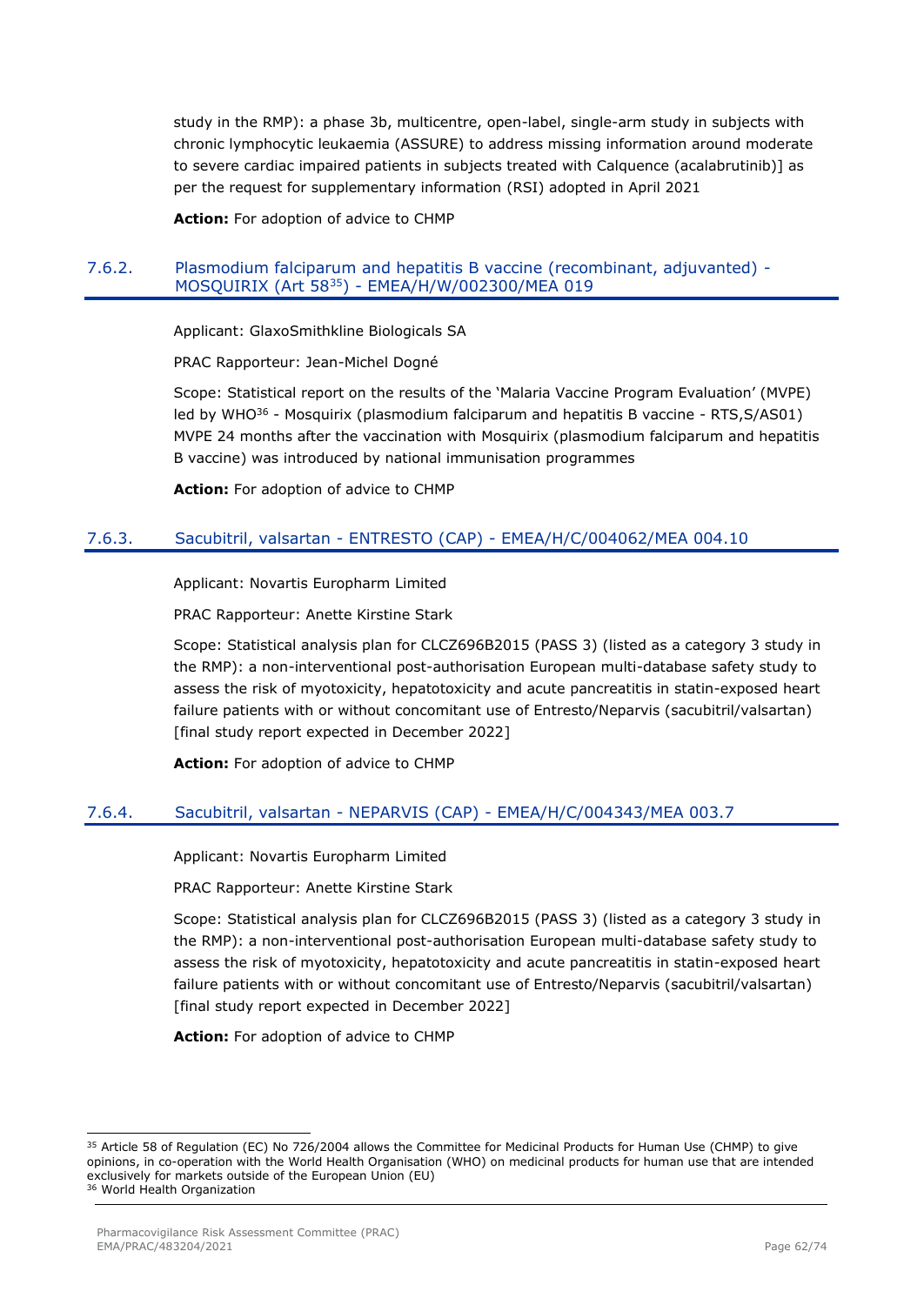### 7.6.5. Tacrolimus - ADVAGRAF (CAP) - EMEA/H/C/000712/MEA 032

Applicant: Astellas Pharma Europe B.V.

PRAC Rapporteur: Ronan Grimes

Scope: Submission of a critical analysis of the feasibility of using alternative data sources to complement the Transplantation Pregnancy Registry International (TPRI) study outcomes on pregnancy and breastfeeding

**Action:** For adoption of advice to CHMP

#### 7.6.6. Tacrolimus - MODIGRAF (CAP) - EMEA/H/C/000954/MEA 024

Applicant: Astellas Pharma Europe B.V.

PRAC Rapporteur: Ulla Wändel Liminga

Scope: Submission of a critical analysis of the feasibility of using alternative data sources to complement the Transplantation Pregnancy Registry International (TPRI) study outcomes on pregnancy and breastfeeding

**Action:** For adoption of advice to CHMP

### **7.7. New Scientific Advice**

Information related to this section cannot be released at the present time as it is deemed to contain commercially confidential information.

## **7.8. Ongoing Scientific Advice**

Information related to this section cannot be released at the present time as it is deemed to contain commercially confidential information.

## **7.9. Final Scientific Advice (Reports and Scientific Advice letters)**

None

# **8. Renewals of the marketing authorisation, conditional renewal and annual reassessments**

#### **8.1. Annual reassessments of the marketing authorisation**

#### 8.1.1. Chenodeoxycholic acid - CHENODEOXYCHOLIC ACID LEADIANT (CAP) - EMEA/H/C/004061/S/0017 (without RMP)

Applicant: Leadiant GmbH

PRAC Rapporteur: Adam Przybylkowski

Scope: Annual reassessment of the marketing authorisation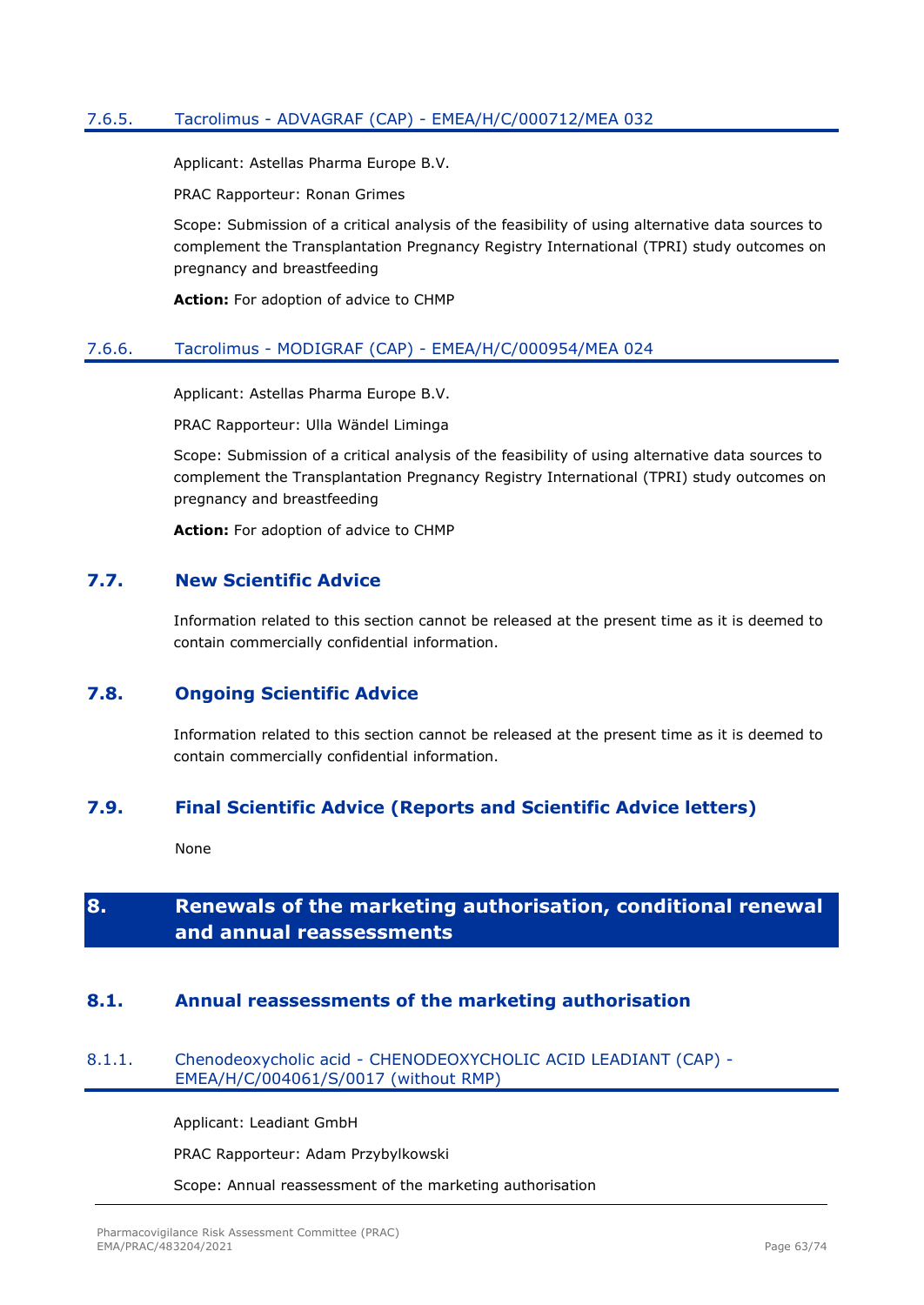**Action:** For adoption of advice to CHMP

### 8.1.2. Dinutuximab beta - QARZIBA (CAP) - EMEA/H/C/003918/S/0028 (without RMP)

Applicant: EUSA Pharma (Netherlands) B.V.

PRAC Rapporteur: Brigitte Keller-Stanislawski

Scope: Annual reassessment of the marketing authorisation

**Action:** For adoption of advice to CHMP

#### 8.1.3. Ebola vaccine (rDNA<sup>37</sup>, replication-incompetent) - MVABEA (CAP) -EMEA/H/C/005343/S/0006 (without RMP)

Applicant: Janssen-Cilag International N.V.

PRAC Rapporteur: Jean-Michel Dogné

Scope: Annual reassessment of the marketing authorisation

**Action:** For adoption of advice to CHMP

#### 8.1.4. Ebola vaccine (rDNA<sup>38</sup>, replication-incompetent) - ZABDENO (CAP) -EMEA/H/C/005337/S/0005 (without RMP)

Applicant: Janssen-Cilag International N.V.

PRAC Rapporteur: Jean-Michel Dogné

Scope: Annual reassessment of the marketing authorisation

**Action:** For adoption of advice to CHMP

## **8.2. Conditional renewals of the marketing authorisation**

## 8.2.1. Burosumab - CRYSVITA (CAP) - EMEA/H/C/004275/R/0026 (without RMP)

Applicant: Kyowa Kirin Holdings B.V.

PRAC Rapporteur: Brigitte Keller-Stanislawski

Scope: Conditional renewal of the marketing authorisation

**Action:** For adoption of advice to CHMP

#### 8.2.2. Coronavirus (COVID-19) mRNA<sup>39</sup> vaccine (nucleoside-modified) - COMIRNATY (CAP) - EMEA/H/C/005735/R/0046 (without RMP)

Applicant: BioNTech Manufacturing GmbH

PRAC Rapporteur: Menno van der Elst

<sup>37</sup> Ribosomal deoxyribonucleic acid

<sup>38</sup> Ribosomal deoxyribonucleic acid

<sup>39</sup> Messenger ribonucleic acid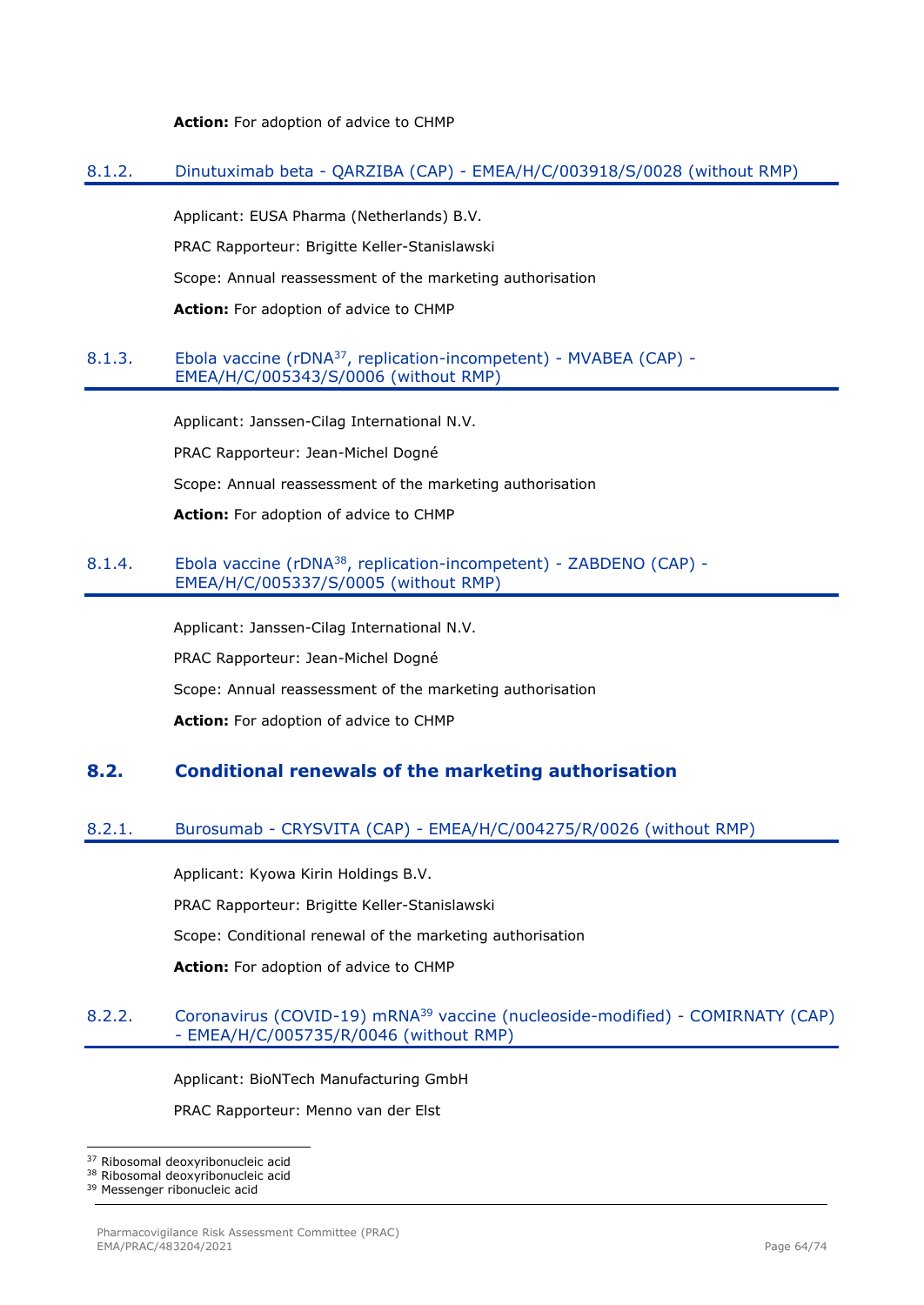Scope: Conditional renewal of the marketing authorisation

**Action:** For adoption of advice to CHMP

#### 8.2.3. Coronavirus (COVID-19) vaccine (ChAdOx1-S [recombinant]) - VAXZEVRIA (CAP) - EMEA/H/C/005675/R/0037 (without RMP)

Applicant: AstraZeneca AB PRAC Rapporteur: Jean-Michel Dogné Scope: Conditional renewal of the marketing authorisation **Action:** For adoption of advice to CHMP

#### 8.2.4. Ex vivo expanded autologous human corneal epithelial cells containing stem cells - HOLOCLAR (CAP) - EMEA/H/C/002450/R/0039 (without RMP)

Applicant: Holostem Terapie Avanzate s.r.l., ATMP<sup>40</sup> PRAC Rapporteur: Rhea Fitzgerald Scope: Conditional renewal of the marketing authorisation **Action:** For adoption of advice to CAT and CHMP

### 8.2.5. Polatuzumab vedotin - POLIVY (CAP) - EMEA/H/C/004870/R/0008 (without RMP)

Applicant: Roche Registration GmbH PRAC Rapporteur: Annika Folin Scope: Conditional renewal of the marketing authorisation **Action:** For adoption of advice to CHMP

#### 8.2.6. Selpercatinib - RETSEVMO (CAP) - EMEA/H/C/005375/R/0008 (without RMP)

Applicant: Eli Lilly Nederland B.V. PRAC Rapporteur: Menno van der Elst Scope: Conditional renewal of the marketing authorisation **Action:** For adoption of advice to CHMP

#### **8.3. Renewals of the marketing authorisation**

#### 8.3.1. Adalimumab - AMGEVITA (CAP) - EMEA/H/C/004212/R/0029 (without RMP)

Applicant: Amgen Europe B.V. PRAC Rapporteur: Ulla Wändel Liminga

<sup>40</sup> Advanced therapy medicinal product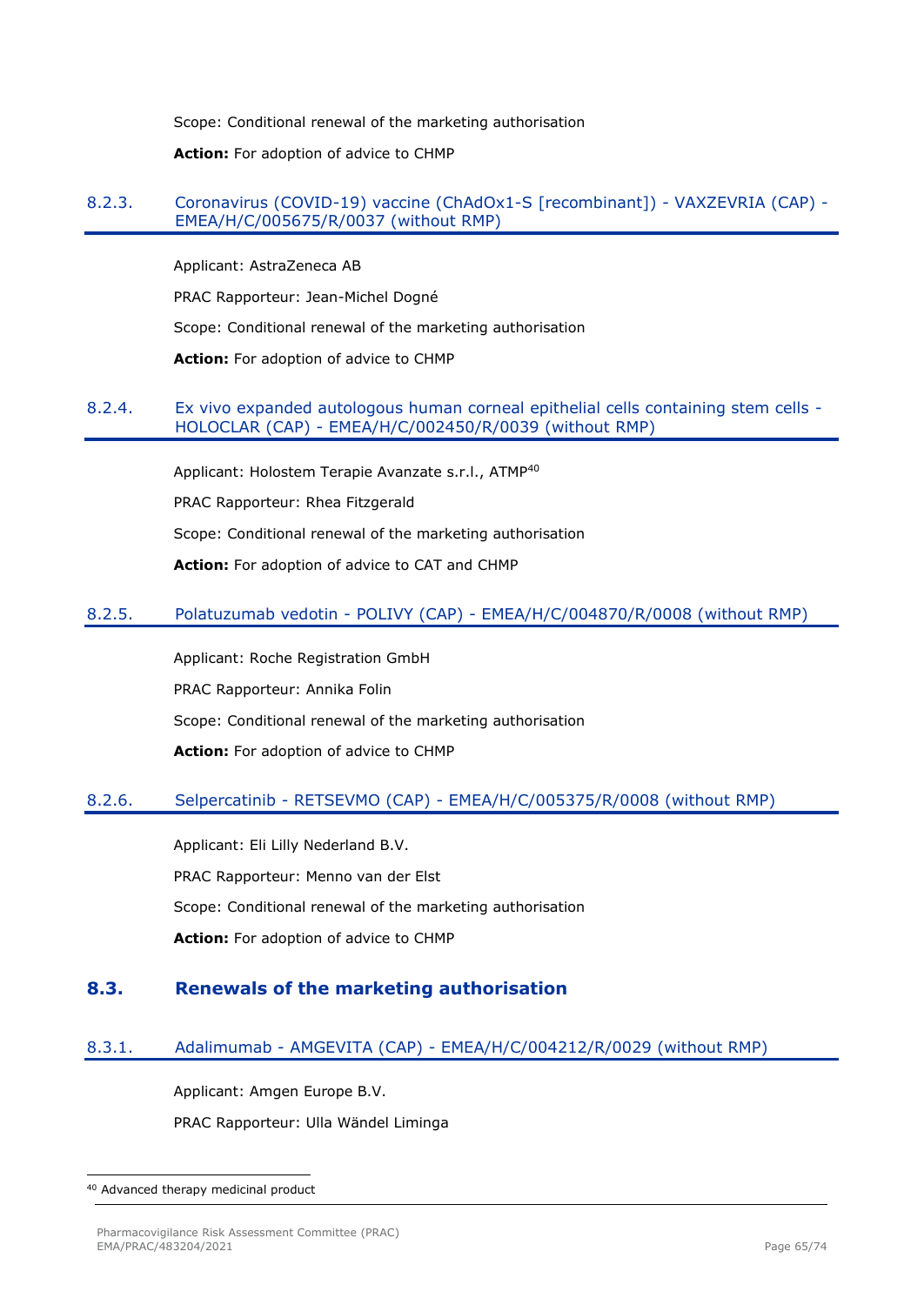Scope: 5-year renewal of the marketing authorisation **Action:** For adoption of advice to CHMP

## 8.3.2. Chenodeoxycholic acid - CHENODEOXYCHOLIC ACID LEADIANT (CAP) - EMEA/H/C/004061/R/0018 (without RMP)

Applicant: Leadiant GmbH PRAC Rapporteur: Adam Przybylkowski Scope: 5-year renewal of the marketing authorisation **Action:** For adoption of advice to CHMP

## 8.3.3. Edoxaban - ROTEAS (CAP) - EMEA/H/C/004339/R/0021 (with RMP)

Applicant: Berlin Chemie AG PRAC Rapporteur: Tiphaine Vaillant Scope: 5-year renewal of the marketing authorisation **Action:** For adoption of advice to CHMP

#### 8.3.4. Tenofovir alafenamide - VEMLIDY (CAP) - EMEA/H/C/004169/R/0035 (without RMP)

Applicant: Gilead Sciences Ireland UC PRAC Rapporteur: Ilaria Baldelli Scope: 5-year renewal of the marketing authorisation **Action:** For adoption of advice to CHMP

## 8.3.5. Tofacitinib - XELJANZ (CAP) - EMEA/H/C/004214/R/0040 (without RMP)

Applicant: Pfizer Europe MA EEIG PRAC Rapporteur: Liana Gross-Martirosyan Scope: 5-year renewal of the marketing authorisation **Action:** For adoption of advice to CHMP

## 8.3.6. Umeclidinium - ROLUFTA ELLIPTA (CAP) - EMEA/H/C/004654/R/0019 (without RMP)

Applicant: GlaxoSmithKline Trading Services Limited PRAC Rapporteur: Ilaria Baldelli Scope: 5-year renewal of the marketing authorisation **Action:** For adoption of advice to CHMP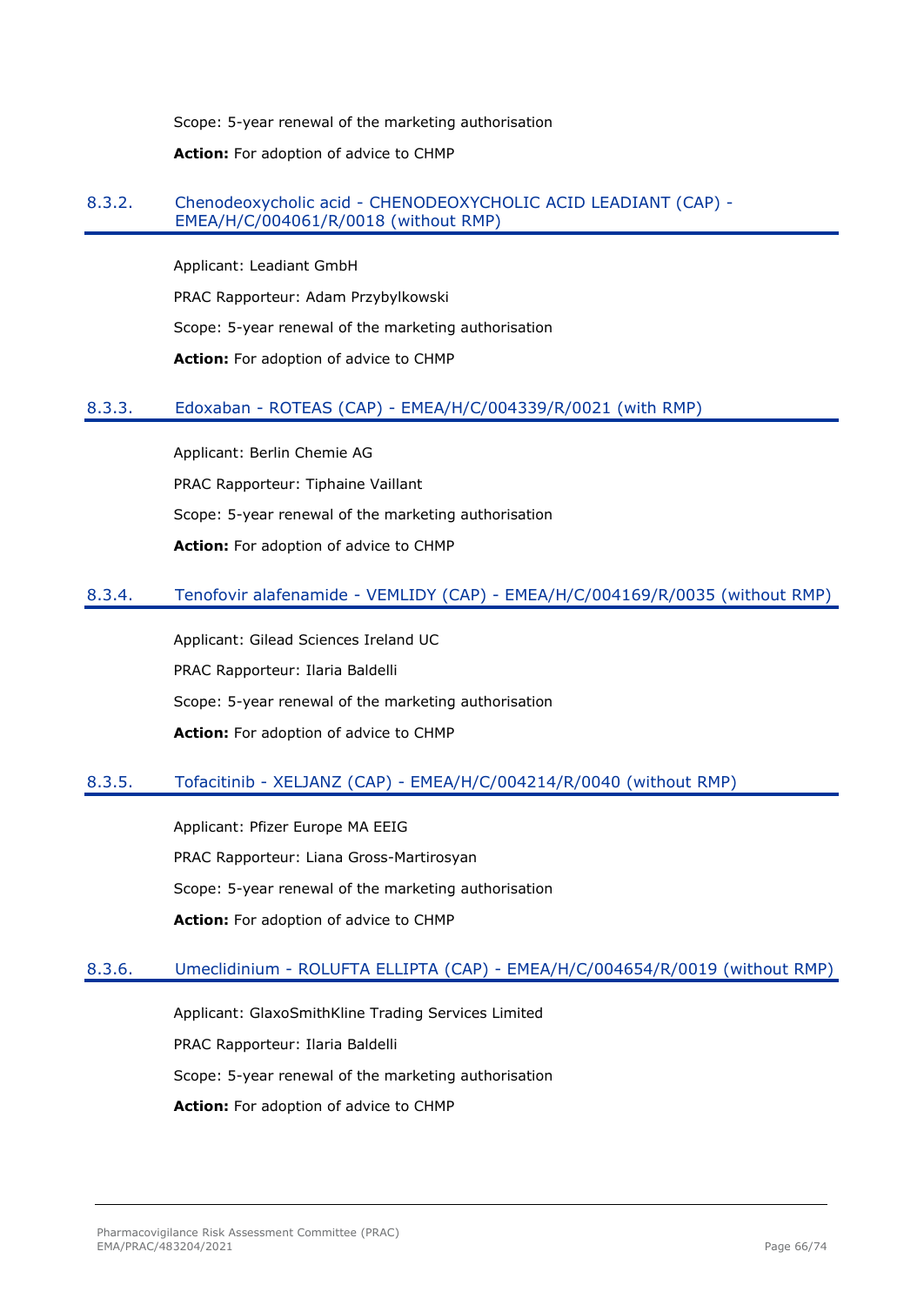# **9. Product related pharmacovigilance inspections**

## **9.1. List of planned pharmacovigilance inspections**

None

## **9.2. Ongoing or concluded pharmacovigilance inspections**

Disclosure of information on results of pharmacovigilance inspections could undermine the protection of the purpose of these inspections, investigations and audits. Therefore such information is not reported in the agenda.

### **9.3. Others**

None

# **10. Other safety issues for discussion requested by the CHMP or the EMA**

## **10.1. Safety related variations of the marketing authorisation**

None

## **10.2. Timing and message content in relation to Member States' safety announcements**

None

### **10.3. Other requests**

None

## **10.4. Scientific Advice**

Information related to this section cannot be released at the present time as it is deemed to contain commercially confidential information.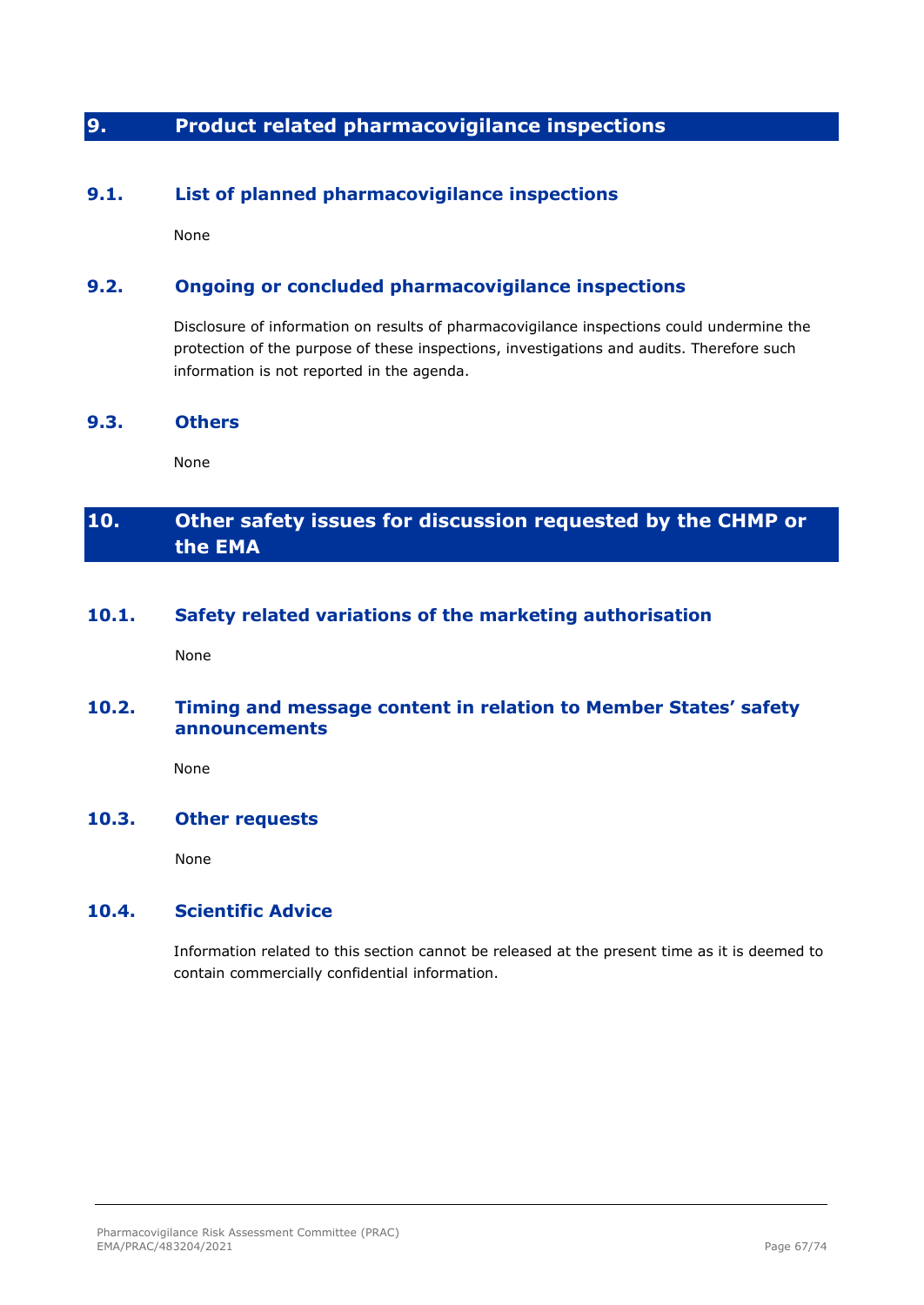# **11. Other safety issues for discussion requested by the Member States**

## **11.1. Safety related variations of the marketing authorisation**

### 11.1.1. Fluconazole (NAP) - DE/H/xxxx/WS/926

Applicant(s): Pfizer Pharma PFE GmbH

PRAC Lead: Martin Huber

Scope: PRAC consultation on a worksharing variation procedure (DE/H/xxxx/WS/926) for fluconazole-containing medicinal products on the product information wording on congenital malformations and low-dose fluconazole treatment, related to the wording agreed in the recommendation of PSUR single assessment (PSUSA) procedure (PSUSA/00001404/202003) concluded in November 2020, on request of Germany

**Action:** For adoption of advice to Member States

### **11.2. Other requests**

#### 11.2.1. Irinotecan<sup>41</sup> (NAP) - FR/H/PSUFU/00001783/202005

Applicant(s): Pfizer Healthcare Ireland (Campto), Sun Pharmaceutical Industries Europe B.V (Irinotecan), Aurovitas Spain, S.A.U (Irinotecan Aurovitas)

PRAC Lead: Tiphaine Vaillant

Scope: PRAC consultation on a PSUR follow-up (PSU FU) procedure evaluating analyses relating to irinotecan starting dose in patients with reduced uridine diphosphate glucuronosyltransferase (UGT1A1) activity and possible risk minimisation measures, as discussed at PRAC and agreed by CMDh following the conclusion of the PSUR single assessment (PSUSA) procedure (PSUSA/00001783/202005) concluded in January 2021, on request of France

**Action:** For adoption of advice to Member States

## **12. Organisational, regulatory and methodological matters**

## **12.1. Mandate and organisation of the PRAC**

#### 12.1.1. PRAC membership

**Action:** For information

<sup>41</sup> Except liposomal formulation(s)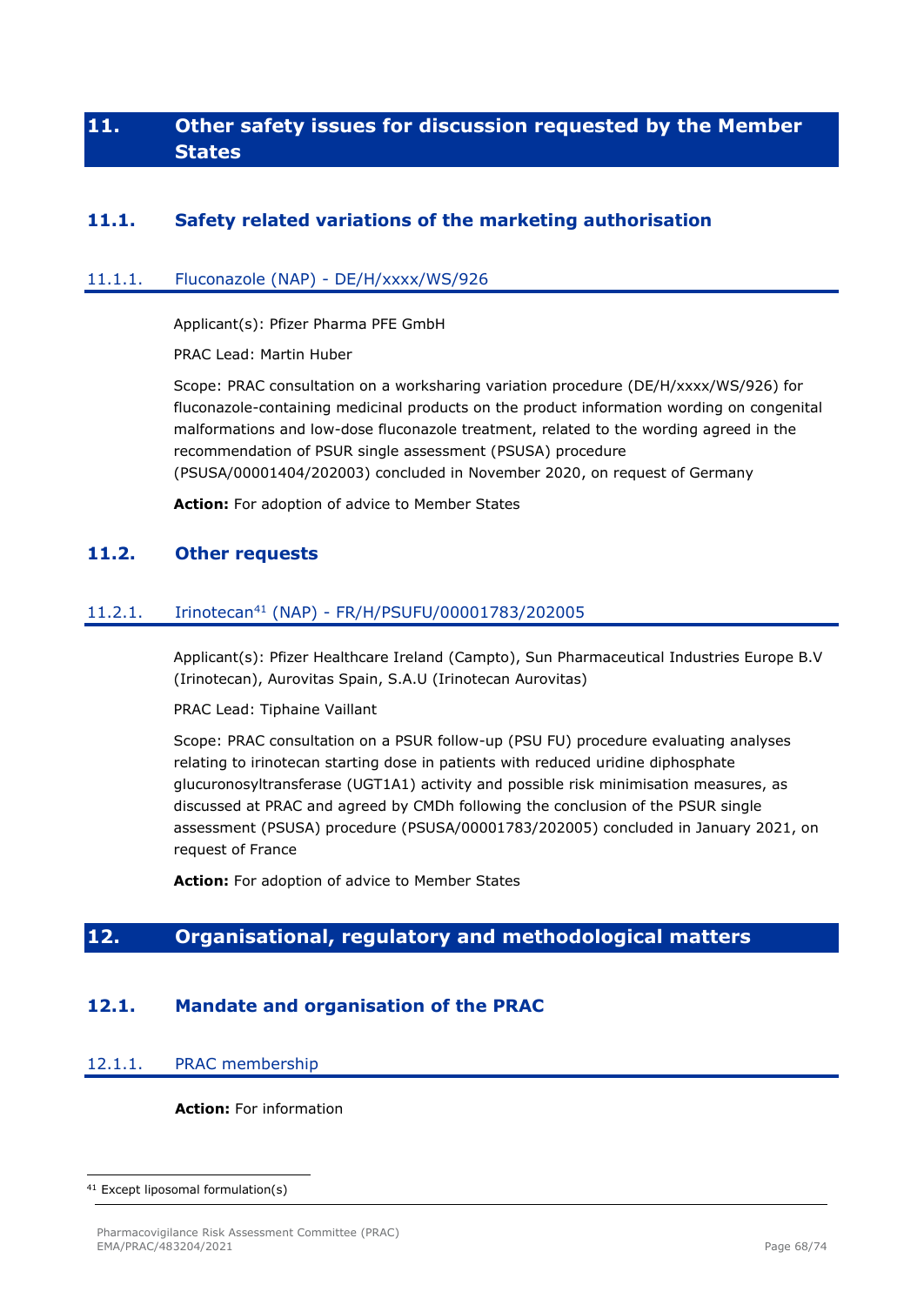None

## **12.2. Coordination with EMA Scientific Committees or CMDh-v**

None

## **12.3. Coordination with EMA Working Parties/Working Groups/Drafting Groups**

None

## **12.4. Cooperation within the EU regulatory network**

12.4.1. Coronavirus (COVID-19) pandemic - update

**Action:** For discussion

12.4.2. Coronavirus (COVID-19) pandemic - EMA lessons learned

**Action:** For discussion

## **12.5. Cooperation with International Regulators**

None

### **12.6. Contacts of the PRAC with external parties and interaction with the Interested Parties to the Committee**

None

## **12.7. PRAC work plan**

None

## **12.8. Planning and reporting**

## 12.8.1. Marketing authorisation applications (MAA) forecast for 2021 – planning update dated Q3 2021

**Action:** For discussion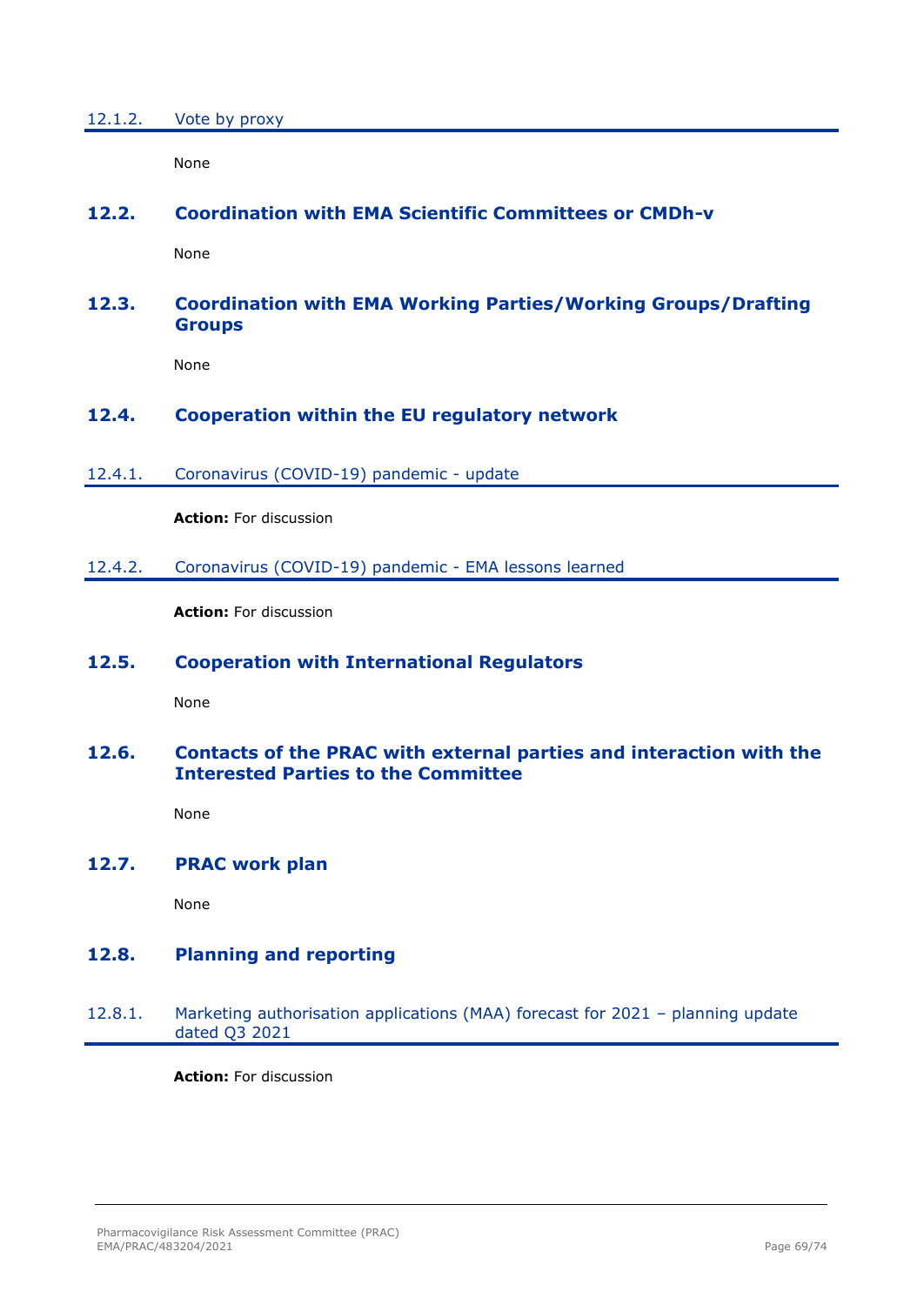## **12.9. Pharmacovigilance audits and inspections**

#### 12.9.1. Pharmacovigilance systems and their quality systems

None

12.9.2. Pharmacovigilance inspections

None

12.9.3. Pharmacovigilance audits

None

## **12.10. Periodic safety update reports (PSURs) & Union reference date (EURD) list**

12.10.1. Periodic safety update reports

None

#### 12.10.2. Granularity and Periodicity Advisory Group (GPAG)

PRAC lead: Menno van der Elst, Maia Uusküla **Action:** For discussion

#### 12.10.3. PSURs repository

None

#### 12.10.4. Union reference date list – consultation on the draft list

**Action:** For adoption

## **12.11. Signal management**

#### 12.11.1. Signal management – feedback from Signal Management Review Technical (SMART) Working Group

PRAC lead: Sabine Straus

**Action:** For discussion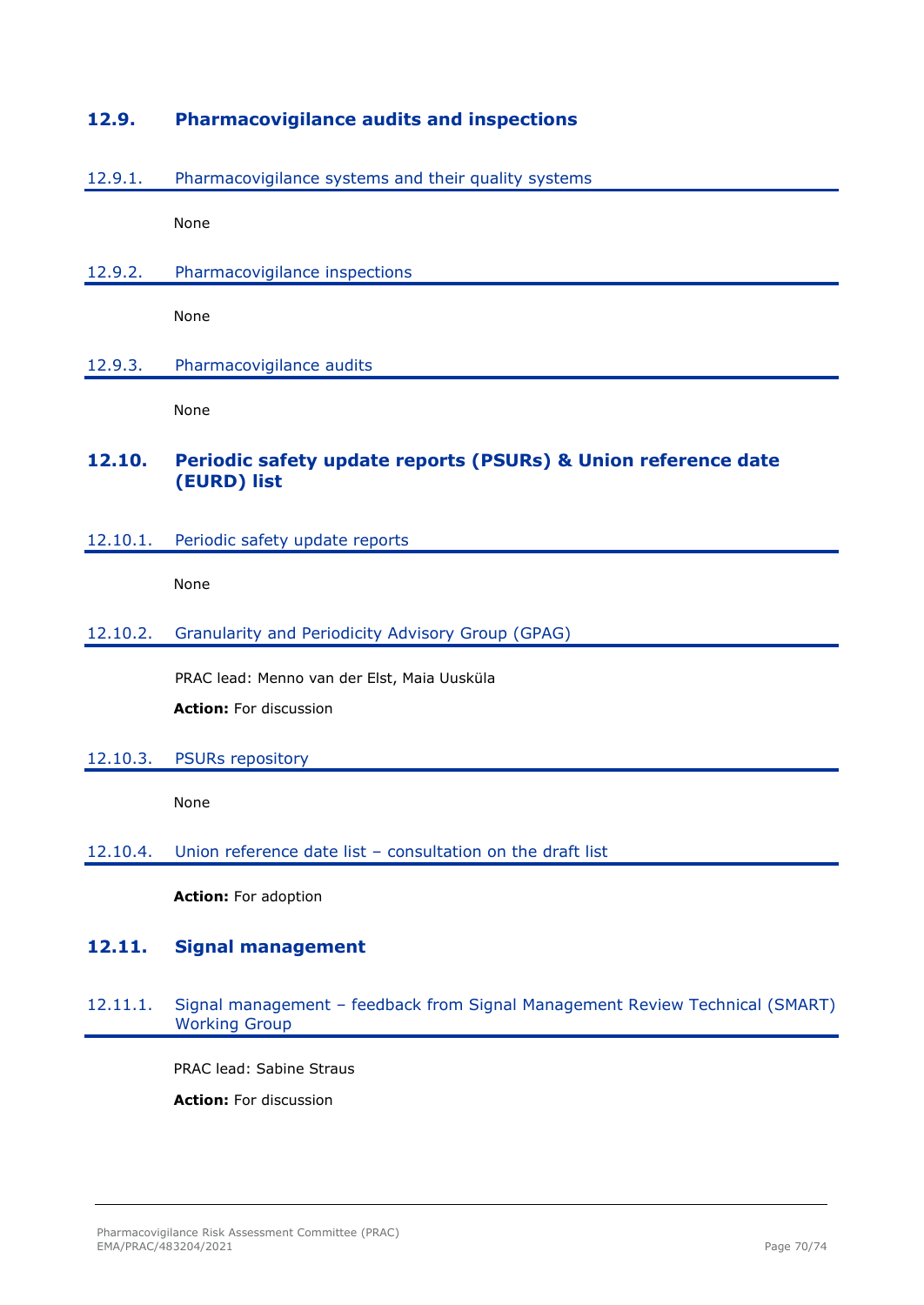## **12.12. Adverse drug reactions reporting and additional reporting**

## 12.12.1. Management and reporting of adverse reactions to medicinal products

None

12.12.2. Additional monitoring

None

12.12.3. List of products under additional monitoring – consultation on the draft list

**Action:** For adoption

## **12.13. EudraVigilance database**

12.13.1. Activities related to the confirmation of full functionality

None

## **12.14. Risk management plans and effectiveness of risk minimisations**

12.14.1. Risk management systems

None

12.14.2. Tools, educational materials and effectiveness measurement of risk minimisations None

# **12.15. Post-authorisation safety studies (PASS)**

12.15.1. Post-authorisation Safety Studies – imposed PASS

None

12.15.2. Post-authorisation Safety Studies – non-imposed PASS

None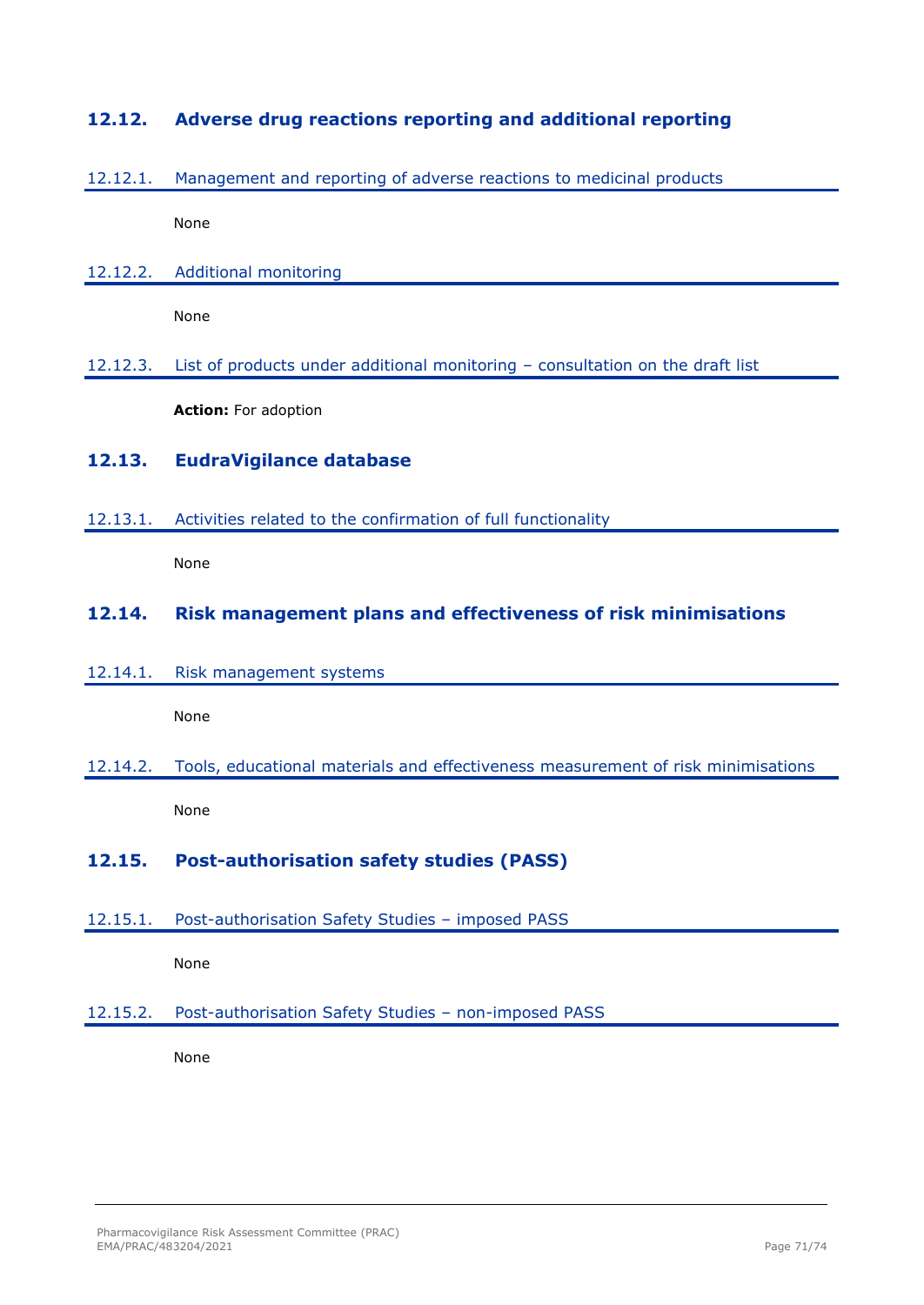## **12.16. Community procedures**

#### 12.16.1. Referral procedures for safety reasons

None

### **12.17. Renewals, conditional renewals, annual reassessments**

None

### **12.18. Risk communication and transparency**

#### 12.18.1. Public participation in pharmacovigilance

None

#### 12.18.2. Safety communication

None

## **12.19. Continuous pharmacovigilance**

#### 12.19.1. Incident management

None

## **12.20. Impact of pharmacovigilance activities**

12.20.1. Strategy on measuring the impact of pharmacovigilance – PRAC interest group (IG) Impact – draft decision aid for PRAC stakeholder engagement

> PRAC lead: Daniel Morales **Action:** For discussion

### **12.21. Others**

#### 12.21.1. EMA new emergency notification system

#### **Action:** for discussion

#### 12.21.2. EU pharmaceutical legislation – revision of Directive 2001/83/EC and Regulation (EC) No 726/2004

**Action:** For discussion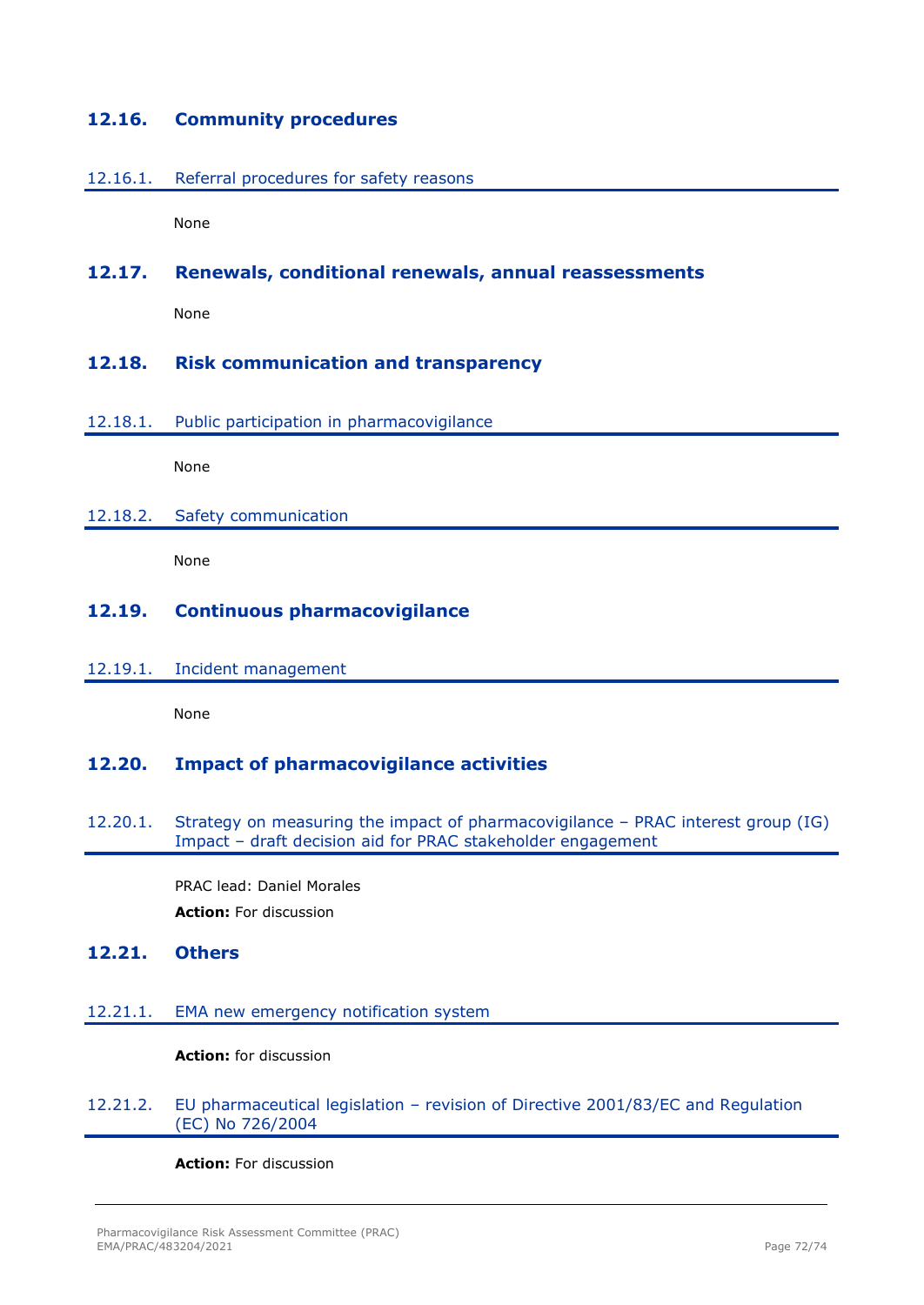# 12.21.3. Good Pharmacovigilance Practice (GVP) – planning for 2022

PRAC lead: Sabine Straus **Action:** For discussion

# **13. Any other business**